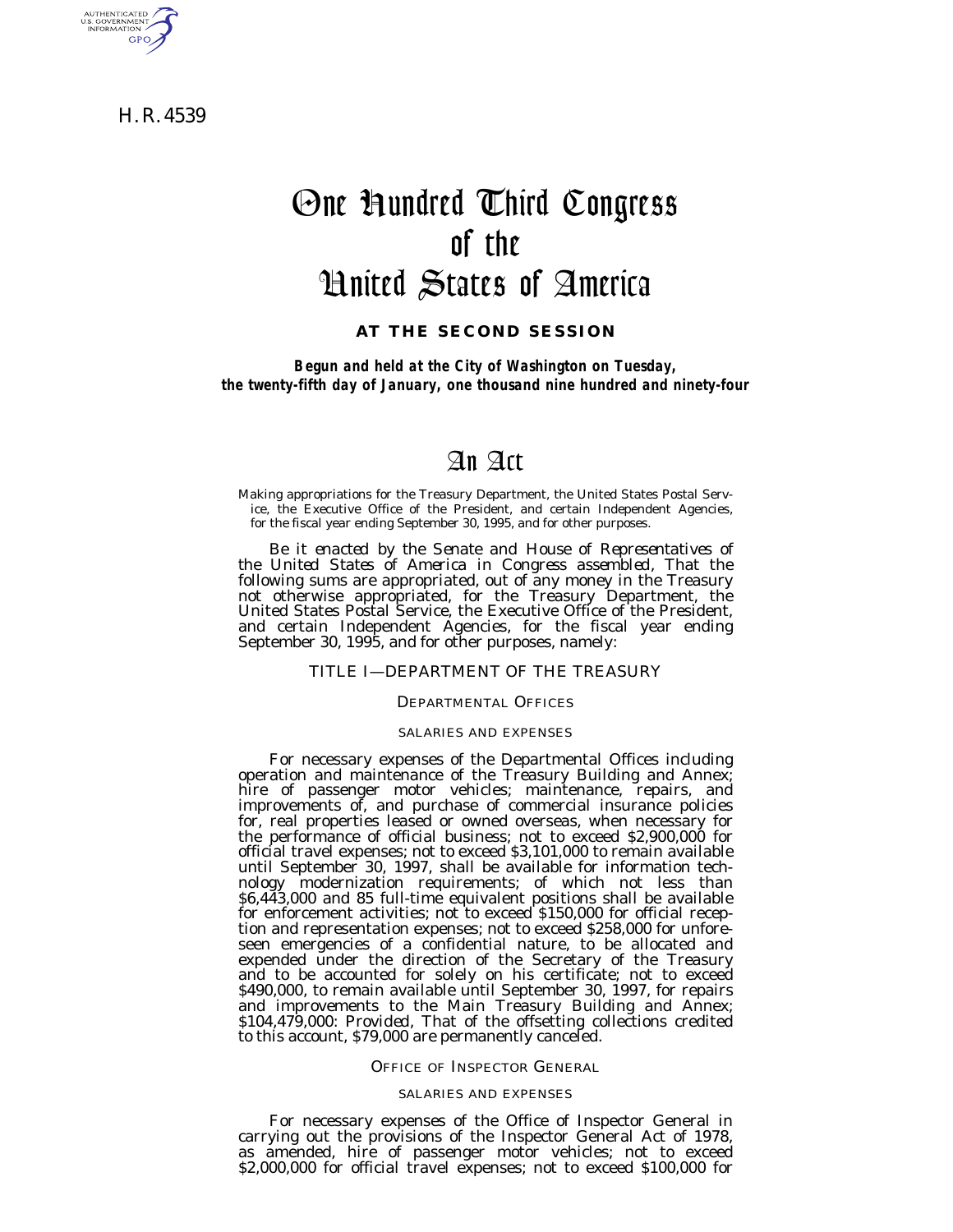unforeseen emergencies of a confidential nature, to be allocated and expended under the direction of the Inspector General of the Treasury; \$29,700,000.

## FINANCIAL CRIMES ENFORCEMENT NETWORK

#### SALARIES AND EXPENSES

For necessary expenses of the Financial Crimes Enforcement Network, including hire of passenger motor vehicles; not to exceed \$4,000 for official reception and representation expenses; \$19,823,000: *Provided,* That of the offsetting collections credited to this account, \$1,000 are permanently canceled.

#### TREASURY FORFEITURE FUND

## (LIMITATION OF AVAILABILITY OF DEPOSITS)

For necessary expenses of the Treasury Forfeiture Fund, as authorized by Public Law 102–393, not to exceed \$15,000,000, to be derived from deposits in the Fund.

#### FEDERAL LAW ENFORCEMENT TRAINING CENTER

## SALARIES AND EXPENSES

For necessary expenses of the Federal Law Enforcement Training Center, as a bureau of the Department of the Treasury, including materials and support costs of Federal law enforcement basic training; purchase (not to exceed fifty-two for police-type use) and hire of passenger motor vehicles; for expenses for student athletic and related activities; uniforms without regard to the general purchase price limitation for the current fiscal year; the conducting of and participating in firearms matches and presentation of awards; for public awareness and enhancing community support of law enforcement training; not to exceed \$7,000 for official reception and representation expenses; room and board for student interns; and services as authorized by 5 U.S.C. 3109: *Provided,* That the Center is authorized to accept and use gifts of property, both real and personal, and to accept services, for authorized purposes, including funding of a gift of intrinsic value which shall be awarded annually by the Director of the Center to the outstanding student who graduated from a basic training program at the Center during the previous fiscal year, which shall be funded only by gifts received through the Center's gift authority: *Provided further*, That notwithstanding any other provision of law, students attending training at any Federal Law Enforcement Training Center site shall reside in on-Center or Center-provided housing, insofar as available and in accordance with Center policy: *Provided further,* That funds appropriated in this account shall be available for training United States Postal Service law enforcement personnel and Postal police officers, at the discretion of the Director; State and local government law enforcement training on a space-available basis; training of foreign law enforcement officials on a spaceavailable basis with reimbursement of actual costs to this appropriation; training of private sector security officials on a space-available basis with reimbursement of actual costs to this appropriation; travel expenses of non-Federal personnel to attend State and local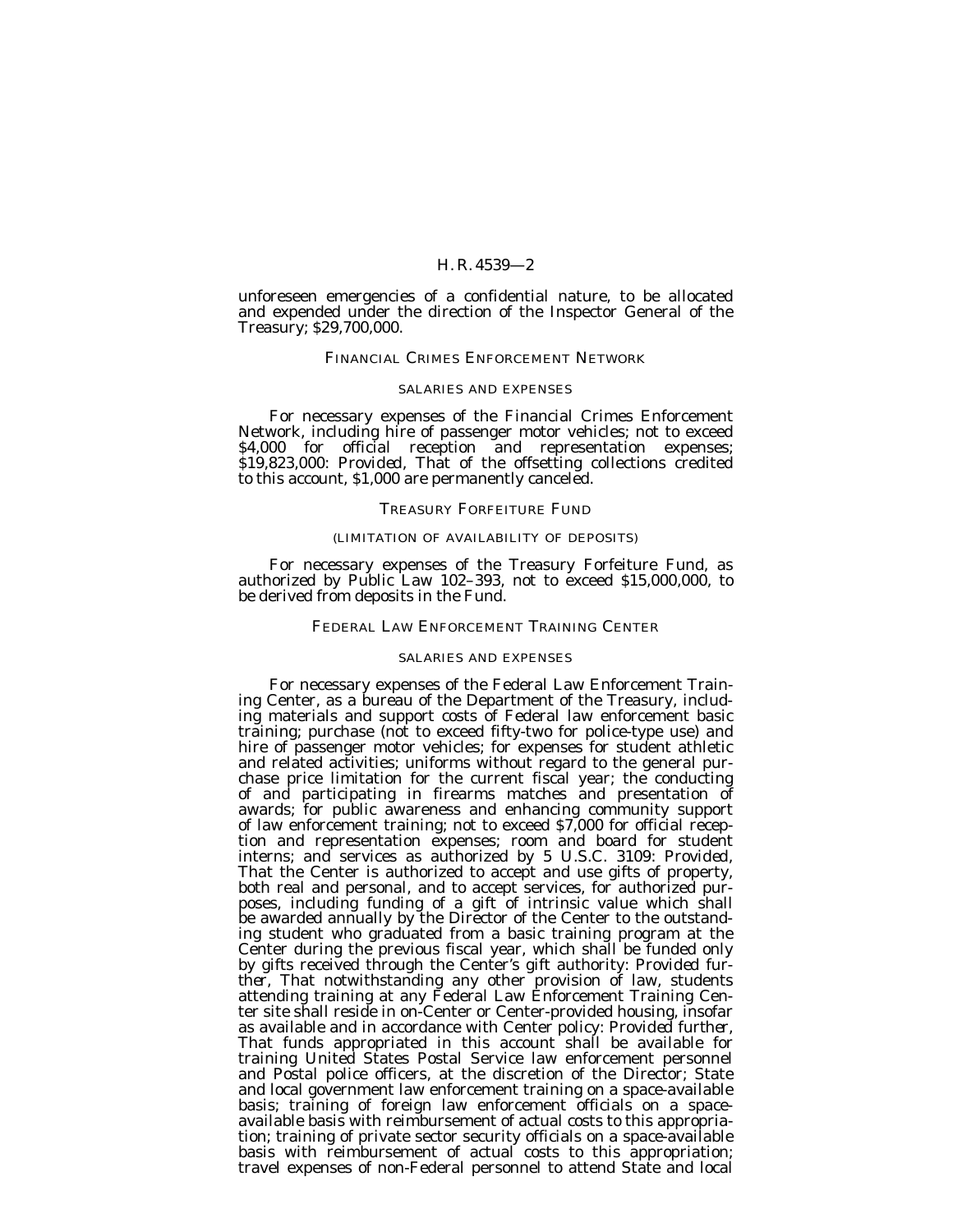course development meetings at the Center: *Provided further,* That the Center is authorized to obligate funds in anticipation of reimbursements from agencies receiving training at the Federal Law Enforcement Training Center, except that total obligations at the end of the fiscal year shall not exceed total budgetary resources available at the end of the fiscal year: *Provided further,* That the Federal Law Enforcement Training Center is authorized to provide first-aid and emergency medical services for students undergoing training at the Center; \$46,713,000, of which \$8,821,000 for materials and support costs of Federal law enforcement basic training shall remain available until September 30, 1997.

### ACQUISITION, CONSTRUCTION, IMPROVEMENTS, AND RELATED **EXPENSES**

For expansion of the Federal Law Enforcement Training Center, for acquisition of necessary additional real property and facilities, and for ongoing maintenance, facility improvements, and related expenses, \$16,815,000, to remain available until expended.

## FINANCIAL MANAGEMENT SERVICE

#### SALARIES AND EXPENSES

For necessary expenses of the Financial Management Service, \$183,889,000, of which not to exceed \$13,459,000 shall remain available until expended for systems modernization initiatives. In addition, \$90,000, to be derived from the Oil Spill Liability Trust Fund, to reimburse the Service for administrative and personnel expenses for financial management of the Fund, as authorized by section 1012 of Public Law 101–380: *Provided,* That of the offsetting collections credited to this account, \$192,000 are permanently canceled.

## BUREAU OF ALCOHOL, TOBACCO AND FIREARMS

#### SALARIES AND EXPENSES

For necessary expenses of the Bureau of Alcohol, Tobacco and Firearms, including purchase of not to exceed six hundred and fifty vehicles for police-type use for replacement only and hire of passenger motor vehicles; hire of aircraft; and services of expert witnesses at such rates as may be determined by the Director; for payment of per diem and/or subsistence allowances to employees where an assignment to the National Response Team during the investigation of a bombing or arson incident requires an employee to work 16 hours or more per day or to remain overnight at his or her post of duty; not to exceed \$10,000 for official reception and representation expenses; for training of State and local law enforcement agencies with or without reimbursement; provision of laboratory assistance to State and local agencies, with or without reimbursement; of which \$22,000,000 shall be available solely for the enforcement of the Federal Alcohol Administration Act during fiscal year 1995; \$385,315,000, of which no less than \$134,847,000 and 1,140 full-time equivalent positions shall be available for enforcing the Armed Career Criminal Act, of which not to exceed \$1,000,000 shall be available for the payment of attorneys' fees as provided by 18 U.S.C.  $924(d)(2)$ ; and of which  $$1,000,000$  shall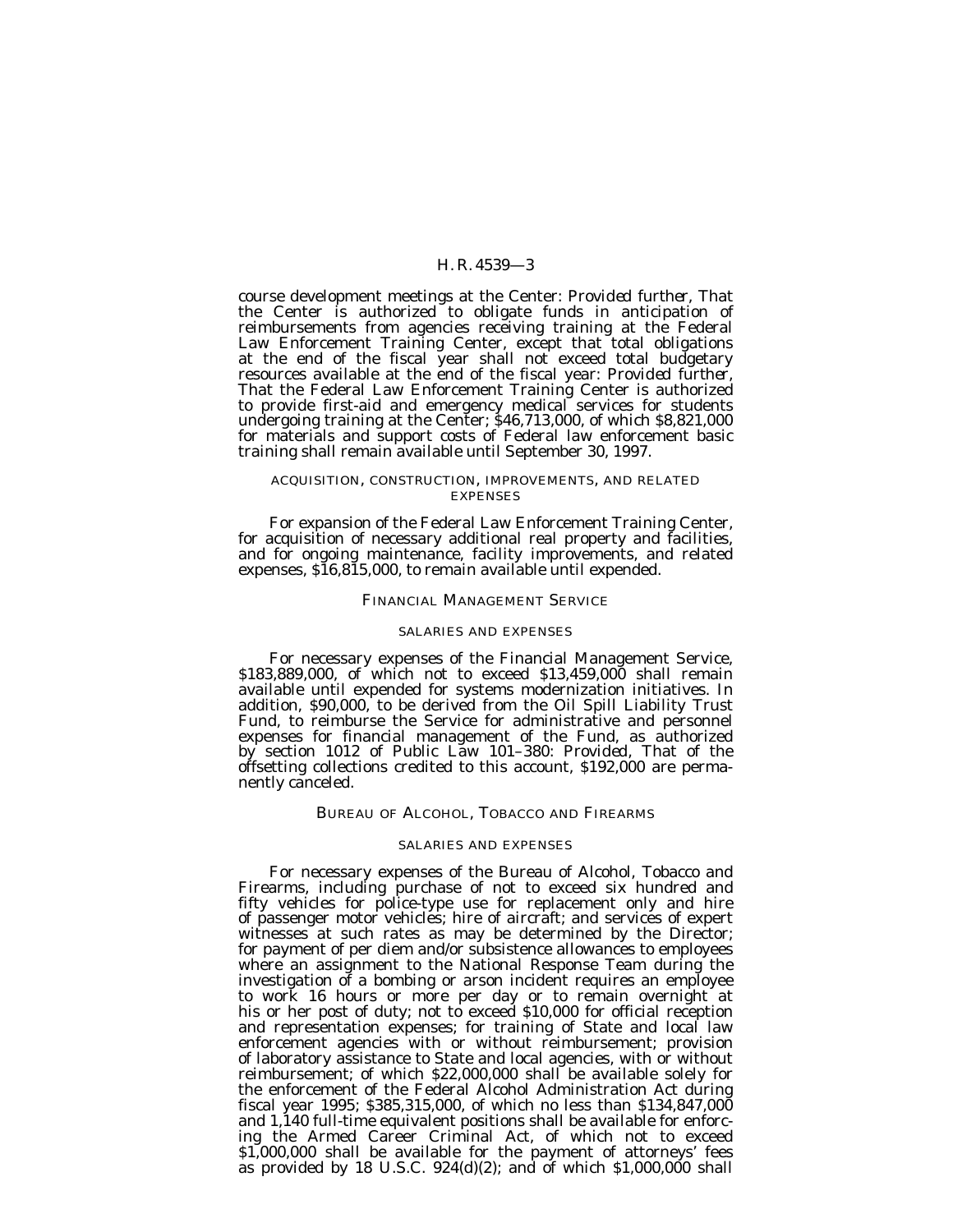be available for the equipping of any vessel, vehicle, equipment, or aircraft available for official use by a State or local law enforcement agency if the conveyance will be used in drug-related joint law enforcement operations with the Bureau of Alcohol, Tobacco and Firearms and for the payment of overtime salaries, travel, fuel, training, equipment, and other similar costs of State and local law enforcement officers that are incurred in joint operations with the Bureau of Alcohol, Tobacco and Firearms: *Provided,* That none of the funds appropriated herein shall be available to investigate or act upon applications for relief from Federal firearms disabilities under 18 U.S.C. 925(c): *Provided further,* That such funds shall be available to investigate and act upon applications filed by corporations for relief from Federal firearms disabilities under 18 U.S.C. section 925(c): *Provided further,* That no funds made available by this or any other Act may be used to implement any reorganization of the Bureau of Alcohol, Tobacco and Firearms or transfer of the Bureau's functions, missions, or activities to other agencies or Departments in the fiscal year ending on September 30, 1995: *Provided further,* That no funds appropriated herein shall be available for salaries or administrative expenses in connection with consolidating or centralizing, within the Department of the Treasury, the records, or any portion thereof, of acquisition and disposition of firearms maintained by Federal firearms licensees: *Provided further,* That of the offsetting collections credited to this account, \$4,000 are permanently canceled: *Provided further,* That funds made available shall be used to achieve a minimum staffing level of 4,215 full-time equivalent positions during fiscal year 1995.

## UNITED STATES CUSTOMS SERVICE

#### SALARIES AND EXPENSES

For necessary expenses of the United States Customs Service, including purchase of up to 1,000 motor vehicles of which 960 are for replacement only, including 990 for police-type use and commercial operations; hire of motor vehicles; not to exceed \$20,000 for official reception and representation expenses; and awards of compensation to informers, as authorized by any Act enforced by the United States Customs Service; \$1,394,793,000, of which such sums as become available in the Customs User Fee Account, except sums subject to section 13031(f)(3) of the Consolidated Omnibus Reconciliation Act of 1985, as amended (19 U.S.C. 58c(f)(3)), shall be derived from that Account; of the total, not to exceed \$150,000 shall be available for payment for rental space in connection with preclearance operations, and not to exceed \$4,000,000 shall be available until expended for research: *Provided,* That uniforms may be purchased without regard to the general purchase price limitation for the current fiscal year: *Provided further,* That \$750,000 shall be available for additional part-time and temporary positions in the Honolulu Customs District: *Provided further,* That \$10,000,000 shall be available for the Center for Study of Western Hemispheric Trade as authorized by Public Law 103–182: *Provided* further, That of the offsetting collections credited to this account, \$410,000 are permanently canceled: *Provided further,* That Customs shall achieve a minimum full-time equivalent staffing level of 17,524 during fiscal year 1995: *Provided further,* That \$500,000 shall remain available until expended for the construction of a replace-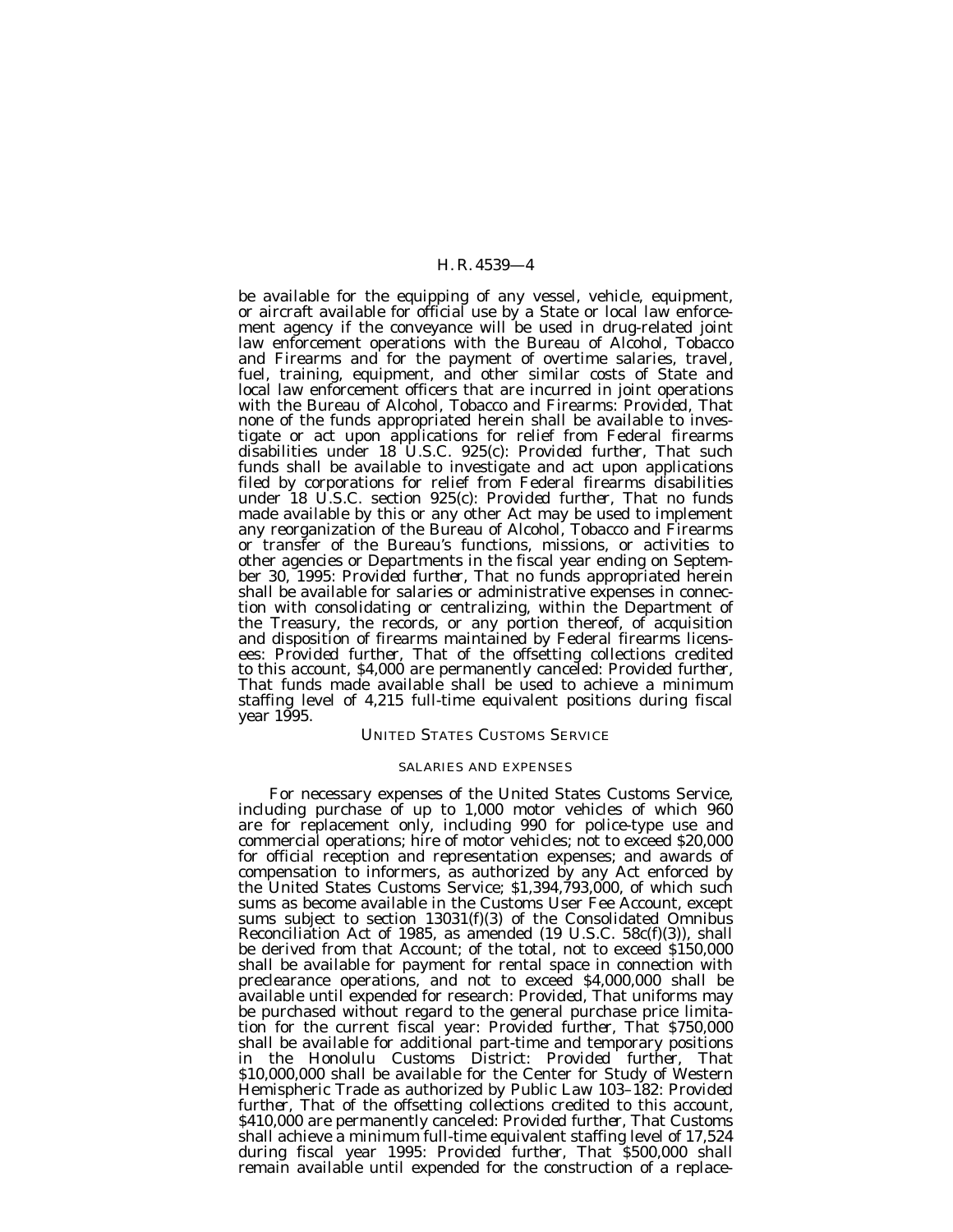ment fence within the city limits of Nogales, Arizona under the authority of section 69, title 19, United States Code.

## OPERATION AND MAINTENANCE, AIR AND MARINE INTERDICTION PROGRAMS

For expenses, not otherwise provided for, necessary for the operation and maintenance of marine vessels, aircraft, and other related equipment of the Air and Marine Programs, including operational training and mission-related travel, and rental payments for facilities occupied by the air or marine interdiction and demand reduction programs; \$89,041,000, of which \$7,233,000 shall remain available until September 30, 1997: *Provided,* That no aircraft or other related equipment, with the exception of aircraft which is one of a kind and has been identified as excess to Customs requirements, and aircraft which has been damaged beyond repair, shall be transferred to any other Federal agency, Department, or office outside of the Department of the Treasury, during fiscal year 1995, without the prior approval of the House and Senate Committees on Appropriations.

#### CUSTOMS FACILITIES, CONSTRUCTION, IMPROVEMENTS AND RELATED EXPENSES

For acquisition of necessary additional real property, facilities, construction, improvements, and related expenses of the United States Customs Service, \$1,000,000, to remain available until expended.

## CUSTOMS SERVICES AT SMALL AIRPORTS

#### (TO BE DERIVED FROM FEES COLLECTED)

Such sums as may be necessary, not to exceed \$1,406,000, for expenses for the provision of Customs services at certain small airports or other facilities when authorized by law and designated by the Secretary of the Treasury, including expenditures for the salary and expenses of individuals employed to provide such services, to be derived from fees collected by the Secretary of the Treasury pursuant to section 236 of Public Law 98–573 for each of these airports or other facilities when authorized by law and designated by the Secretary of the Treasury, and to remain available until expended.

#### UNITED STATES MINT

#### SALARIES AND EXPENSES

For necessary expenses of the United States Mint; \$55,740,000, of which \$1,540,000 shall remain available until September 30, 1997, for expansion and improvements.

#### BUREAU OF THE PUBLIC DEBT

#### ADMINISTERING THE PUBLIC DEBT

For necessary expenses connected with any public-debt issues of the United States; \$183,458,000: *Provided,* That in fiscal year 1995 and thereafter, the Secretary is authorized to collect fees of not less than \$46 for each definitive security issue provided to customers, and an annual maintenance fee of not less than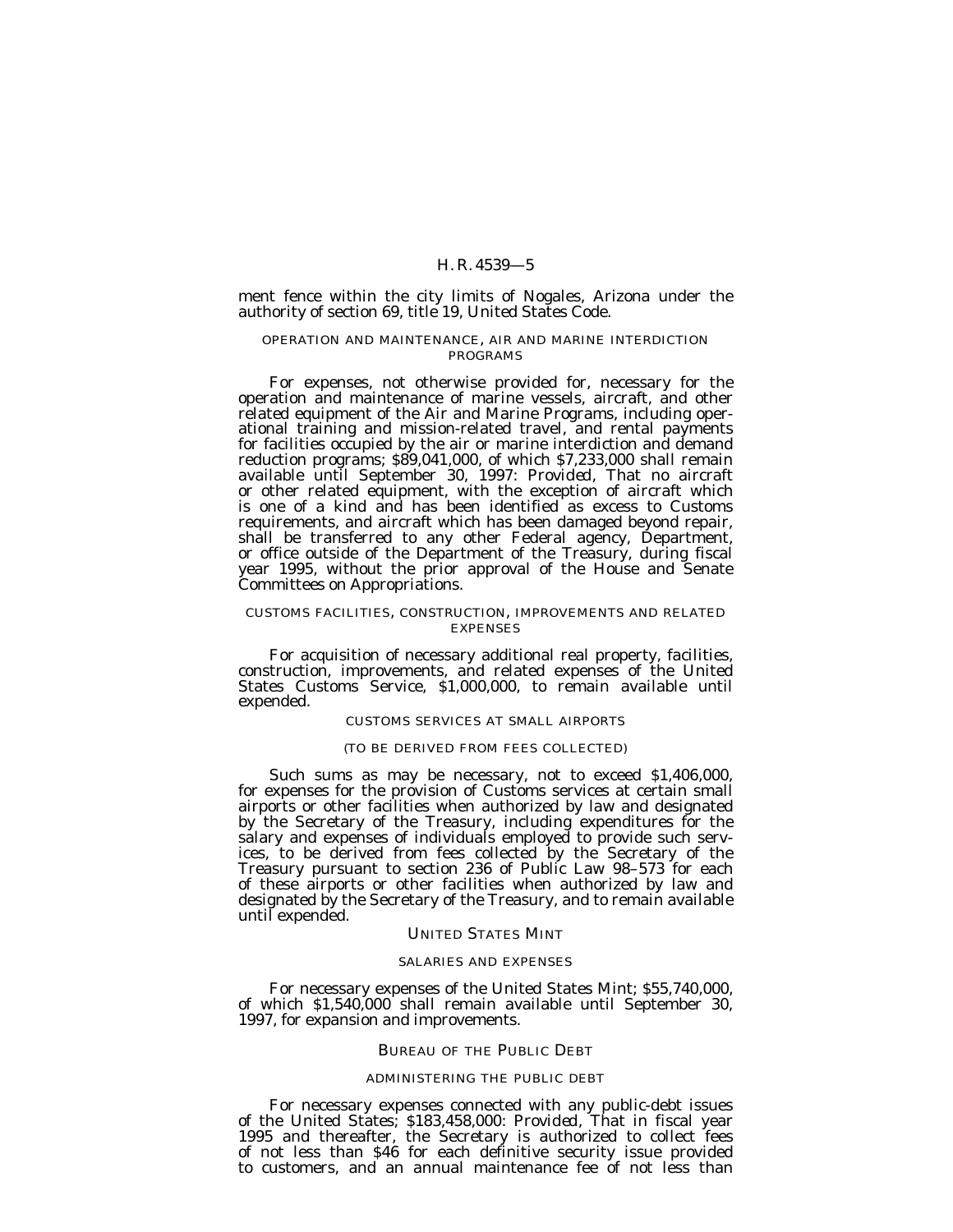\$25 for each Treasury Direct Investor Account exceeding \$100,000 in par value: *Provided further,* That in fiscal year 1995 and thereafter, of the definitive security fees collected, not to exceed \$600,000, and of the annual maintenance fees for Treasury Direct Investor Account collected, not to exceed \$2,500,000, shall be retained and used in the current fiscal year for the specific purpose of offsetting costs of Bureau of the Public Debt's marketable security activities, and any fees collected in excess of said amounts shall be deposited as miscellaneous receipts in the Treasury: *Provided further,* That the sum appropriated herein from the General Fund for fiscal year 1995 shall be reduced by not more than \$600,000 as definitive security issue fees are collected and not more than \$2,500,000 as Treasury Direct Investor Account Maintenance fees are collected, so as to result in a final fiscal year 1995 appropriation from the General Fund estimated at \$180,358,000.

#### PAYMENT OF GOVERNMENT LOSSES IN SHIPMENT

Beginning in fiscal year 1995 and thereafter, there are appropriated such sums as may be necessary to make payments for the replacement of valuables, or the value thereof, lost, destroyed, or damaged in the course of shipments effected pursuant to section 1 of the Government Losses in Shipment Act, as amended.

## INTERNAL REVENUE SERVICE

#### ADMINISTRATION AND MANAGEMENT

For necessary expenses of the Internal Revenue Service, not otherwise provided for; management services, and inspection; including purchase (not to exceed 125 for replacement only, for police-type use) and hire of passenger motor vehicles (31 U.S.C. 1343(b)); and services as authorized by 5 U.S.C. 3109, at such rates as may be determined by the Commissioner; \$225,632,000, of which not to exceed \$25,000 for official reception and representation expenses.

## PROCESSING TAX RETURNS AND ASSISTANCE

For necessary expenses of the Internal Revenue Service, not otherwise provided for; including processing tax returns; revenue accounting; providing assistance to taxpayers; hire of passenger motor vehicles (31 U.S.C. 1343(b)); and services as authorized by 5 U.S.C. 3109, at such rates as may be determined by the Commissioner; \$1,511,266,000, of which \$3,700,000 shall be for the Tax Counseling for the Elderly Program, no amount of which shall be available for IRS administrative costs.

## TAX LAW ENFORCEMENT

For necessary expenses of the Internal Revenue Service for determining and establishing tax liabilities; tax and enforcement litigation; technical rulings; examining employee plans and exempt organizations; investigation and enforcement activities; securing unfiled tax returns; collecting unpaid accounts; statistics of income and compliance research; the purchase (for police-type use, not to exceed 600, of which not to exceed 450 shall be for replacement only), and hire of passenger motor vehicles (31 U.S.C. 1343(b)); and services as authorized by 5 U.S.C. 3109, at such rates as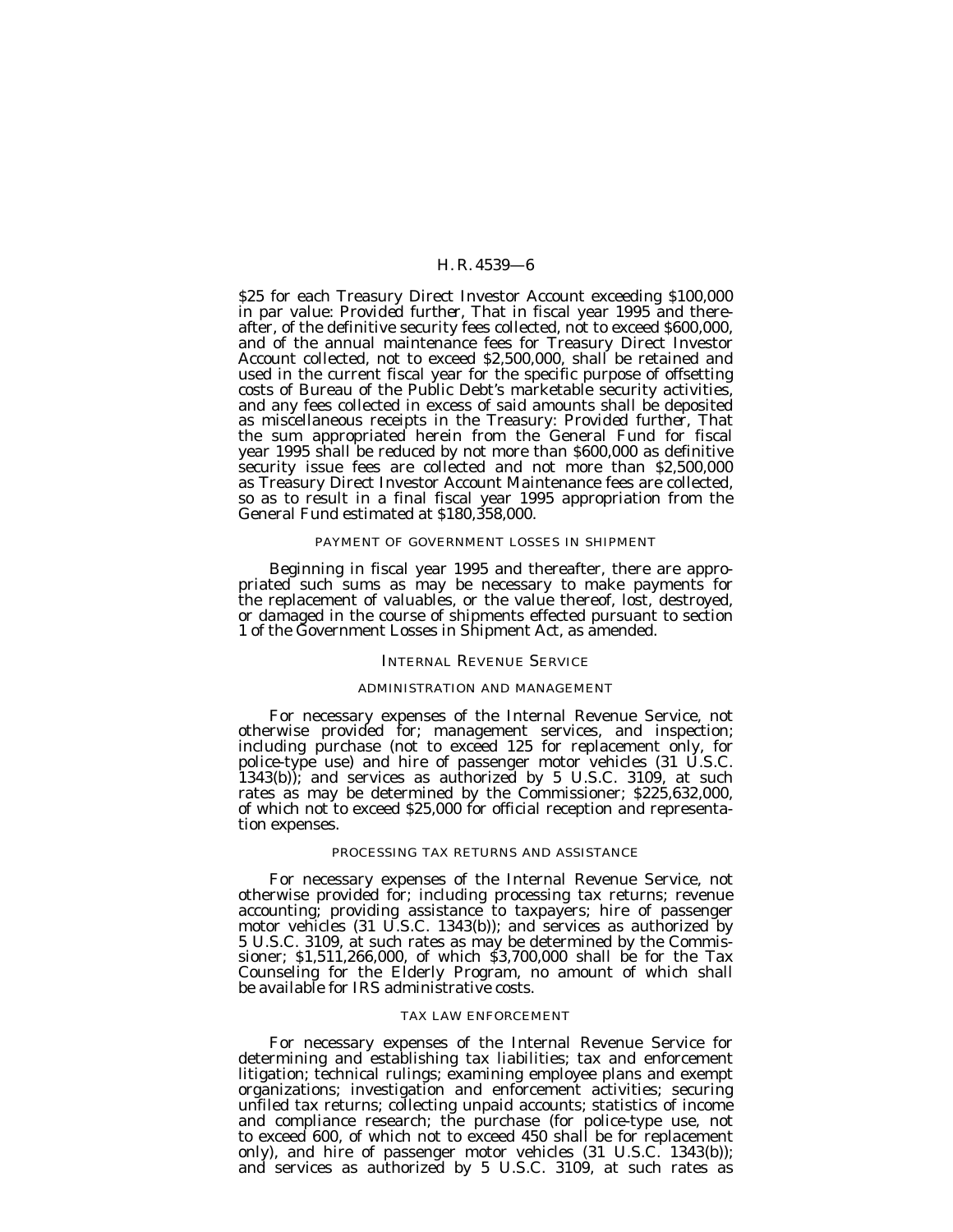may be determined by the Commissioner: *Provided,* That additional amounts above fiscal year 1994 levels for international tax enforcement shall be used for the continued operation of a task force comprised of senior Internal Revenue Service Attorneys, accountants, and economists dedicated to enforcement activities related to United States subsidiaries of foreign-controlled corporations that are in non-compliance with the Internal Revenue Code of 1986; \$4,385,459,000, of which not to exceed \$1,000,000 shall remain available until September 30, 1997 for research: *Provided further,* That the \$405,000,000 made available for the fiscal year 1995 tax compliance initiative shall not be expended for any other purposes: *Provided further,* That no funds shall be transferred from this account during fiscal year 1995.

#### INFORMATION SYSTEMS

For necessary expenses for data processing and telecommunications support for Internal Revenue Service activities, including: tax systems modernization (modernized developmental systems), modernized operational systems, services and compliance, and support systems; and for the hire of passenger motor vehicles (31 U.S.C. 1343(b)); and services as authorized by 5 U.S.C. 3109, at such rates as may be determined by the Commissioner: \$1,388,000,000 of which no less than \$650,000,000 shall be available for tax systems modernization, of which up to \$185,000,000 for tax and information systems development projects shall remain available until September 30, 1997: *Provided,* That none of the funds appropriated for tax systems modernization may be obligated until the Commissioner of the Internal Revenue Service reports to the Committees on Appropriations of the House and Senate on the implementation of Tax Systems Modernization.

#### ADMINISTRATIVE PROVISIONS—INTERNAL REVENUE SERVICE

SECTION 1. Not to exceed 4 per centum of any appropriation made available to the Internal Revenue Service for the current fiscal year by this Act may be transferred to any other Internal Revenue Service appropriation upon the advance approval of the House and Senate Committees on Appropriations: *Provided,* That notwithstanding any other provision of this Act, the Internal Revenue Service is authorized to transfer such sums as may be necessary between appropriations with advance approval of the House and Senate Appropriations Committees: *Provided further,* That no funds shall be transferred from the ''Tax Law Enforcement'' account during fiscal year 1995.

SEC. 2. The Internal Revenue Service shall institute and maintain a training program to insure that Internal Revenue Service employees are trained in taxpayers' rights, in dealing courteously with the taxpayers, and in cross-cultural relations.

SEC. 3. The Secretary of the Treasury may establish new fees or raise existing fees for services provided by the Internal Revenue Service to increase receipts, where such fees are authorized by another law. The Secretary of the Treasury may spend the new or increased fee receipts to supplement appropriations made available to the Internal Revenue Service appropriations accounts in fiscal years 1995 and thereafter: *Provided,* That the Secretary shall base such fees on the costs of providing specified services to persons paying such fees: *Provided further,* That the Secretary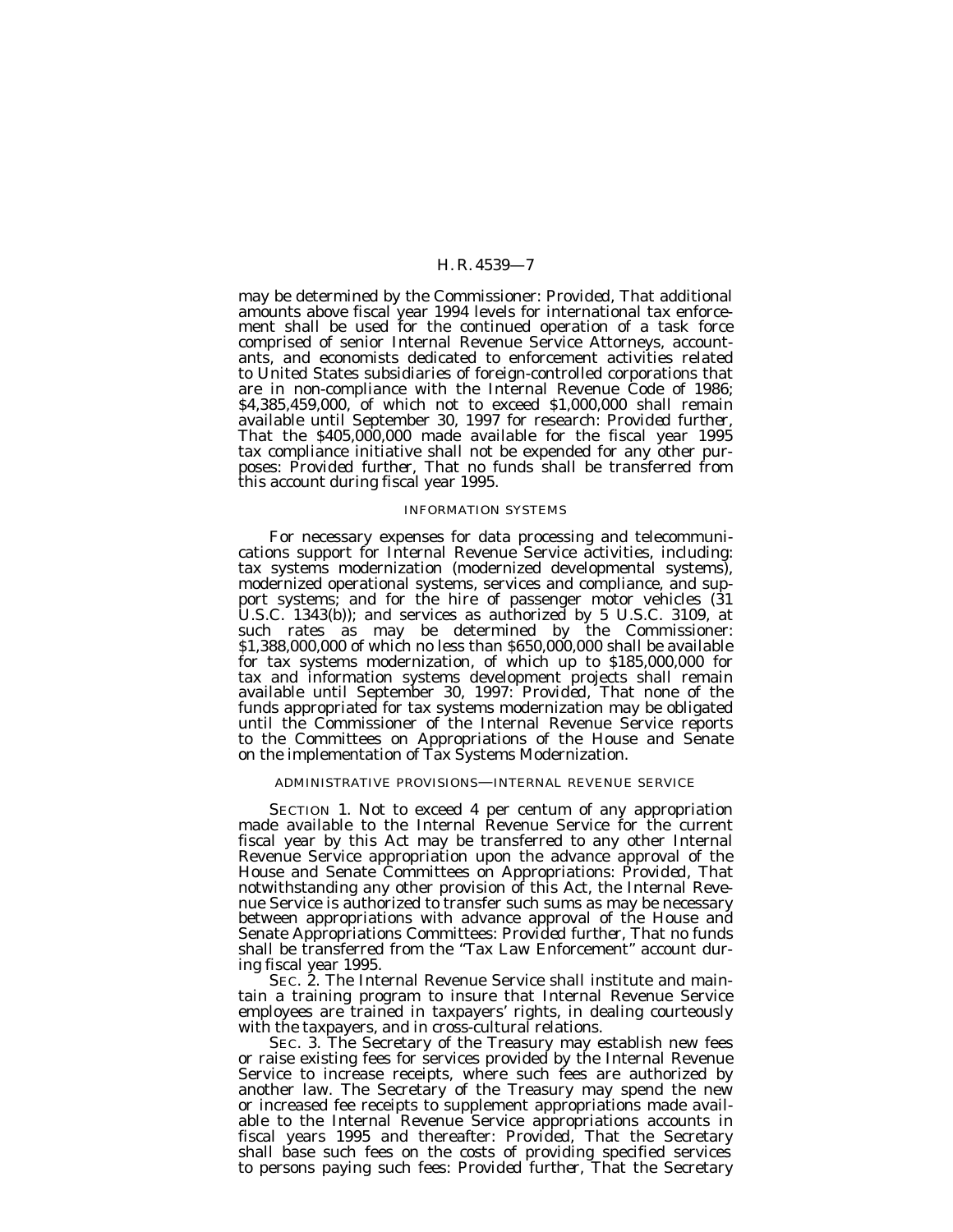shall provide quarterly reports to the Congress on the collection of such fees and how they are being expended by the Service: *Provided further,* That the total expenditures from such fees shall not exceed \$119,000,000.

## UNITED STATES SECRET SERVICE

#### SALARIES AND EXPENSES

For necessary expenses of the United States Secret Service, including purchase (not to exceed three hundred and forty-three vehicles for police-type use for replacement only) and hire of passenger motor vehicles; hire of aircraft; training and assistance requested by State and local governments, which may be provided without reimbursement; services of expert witnesses at such rates as may be determined by the Director; rental of buildings in the District of Columbia, and fencing, lighting, guard booths, and other facilities on private or other property not in Government ownership or control, as may be necessary to perform protective functions; for payment of per diem and/or subsistence allowances to employees where a protective assignment during the actual day or days of the visit of a protectee require an employee to work 16 hours per day or to remain overnight at his or her post of duty; the conducting of and participating in firearms matches; presentation of awards; and for travel of Secret Service employees on protective missions without regard to the limitations on such expenditures in this or any other Act: *Provided,* That approval is obtained in advance from the House and Senate Committees on Appropriations; for repairs, alterations, and minor construction at the James J. Rowley Secret Service Training Center; for research and development; for making grants to conduct behavioral research in support of protective research and operations; not to exceed \$12,500 for official reception and representation expenses; not to exceed \$50,000 to provide technical assistance and equipment to foreign law enforcement organizations in counterfeit investigations; for payment in advance for commercial accommodations as may be necessary to perform protective functions; and for uniforms without regard to the general purchase price limitation for the current fiscal year; \$476,931,000: *Provided further,* That of the offsetting collections credited to this account, \$43,000 are permanently canceled.

## GENERAL PROVISIONS—DEPARTMENT OF THE TREASURY

SECTION 101. Of the funds appropriated by this or any other Act to the Internal Revenue Service, amounts attributable to efficiency savings for fiscal year 1995 shall be identified as such by the Commissioner during that fiscal year: *Provided,* That in the fiscal year when the savings are realized, the amount of efficiency savings shall be non-recurred from the Internal Revenue Service budget base: *Provided further,* That on an annual basis, the Internal Revenue Service shall report to the House and Senate Appropriations Committees on the status of the program.

SEC. 102. Any obligation or expenditure by the Secretary in connection with law enforcement activities of a Federal agency or a Department of the Treasury law enforcement organization in accordance with 31 U.S.C.  $9703(g)(4)(B)$  from unobligated balances remaining in the Fund on September 30, 1995, shall be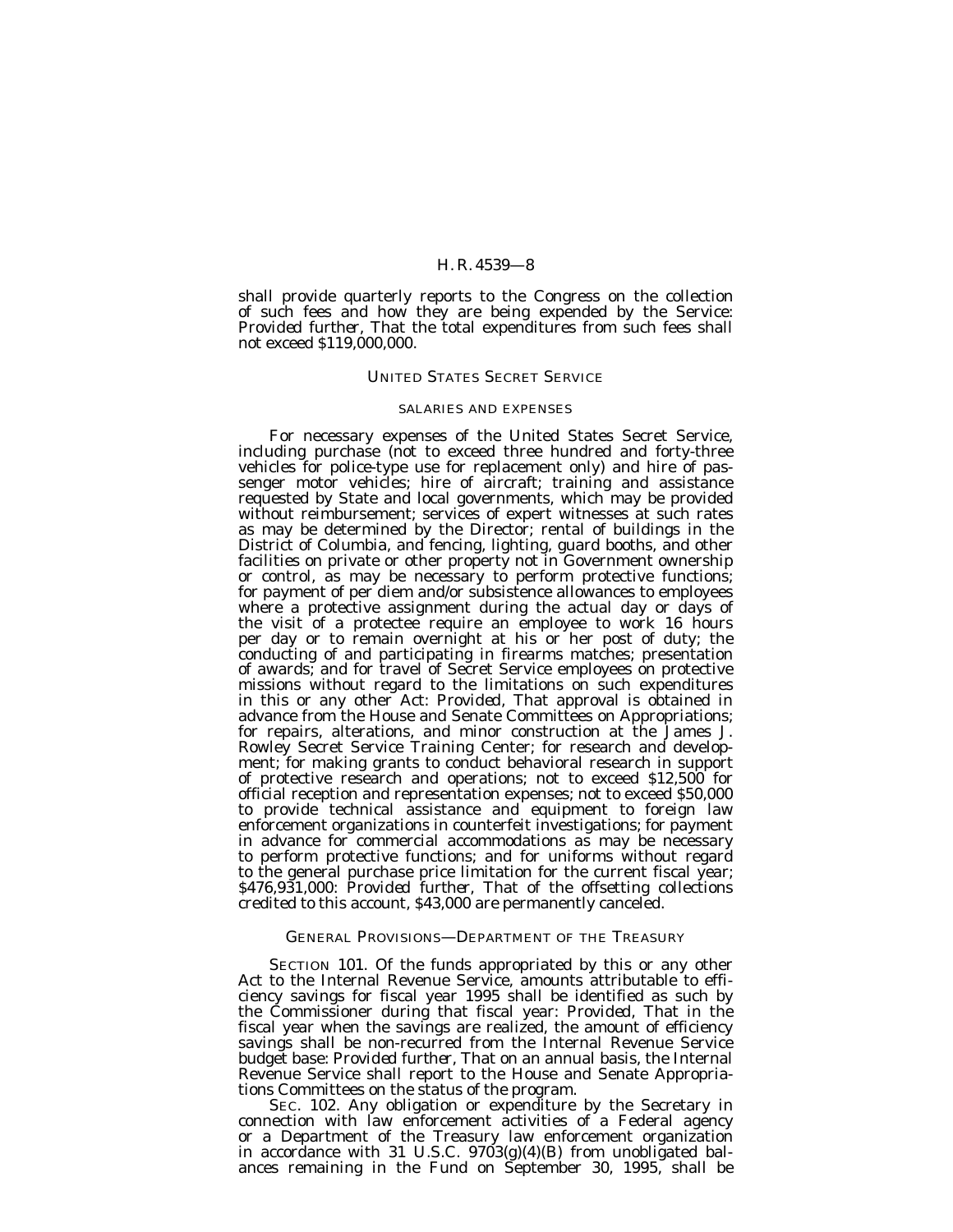made in compliance with the reprogramming guidelines contained in the House and Senate reports accompanying this Act.

SEC. 103. Appropriations to the Treasury Department in this Act shall be available for uniforms or allowances therefor, as authorized by law (5 U.S.C. 5901), including maintenance, repairs, and cleaning; purchase of insurance for official motor vehicles operated in foreign countries; purchase of motor vehicles without regard to the general purchase price limitation for vehicles purchased and used overseas for the current fiscal year; entering into contracts with the Department of State for the furnishing of health and medical services to employees and their dependents serving in foreign countries; and services authorized by 5 U.S.C. 3109.

SEC. 104. Not to exceed 2 per centum of any appropriations in this Act for the Department of the Treasury may be transferred between such appropriations. Notwithstanding any authority to transfer funds between appropriations contained in this or any other Act, no transfer may increase or decrease any appropriation in this Act by more than 2 per centum and any such proposed transfers shall be approved in advance by the Committees on Appropriations of the House and Senate.

SEC. 105. Notwithstanding any other provision of law, beginning in fiscal year 1995 and thereafter, the Financial Management Service (FMS) shall be reimbursed, for postage incurred by FMS to make check payments on their behalf, by: the Department of Veterans Affairs, for the mailing of Compensation and Pension benefit payments; the Department of Health and Human Services, for the mailing of Supplemental Security Income payments; and the Office of Personnel Management, for the mailing of Retirement payments. Such reimbursement shall be due beginning with checks mailed on October 1, 1994, and such reimbursement shall occur on a monthly basis.

SEC. 106. (a) Of the budgetary resources available to the Department of the Treasury during fiscal year 1995, \$33,437,000 are permanently canceled.

(b) The Secretary of the Treasury shall allocate the amount of budgetary resources canceled among the Department's accounts available for procurement and procurement-related expenses. Amounts available for procurement and procurement-related expenses in each such account shall be reduced by the amount allocated to such account.

(c) For the purposes of this section, the definition of ''procurement'' includes all stages of the process of acquiring property or services, beginning with the process of determining a need for a product or services and ending with contract completion and closeout, as specified in 41 U.S.C. 403(2).

SEC. 107. None of the funds appropriated by this title shall be used in connection with the collection of any underpayment of any tax imposed by the Internal Revenue Code of 1986 unless the conduct of officers and employees of the Internal Revenue Service in connection with such collection complies with subsection (a) of section 805 (relating to communications in connection with debt collection), and section 806 (relating to harassment or abuse), of the Fair Debt Collection Practices Act (15 U.S.C. 1692).

SEC. 108. The Internal Revenue Service shall institute policies and procedures which will safeguard the confidentiality of taxpayer information.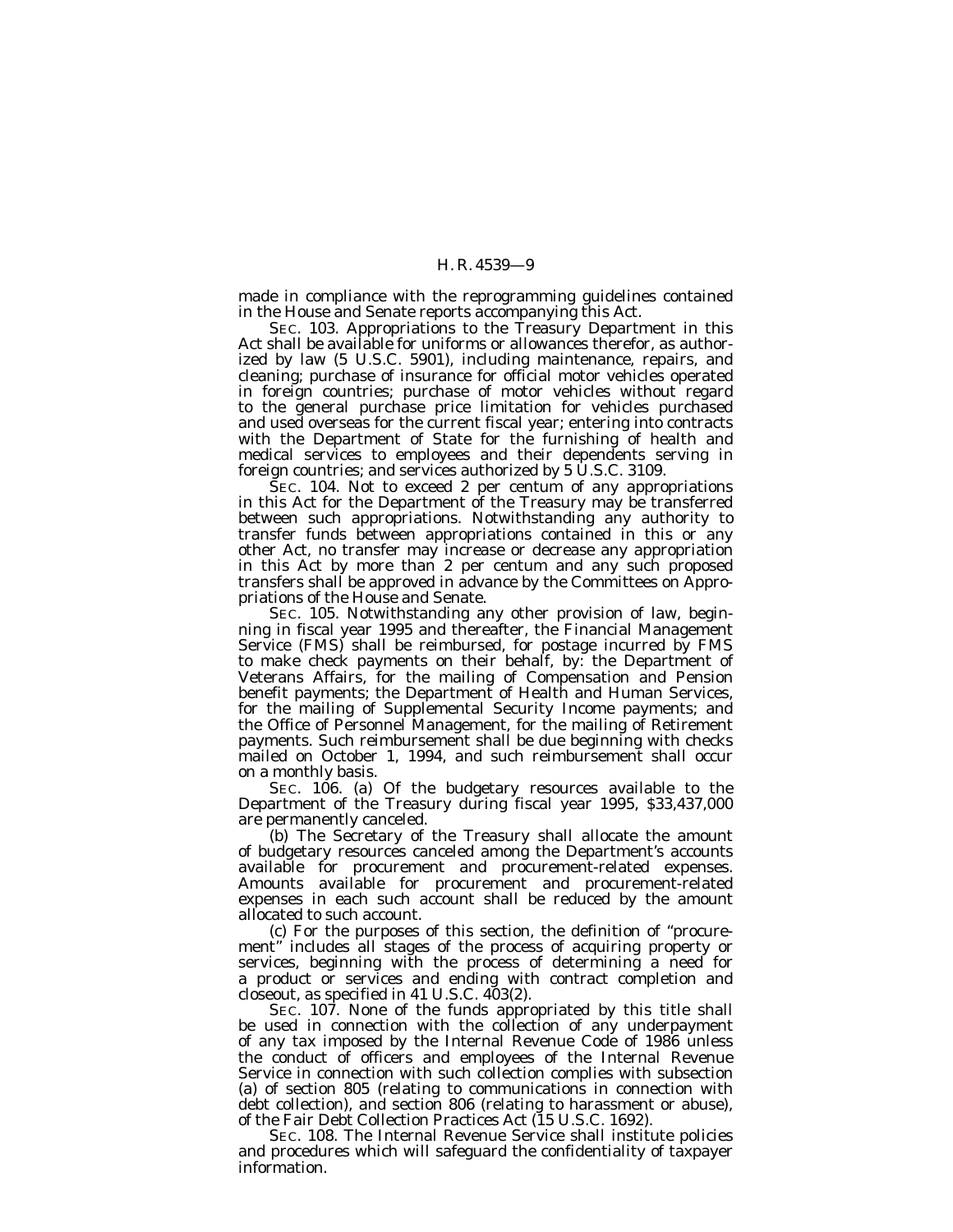SEC. 109. The funds provided to the Bureau of Alcohol, Tobacco and Firearms for fiscal year 1995 in this Act for the enforcement of the Federal Alcohol Administration Act shall be expended in a manner so as not to diminish enforcement efforts with respect to section 105 of the Federal Alcohol Administration Act.

SEC. 110. (a) The Secretary of the Treasury shall implement the plan announced by the Bureau of the Public Debt on March 19, 1991, to consolidate such Bureau's operations in Parkersburg, West Virginia.

(b) The consolidation referred to in subsection (a) shall be completed by December 31, 1995, in accordance with the plan of the Bureau of the Public Debt.

SEC. 111. Notwithstanding any other provision of law, Customs personnel funded through reimbursement from the Puerto Rico Trust Fund shall not be reduced as the result of workforce reductions required under Executive order or other guidance to Executive branch agencies in fiscal year 1995 and hereafter.

SEC. 112. Subsection (a) of section 9703 of title 31, United States Code, is amended—

(a) by redesignating subparagraphs (G) and (J) of paragraph (2) as (I) and (J) of paragraph (1), respectively; and

(b) by redesignating in paragraph (2) subparagraphs (H) and (I) as subparagraphs (G) and (H), respectively.

SEC. 113. (a) The Director of the United States Secret Service shall direct and apply appropriate agency personnel and resources for the purpose of conducting a security survey of the Bureau of Engraving and Printing.

(b) Such security survey shall include a review of all general security provisions, including—

 $(1)$  the security and safeguarding of currency;

(2) personnel screening and employee background check procedures;

(3) access control and identification procedures;

(4) the security and safeguarding of currency materials, supplies and related items; and

(5) other security areas of concern as deemed relevant and appropriate by the agency.

(c) The Bureau of Engraving and Printing and the Federal agencies which participated in any investigations or arrest of person(s) for theft of currency from the Bureau of Engraving and Printing are directed to— (1) provide any assistance and cooperation to the United

States Secret Service for the purpose of the security survey; (2) provide Secret Service personnel, in accordance with all laws, with access to person(s) arrested in connection with theft or removal of currency from the Bureau of Engraving and Printing; and

(3) provide access to all relevant investigative reports and materials: *Provided,* That access to such persons is approved by the appropriate United States Attorney.

(d) The Director of the United States Secret Service shall provide a preliminary report to the Congress no later than 90 days from the date of enactment of this Act, and a final report containing specific findings and recommendations to the Congress within 180 days of enactment of this Act.

This title may be cited as the ''Treasury Department Appropriations Act, 1995''.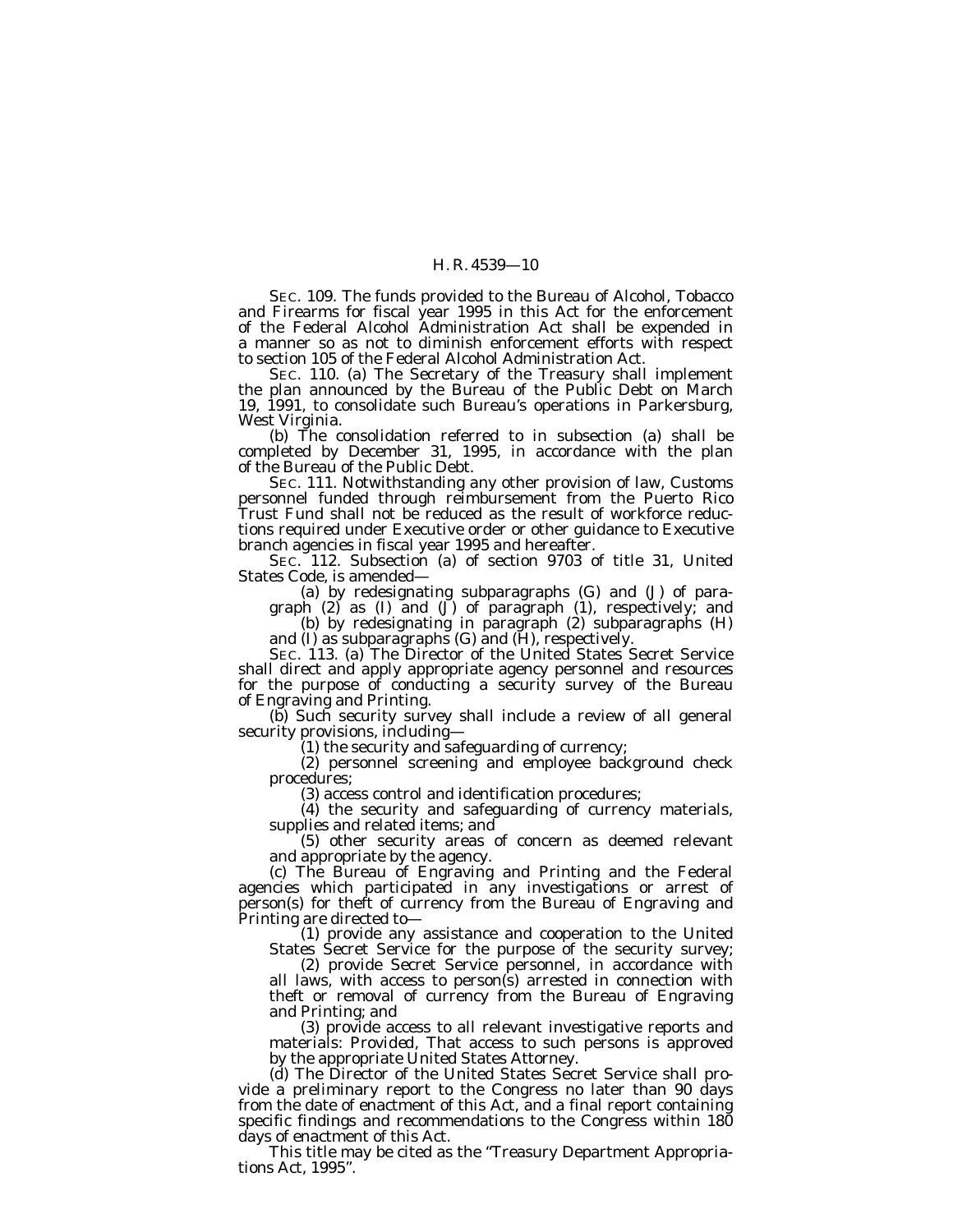## TITLE II—POSTAL SERVICE

#### PAYMENTS TO THE POSTAL SERVICE

## PAYMENT TO THE POSTAL SERVICE FUND

For payment to the Postal Service Fund for revenue forgone on free and reduced rate mail, pursuant to subsections (c) and (d) of section 2401 of title 39, United States Code; \$92,317,000: *Provided,* That mail for overseas voting and mail for the blind shall continue to be free: *Provided further,* That six-day delivery and rural delivery of mail shall continue at not less than the 1983 level: *Provided further,* That none of the funds made available to the Postal Service by this Act shall be used to implement any rule, regulation, or policy of charging any officer or employee of any State or local child support enforcement agency, or any individual participating in a State or local program of child support enforcement, a fee for information requested or provided concerning an address of a postal customer: *Provided further,* That none of the funds provided in this Act shall be used to consolidate or close small rural and other small post offices in the fiscal year ending on September 30, 1995.

## PAYMENT TO THE POSTAL SERVICE FUND FOR NONFUNDED **LIABILITIES**

For payment to the Postal Service Fund for meeting the liabilities of the former Post Office Department to the Employees' Compensation Fund pursuant to 39 U.S.C. 2004, \$37,776,000.

This title may be cited as the ''Postal Service Appropriations Act, 1995''.

## TITLE III—EXECUTIVE OFFICE OF THE PRESIDENT AND FUNDS APPROPRIATED TO THE PRESIDENT

#### COMPENSATION OF THE PRESIDENT

For compensation of the President, including an expense allowance at the rate of \$50,000 per annum as authorized by 3 U.S.C. 102; \$250,000: *Provided,* That none of the funds made available for official expenses shall be expended for any other purpose and any unused amount shall revert to the Treasury pursuant to section 1552 of title 31 of the United States Code: *Provided further,* That none of the funds made available for official expenses shall be considered as taxable to the President.

## THE WHITE HOUSE OFFICE

#### SALARIES AND EXPENSES

For necessary expenses for the White House as authorized by law, including not to exceed \$3,850,000 for services as authorized by 5 U.S.C. 3109 and 3 U.S.C. 105; including subsistence expenses as authorized by 3 U.S.C. 105, which shall be expended and accounted for as provided in that section; hire of passenger motor vehicles, newspapers, periodicals, teletype news service, and travel (not to exceed \$100,000 to be expended and accounted for as provided by 3 U.S.C. 103); not to exceed \$19,000 for official entertain-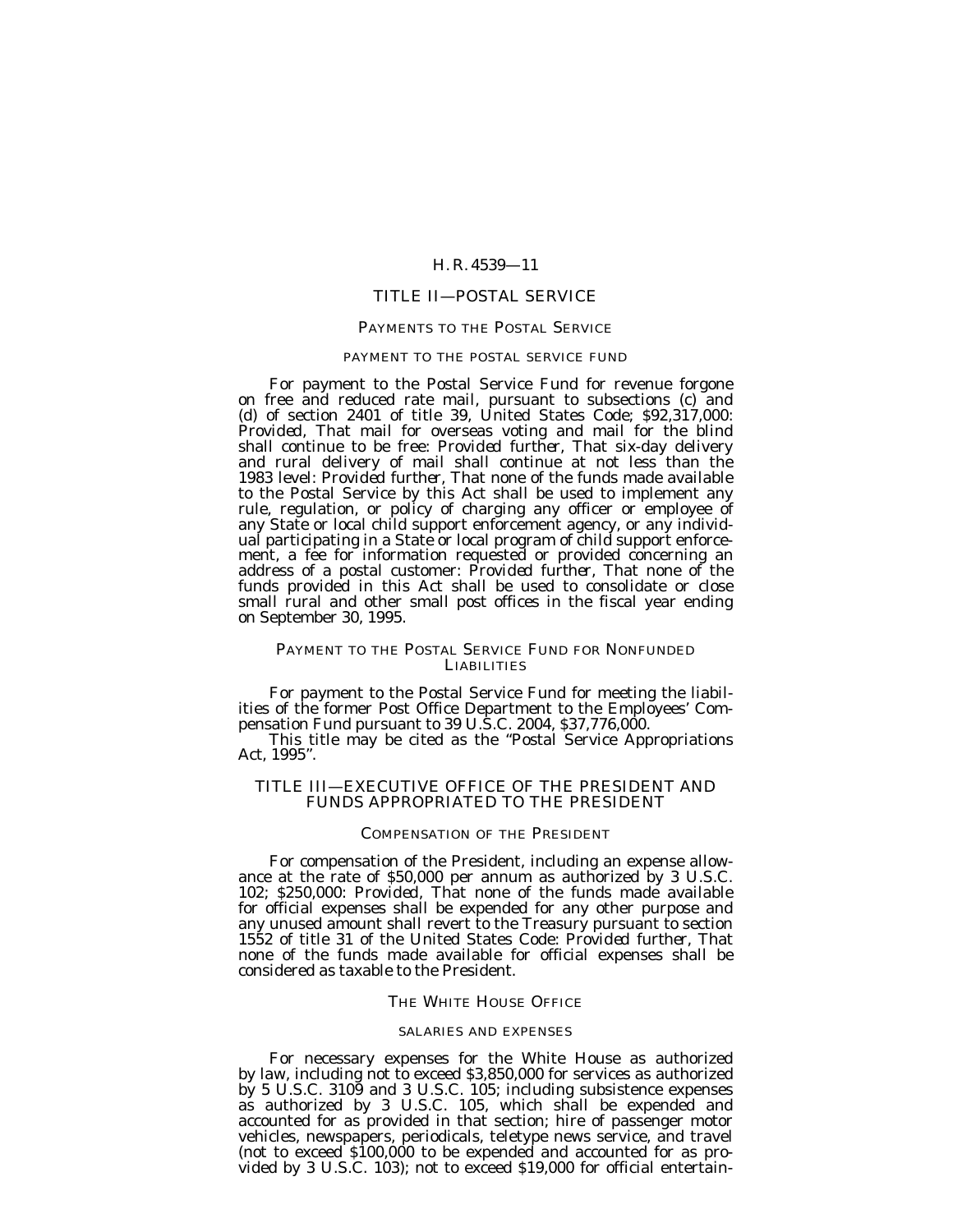ment expenses, to be available for allocation within the Executive Office of the President; \$40,193,000.

## EXECUTIVE RESIDENCE AT THE WHITE HOUSE

## OPERATING EXPENSES

For the care, maintenance, repair and alteration, refurnishing, improvement, heating and lighting, including electric power and fixtures, of the Executive Residence at the White House and official entertainment expenses of the President; \$7,827,000, to be expended and accounted for as provided by 3 U.S.C. 105, 109–110, 112– 114.

## OFFICIAL RESIDENCE OF THE VICE PRESIDENT

#### OPERATING EXPENSES

For the care, operation, refurnishing, improvement, heating and lighting, including electric power and fixtures, of the official residence of the Vice President, the hire of passenger motor vehicles, and not to exceed \$90,000 for official entertainment expenses of the Vice President, to be accounted for solely on his certificate; \$324,000: *Provided,* That advances or repayments or transfers from this appropriation may be made to any department or agency for expenses of carrying out such activities.

## SPECIAL ASSISTANCE TO THE PRESIDENT

## SALARIES AND EXPENSES

For necessary expenses to enable the Vice President to provide assistance to the President in connection with specially assigned functions, services as authorized by 5 U.S.C. 3109 and 3 U.S.C. 106, including subsistence expenses as authorized by 3 U.S.C. 106, which shall be expended and accounted for as provided in that section; and hire of passenger motor vehicles; \$3,280,000.

## COUNCIL OF ECONOMIC ADVISERS

#### SALARIES AND EXPENSES

For necessary expenses of the Council in carrying out its func- tions under the Employment Act of 1946 (15 U.S.C. 1021), \$3,439,000.

## OFFICE OF POLICY DEVELOPMENT

#### SALARIES AND EXPENSES

For necessary expenses of the Office of Policy Development, including services as authorized by 5 U.S.C. 3109, and 3 U.S.C. 107; \$5,058,000.

#### NATIONAL SECURITY COUNCIL

#### SALARIES AND EXPENSES

For necessary expenses of the National Security Council, including services as authorized by 5 U.S.C. 3109; \$6,648,000.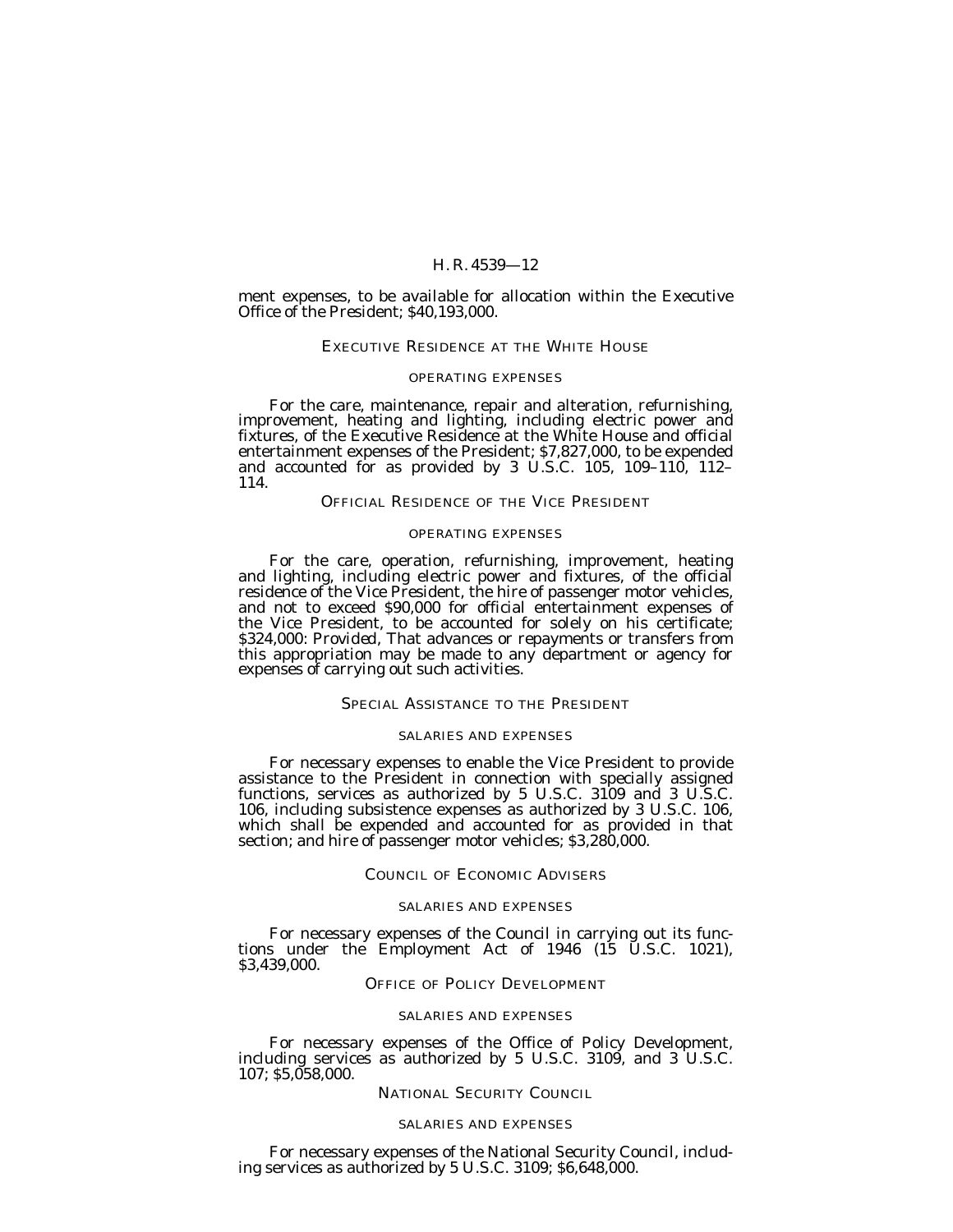## OFFICE OF ADMINISTRATION

## SALARIES AND EXPENSES

For necessary expenses of the Office of Administration; \$26,217,000, including services as authorized by 5 U.S.C. 3109 and 3 U.S.C. 107, and hire of passenger motor vehicles: *Provided,* That of the budgetary resources available in fiscal year 1995 in this account, \$117,000 are permanently canceled: *Provided further,* That amounts available for procurement and procurement-related expenses in this account are reduced by such amount: *Provided further,* That as used herein, "procurement" includes all stages<br>of the process of acquiring property or services, beginning with the process of determining a need for a product or services and ending with contract completion and closeout, as specified in 41 U.S.C. 403(2).

## OFFICE OF MANAGEMENT AND BUDGET

#### SALARIES AND EXPENSES

For necessary expenses of the Office of Management and Budget, including hire of passenger motor vehicles, services as authorized by 5 U.S.C. 3109; \$57,754,000, of which not to exceed \$5,000,000, shall be available to carry out the provisions of 44 U.S.C. chapter 35: *Provided,* That, as provided in 31 U.S.C. 1301(a), appropriations shall be applied only to the objects for which appropriations were made except as otherwise provided by law: *Provided further,* That none of the funds appropriated in this Act for the Office of Management and Budget may be used for the purpose of reviewing any agricultural marketing orders or any activities or regulations under the provisions of the Agricultural Marketing Agreement Act of 1937 (7 U.S.C. 601 et seq.): *Provided further,* That none of the funds made available for the Office of Management and Budget by this Act may be expended for the altering of the transcript of actual testimony of witnesses, except for testimony of officials of the Office of Management and Budget, before the Committee on Appropriations or the Committee on Veterans' Affairs or their subcommittees: *Provided further,* That this proviso shall not apply to printed hearings released by the Committee on Appropriations or the Committee on Veterans' Affairs.

#### OFFICE OF NATIONAL DRUG CONTROL POLICY

#### SALARIES AND EXPENSES

For necessary expenses of the Office of National Drug Control Policy; for research activities pursuant to title I of Public Law 100–690; not to exceed \$8,000 for official reception and representation expenses; for participation in joint projects or in the provision of services on matters of mutual interest with nonprofit, research, or public organizations or agencies, with or without reimbursement; \$9,942,000: *Provided,* That the Office is authorized to accept, hold, administer, and utilize gifts, both real and personal, for the purpose of aiding or facilitating the work of the Office.

#### UNANTICIPATED NEEDS

For expenses necessary to enable the President to meet unanticipated needs, in furtherance of the national interest, secu-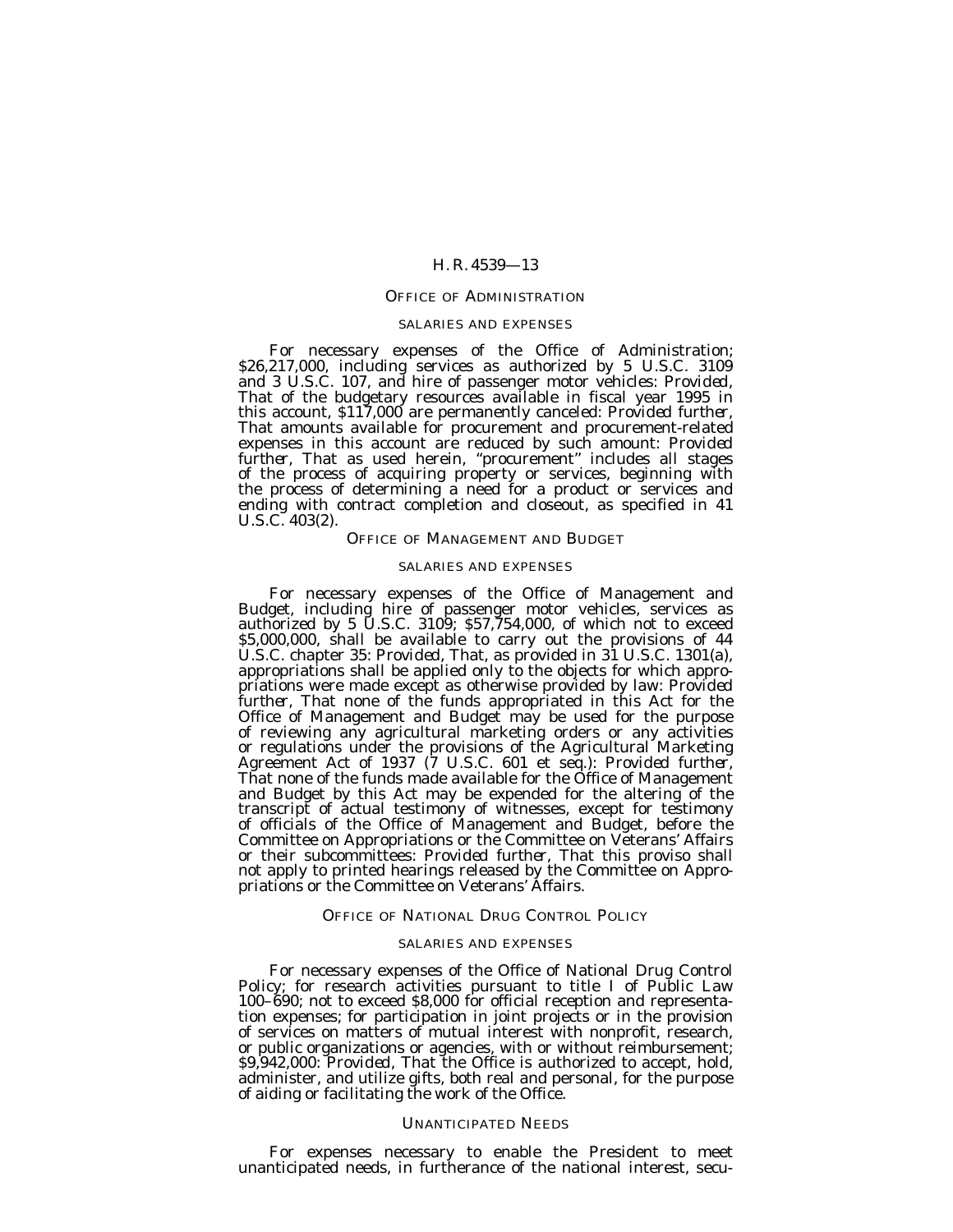rity, or defense which may arise at home or abroad during the current fiscal year; \$1,000,000.

## FEDERAL DRUG CONTROL PROGRAMS

## HIGH INTENSITY DRUG TRAFFICKING AREAS PROGRAM

#### (INCLUDING TRANSFER OF FUNDS)

For necessary expenses of the Office of National Drug Control Policy's High Intensity Drug Trafficking Areas Program, \$98,000,000, for drug control activities consistent with the approved strategy for each of the designated High Intensity Drug Trafficking Areas, of which no less than \$55,000,000 shall be transferred to State and local entities for drug control activities; and of which up to \$52,000,000 may be transferred to Federal agencies and departments at a rate to be determined by the Director: *Provided,* That an additional \$9,000,000 shall be made available for drug control activities in Puerto Rico and the United States Virgin Islands only if the Director of the Office of National Drug Control Policy designates such area as a High Intensity Drug Trafficking Area: *Provided further,* That the funds made available under this head shall be obligated within 90 days of the date of enactment of this Act.

#### SPECIAL FORFEITURE FUND

#### (INCLUDING TRANSFER OF FUNDS)

For activities authorized by Public Law 100–690, \$41,900,000, which shall be derived from deposits in the Special Forfeiture Fund; of which \$1,800,000 shall be transferred to the Drug Enforcement Administration for the El Paso Intelligence Center; of which \$15,000,000 shall be available to the Director of the Office of National Drug Control Policy for enhancing anti-drug control activities, upon the advance approval of the House and Senate Committees on Appropriations; of which \$3,100,000 shall be available to the Director of the Office of National Drug Control Policy for ballistics technologies, upon the advance approval of the House and Senate Committees on Appropriations; of which \$14,000,000 shall be transferred to the Substance Abuse and Mental Health Services Administration, and of which \$10,000,000 shall be available to the Center for Substance Abuse Treatment for the residential women and children's program, and of which \$4,000,000 shall be available to the Center for Substance Abuse Treatment for community drug treatment programs; of which \$8,000,000, to remain available until expended, shall be transferred to the Counter-Drug Technology Assessment Center for counternarcotics research and development projects and shall be available for transfer to other Federal departments or agencies.

This title may be cited as the ''Executive Office Appropriations Act, 1995''.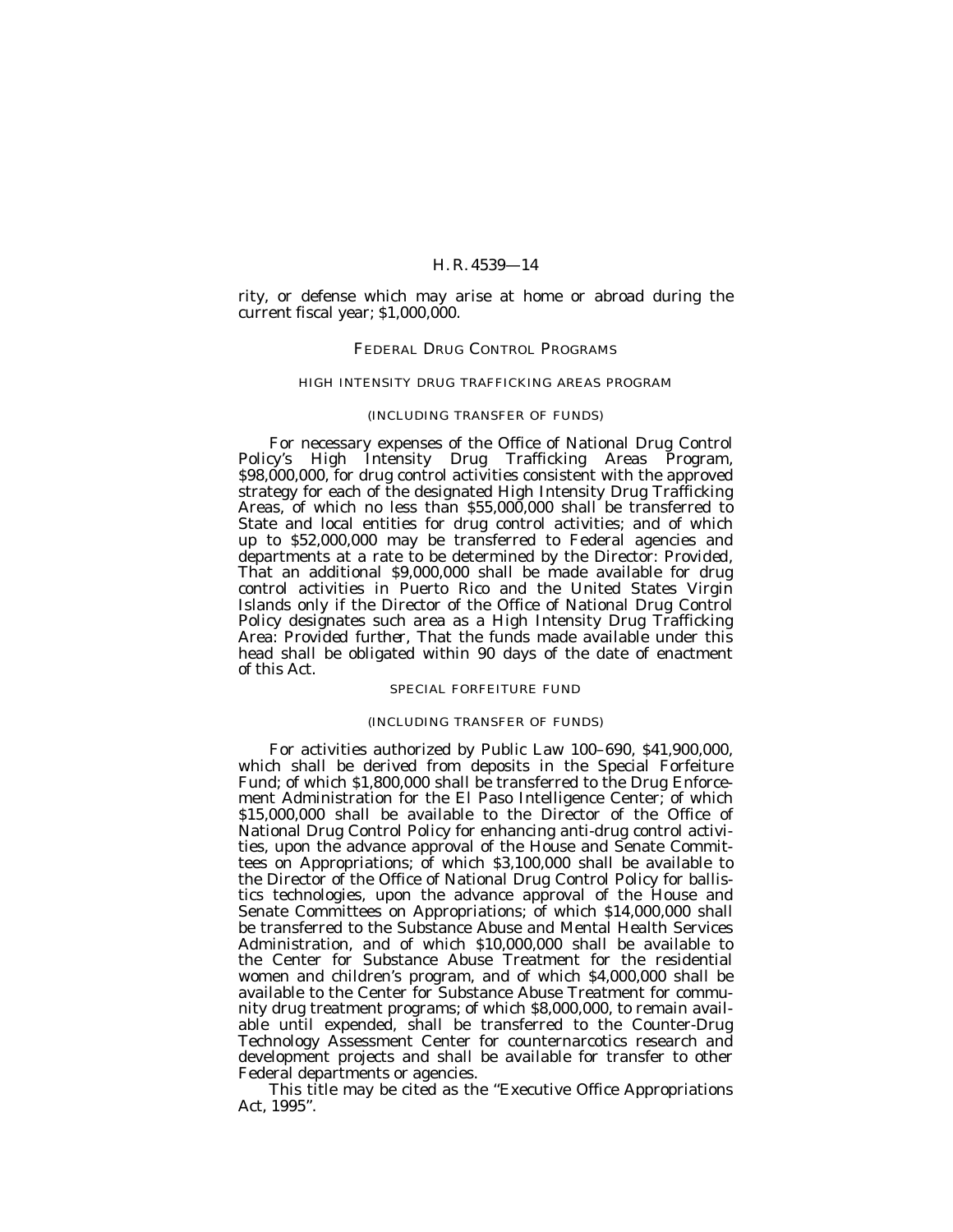## TITLE IV—INDEPENDENT AGENCIES

## ADMINISTRATIVE CONFERENCE OF THE UNITED STATES

#### SALARIES AND EXPENSES

For necessary expenses of the Administrative Conference of the United States, established by the Administrative Conference Act, as amended (5 U.S.C. 571 et seq.), including not to exceed \$1,000 for official reception and representation expenses, \$1,800,000.

## ADVISORY COMMISSION ON INTERGOVERNMENTAL RELATIONS

#### SALARIES AND EXPENSES

For expenses necessary to carry out the provisions of the Advisory Commission on Intergovernmental Relations Act of 1959, as amended (42 U.S.C. 4271–79); \$1,000,000, and additional amounts collected from the sale of publications shall be credited to and used for the purposes of this appropriation.

#### COMMITTEE FOR PURCHASE FROM PEOPLE WHO ARE BLIND OR SEVERELY DISABLED

## SALARIES AND EXPENSES

For necessary expenses of the Committee for Purchase From People Who Are Blind or Severely Disabled established by the Act of June 23, 1971, Public Law 92–28; \$1,682,000.

#### FEDERAL ELECTION COMMISSION

## SALARIES AND EXPENSES

For necessary expenses to carry out the provisions of the Fed- eral Election Campaign Act of 1971, as amended; \$27,106,000, of which not to exceed \$5,000 shall be available for reception and representation expenses.

#### FEDERAL LABOR RELATIONS AUTHORITY

## SALARIES AND EXPENSES

For necessary expenses to carry out functions of the Federal Labor Relations Authority, pursuant to Reorganization Plan Numbered 2 of 1978, and the Čivil Service Reform Act of 1978, including services as authorized by 5 U.S.C. 3109, including hire of experts and consultants, hire of passenger motor vehicles, rental of conference rooms in the District of Columbia and elsewhere; \$21,341,000: *Provided,* That public members of the Federal Service Impasses Panel may be paid travel expenses and per diem in lieu of subsistence as authorized by law (5 U.S.C. 5703) for persons employed intermittently in the Government service, and compensation as authorized by 5 U.S.C. 3109: *Provided further,* That notwithstanding 31 U.S.C. 3302, funds received from fees charged to non-Federal participants at labor-management relations conferences shall be credited to and merged with this account, to be available without further appropriation for the costs of carrying out these conferences.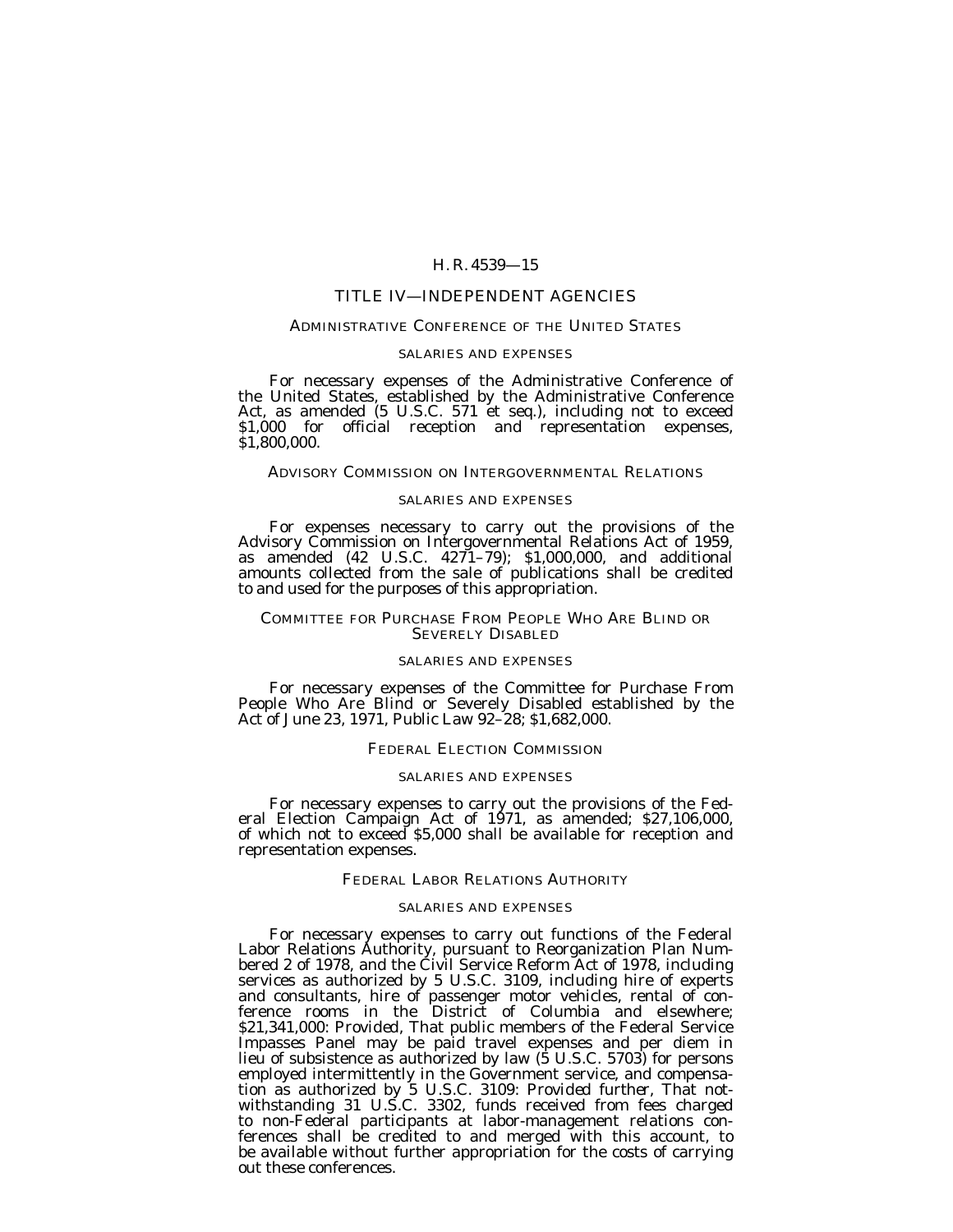## GENERAL SERVICES ADMINISTRATION

#### FEDERAL BUILDINGS FUND

## LIMITATIONS ON AVAILABILITY OF REVENUE

For additional expenses necessary to carry out the purpose of the Fund established pursuant to section 210(f) of the Federal Property and Administrative Services Act of 1949, as amended (40 U.S.C. 490(f)), \$310,197,000, to be deposited into said Fund. The revenues and collections deposited into the Fund shall be available for necessary expenses of real property management and related activities not otherwise provided for, including operation, maintenance, and protection of Federally owned and leased buildings; rental of buildings in the District of Columbia; restoration of leased premises; moving governmental agencies (including space adjustments and telecommunications relocation expenses) in connection with the assignment, allocation and transfer of space; contractual services incident to cleaning or servicing buildings, and moving; repair and alteration of federally owned buildings including grounds, approaches and appurtenances; care and safeguarding of sites; maintenance, preservation, demolition, and equipment; acquisition of buildings and sites by purchase, condemnation, or as otherwise authorized by law; acquisition of options to purchase buildings and sites; conversion and extension of Federally owned buildings; preliminary planning and design of projects by contract or otherwise; construction of new buildings (including equipment for such buildings); and payment of principal, interest, taxes, and any other obligations for public buildings acquired by installment purchase and purchase contract, in the aggregate amount of \$4,932,322,000, of which (1) not to exceed \$601,702,000 shall remain available until expended for construction of additional projects at locations and at maximum construction improvement costs (including funds for sites and expenses and associated design and construction services) as follows:

New Construction:

Alabama:

Montgomery, U.S. Courthouse Annex, \$40,547,000

Arizona:<br>Bullhead City, a grant to the Federal Aviation Administra-

tion for a runway protection zone, \$2,200,000<br>Tucson, a grant to the Arizona Historical Documents Edu-<br>cation Foundation, \$2,000,000

Tucson, U.S. Courthouse, \$81,708,000

Florida:

Jacksonville, U.S. Courthouse, \$4,600,000

Georgia: Albany, U.S. Courthouse, \$5,640,000

Savannah, U.S. Courthouse Annex, \$3,000,000

Hawaii:

Consolidation, University of Hawaii-Hilo, \$12,000,000 Kentucky:

Covington, U.S. Courthouse, \$2,914,000

London, U.S. Courthouse, \$1,523,000

Louisiana:

Lafayette, U.S. Courthouse, \$5,042,000

Maryland:

Beltsville, Secret Service Building, \$2,400,000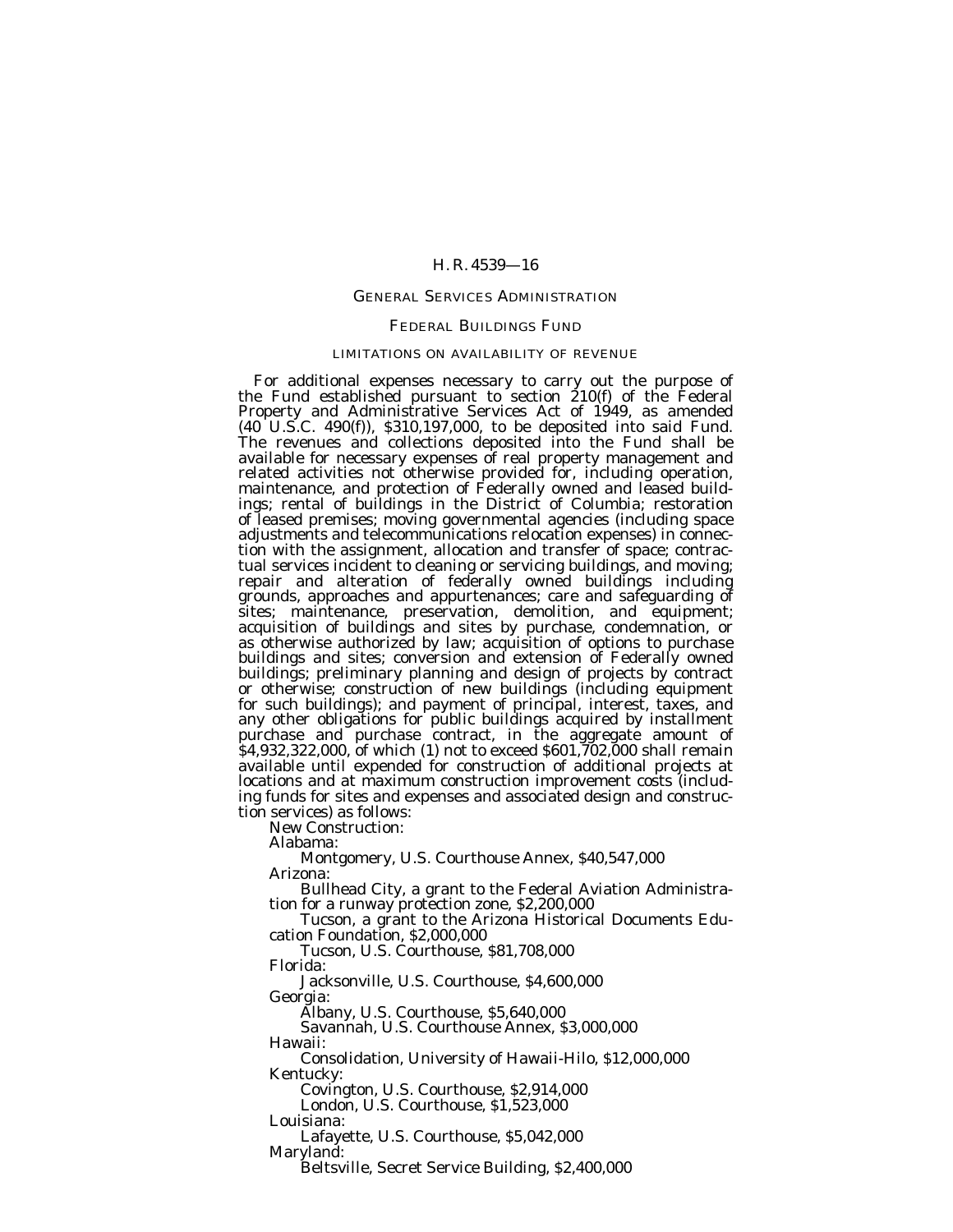Montgomery and Prince Georges Counties, Food and Drug Administration consolidation, \$45,000,000

Beltsville, a transfer to the Rowley Secret Service Training Center, \$5,000,000

Missouri:

Kansas City, Federal Building and U.S. Courthouse, \$84,895,000

St. Louis, Federal Building and U.S. Courthouse, \$171,863,000

New Mexico:

Albuquerque, U.S. Courthouse, \$44,342,000 New York:

Long Island, U.S. Courthouse, \$23,200,000 Nevada:

Las Vegas, U.S. Courthouse, \$4,230,000 Ohio:

Cleveland, U.S. Courthouse, \$28,246,000 Steubenville, U.S. Courthouse, \$2,820,000

Tennessee:

Greeneville, U.S. Courthouse, \$2,936,000 Texas:

Brownsville, Federal Building and U.S. Courthouse, \$5,980,000

Corpus Christi, U.S. Courthouse, \$6,446,000

El Paso, Federal Office Building, Claim, \$327,000 Washington:

Blaine, Border Station, \$4,472,000

Point Roberts, Border Station, \$698,000

West Virginia:

Martinsburg, Internal Revenue Service Computer Center, \$7,547,000

Non-prospectus construction projects, \$126,000: *Provided,* That each of the immediately foregoing limits of costs on new construction projects may be exceeded to the extent that savings are effected in other such projects, but not to exceed 10 per centum unless advanced approval is obtained from the Committees on Appropriations of the House and Senate of a greater amount: *Provided further,* That all funds for direct construction projects shall expire on September 30, 1996, and remain in the Federal Buildings Fund except funds for projects as to which funds for design or other funds have been obligated in whole or in part prior to such date: *Provided further,* That claims against the Government of less than \$250,000 arising from direct construction projects, acquisitions of buildings and purchase contract projects pursuant to Public Law 92–313, be liquidated with prior notification to the Committees on Appropriations of the House and Senate to the extent savings are effected in other such projects; (2) not to exceed \$720,564,000, which shall remain available until expended, for repairs and alterations which, beginning with fiscal year 1995 and in subsequent fiscal years, includes associated design and construction services: *Provided further*, That funds in the Federal Buildings Fund for Repairs and Alterations shall, for prospectus projects, be limited to the amount by project as follows, except each project may be increased by an amount not to exceed 10 per centum unless advance approval is obtained from the Committees on Appropriations of the House and Senate of a greater amount:

Repairs and Alterations: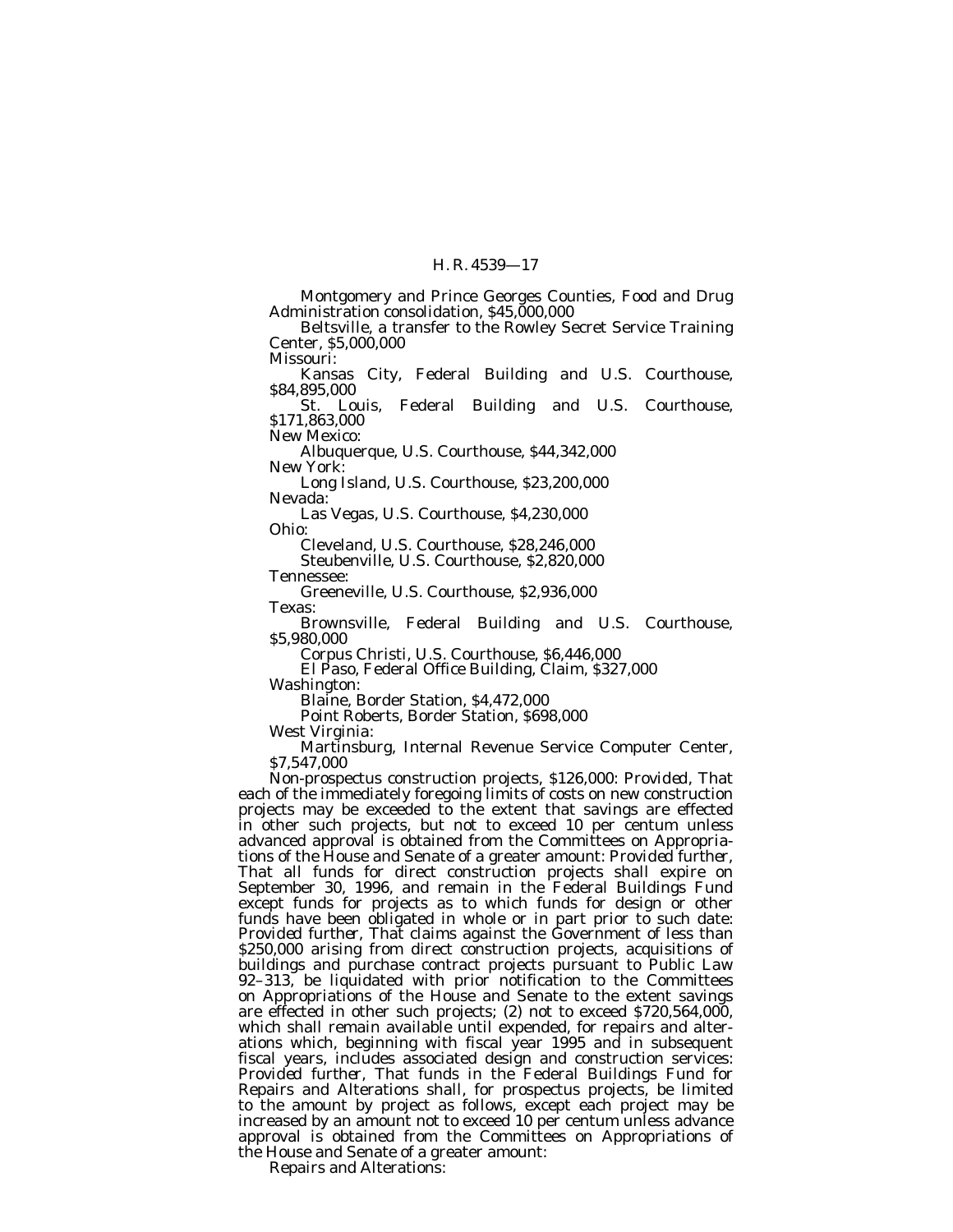Los Angeles, U.S. Courthouse, \$22,420,000 Menlo Park, U.S. Geological Survey Building #3, \$6,868,000 Sacramento, Federal Building, \$14,914,000 San Pedro, Custom House, \$4,887,000 Colorado:

California:

Denver, Federal Building and Custom House, \$8,006,000 District of Columbia:

Ariel Rios, Facades, \$3,551,000

Customs/ICC/Connecting Wing Complex, (phase I), \$8,696,000

National Courts, \$4,129,000

Illinois:

Chicago, Federal Center, \$47,682,000

Maryland:

Baltimore, George H. Fallon Federal Building (phase 3), \$15,459,000

Woodlawn, SSA East High-Low Buildings, \$17,292,000 New Jersey:

Trenton, Clarkson S. Fisher Courthouse, \$14,107,000 New York:

Holtsville, IRS Service Center, \$19,183,000

New York, Jacob K. Javits Federal Building, \$2,602,000 New York, Silvio V. Mollo Federal Building, \$953,000

North Carolina: Federal Building and U.S. Courthouse, \$6,347,000

Ohio:

Cleveland, Anthony J. Celebreeze Federal Building, \$10,972,000 Oklahoma:

Oklahoma City, Alfred P. Murrah Federal Building, \$5,290,000

Pennsylvania:

Harrisburg, Federal Building and U.S. Courthouse, \$15,213,000

Philadelphia, Byrne-Green Complex, \$30,628,000

Philadelphia, R.N.C. Nix, Sr., Federal Building and U.S. Courthouse (phase 3), \$13,257,000

Rhode Island:

Providence, Kennedy Plaza Federal Courthouse, \$7,740,000 Texas:

Lubbock, Federal Building and U.S. Courthouse, \$12,167,000

Virginia:

Richmond, U.S. Courthouse and Annex, \$12,509,000 Washington:

Walla Walla, Corps of Engineers Building, \$2,800,000 Nationwide:

Chlorofluorocarbons Program, \$90,035,000

Energy Program, \$45,723,000

Advance Design, \$19,515,000

Minor Repairs and Alterations, \$257,619,000: *Provided further,* That additional projects for which prospectuses have been fully approved may be funded under this category only if advance approval is obtained from the Committees on Appropriations of the House and Senate: *Provided further*, That the difference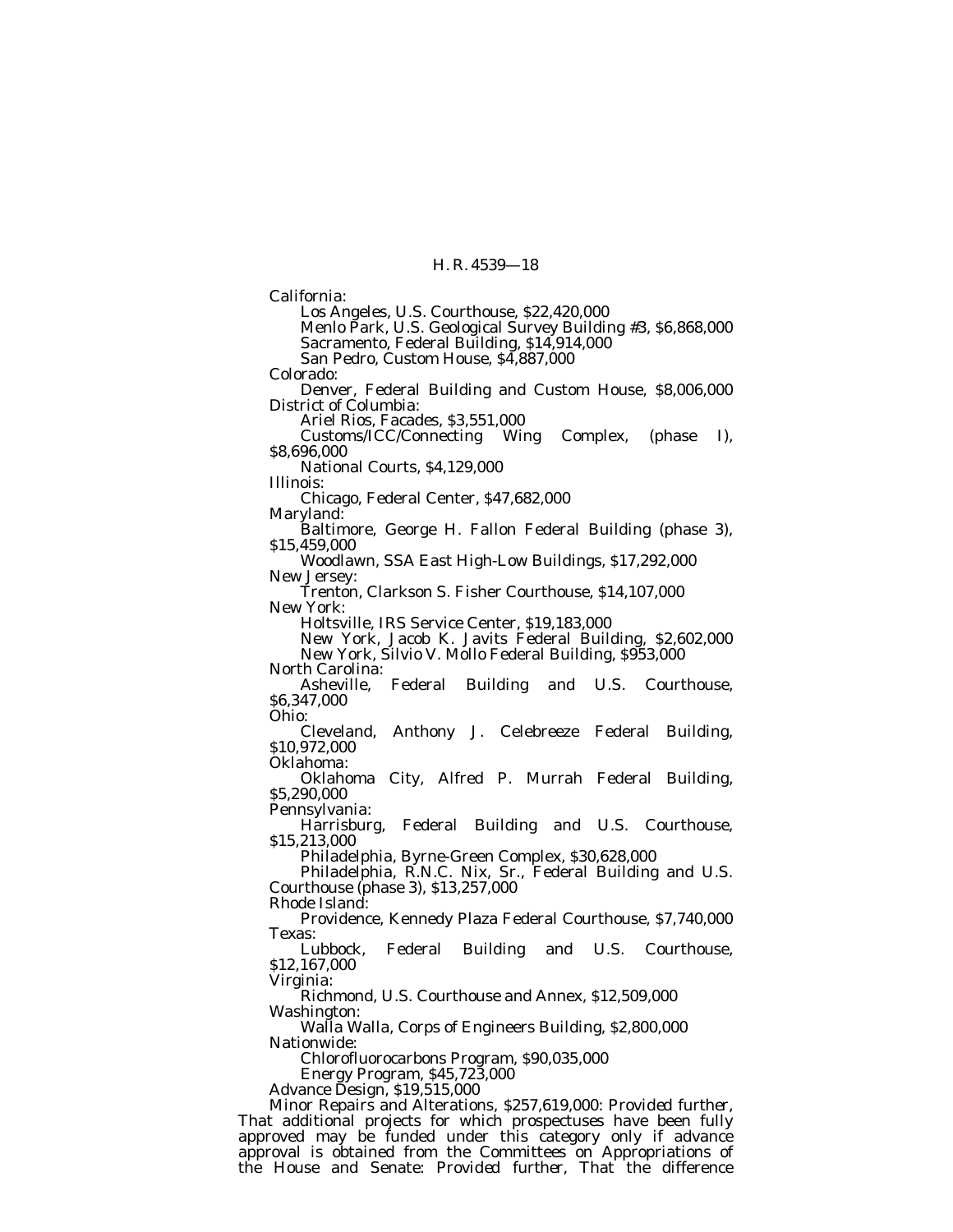between the funds appropriated and expended on any projects in this or any prior Act, under the heading ''Repairs and Alterations'', may be transferred to Minor Repairs and Alterations or used to fund authorized increases in prospectus projects: *Provided further,* That all funds for repairs and alterations prospectus projects shall expire on September 30, 1996, and remain in the Federal Buildings Fund except funds for projects as to which funds for design or other funds have been obligated in whole or in part prior to such date: *Provided further,* That the amount provided in this or any prior Act for Minor Repairs and Alterations may be used to pay claims against the Government arising from any projects under the heading ''Repairs and Alterations'' or used to fund authorized increases in prospectus projects; (3) not to exceed \$127,531,000 for installment acquisition payments including payments on purchase contracts which shall remain available until expended; (4) not to exceed \$2,173,000,000 for rental of space which shall remain available until expended and (5) not to exceed \$1,309,525,000 for building operations which shall remain available until expended of which \$3,400,000 shall be available for essential functional requirements for primary structural, electrical, and security systems of the Bureau of Census, New Computer Center: *Provided further*, That of the funds available to the General Services Administration for the U.S. Courthouse in Albany, Georgia; the Federal building consolidation in Hilo, Hawaii; the U.S. Courthouse in Covington, Kentucky; the U.S. Courthouse, London, Kentucky; the Secret Service building, Beltsville, Maryland; the U.S. Courthouse, Albuquerque, New Mexico; the U.S. Courthouse, Long Island, New York; the U.S. Courthouse, Las Vegas, Nevada; the U.S. Courthouse, Jacksonville, Florida; the U.S. Courthouse, Corpus Christi, Texas; the U.S. Courthouse, Steubenville, Ohio; the U.S. Courthouse, Greeneville, Tennessee; the Kennedy Plaza Federal Courthouse, Providence, Rhode Island; the Corps of Engineers building, Walla Walla, Washington; and the construction funds only for the U.S. Courthouse, Tucson, Arizona; shall not be available for expenses in connection with any construction, repair, alteration, and acquisition project for which a prospectus, if required by the Public Buildings Act of 1959, as amended, has not been approved, except that necessary funds may be expended for each project for required expenses in connection with the development of a proposed prospectus: *Provided further*, That not to exceed \$5,000,000 of the funds appropriated for the Food and Drug Administration consolidation may be used for necessary infrastructure improvements: *Provided further*, That of the \$6,000,000 made available in Public Laws 102–93 and 103–123 for the acquisition, lease, construction and equipping of flexiplace work telecommuting centers, not to exceed \$1,300,000 shall be available for payment to a public entity in the State of Maryland to provide facilities, equipment and other services to the General Services Administration for purposes of establishing telecommuting work centers in Southern Maryland (Waldorf, Prince Frederick, and St. Mary's County) for use by government agencies designated by the Administrator of General Services: *Provided further*, That for the purposes of this authorization, buildings constructed pursuant to the purchase contract authority of the Public Buildings Amendments of 1972 (40 U.S.C. 602a), buildings occupied pursuant to installment purchase contracts, and buildings under the control of another department or agency where alterations of such buildings are required in connec-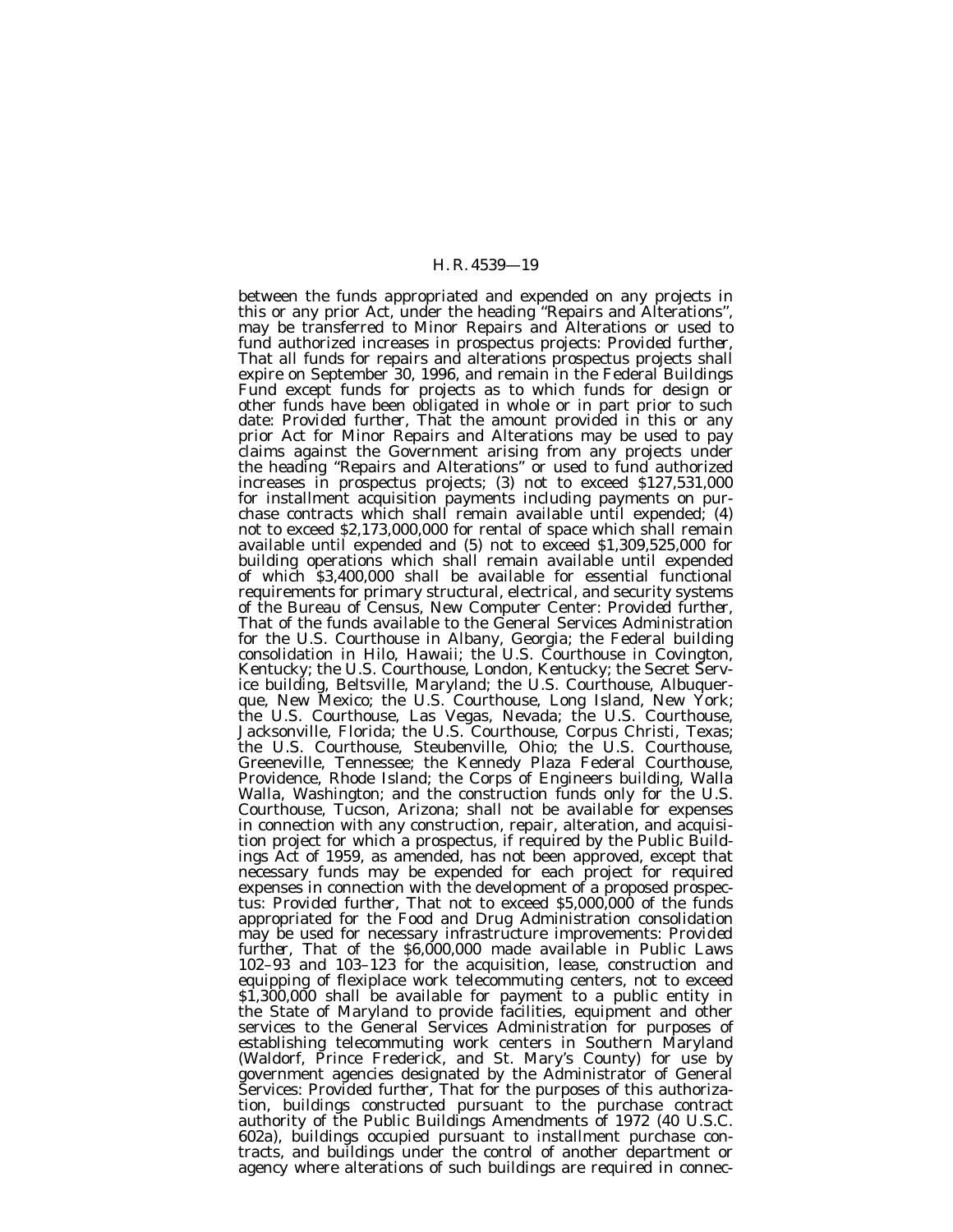tion with the moving of such other department or agency from buildings then, or thereafter to be, under the control of the General Services Administration shall be considered to be federally owned buildings: *Provided further*, That funds available in the Federal Buildings Fund may be expended for emergency repairs when advance approval is obtained from the Committees on Appropriations of the House and Senate: *Provided further*, That amounts necessary to provide reimbursable special services to other agencies under section 210(f)(6) of the Federal Property and Administrative Services Act of 1949, as amended (40 U.S.C.  $490(f)(6)$ ) and amounts to provide such reimbursable fencing, lighting, guard booths, and other facilities on private or other property not in Government ownership or control as may be appropriate to enable the United States Secret Service to perform its protective functions pursuant to 18 U.S.C. 3056, as amended, shall be available from such revenues and collections: *Provided further,* That revenues and collections and any other sums accruing to this Fund during fiscal year 1995, excluding reimbursements under section 210(f)(6) of the Federal Property and Administrative Services Act of 1949 (40 U.S.C. 490(f)(6)) in excess of \$4,932,322,000 shall remain in the Fund and shall not be available for expenditure except as authorized in appropriations Acts.

#### FEDERAL BUILDINGS FUND

## LIMITATIONS ON AVAILABILITY OF REVENUE

#### (RESCISSION)

Of the funds made available under this heading in Public Law 100–440, Public Law 101–136, Public Law 101–509, Public Law 102–141, Public Law 102–393, and Public Law 103–123, \$84,120,000 are rescinded from the following projects in the following amounts:

California:

Menlo Park, U.S. Geological Survey Office and Laboratory Buildings, \$783,000

District of Columbia:

United States Secret Service, Headquarters, \$13,958,000 White House Remote Delivery and Vehicle Maintenance Facility, \$4,918,000

Federal Bureau of Investigation, Field Office, \$4,419,000 Federal Office Building No. 6, \$8,583,000

Florida:

Ft. Myers, U.S. Courthouse, \$654,000

Hollywood, Federal Building, \$1,000,000

Lakeland, Federal Building, \$4,400,000

Indiana:

Hammond, U.S. Courthouse, \$2,500,000 Iowa:

Burlington, Parking Facility, \$2,400,000 Maryland:

Bowie, Bureau of Census, Computer Center, \$660,000

New Carrollton, Internal Revenue Service, Headquarters, \$30,100,000

New Hampshire:

Concord, U.S. Courthouse, \$867,000

New Jersey: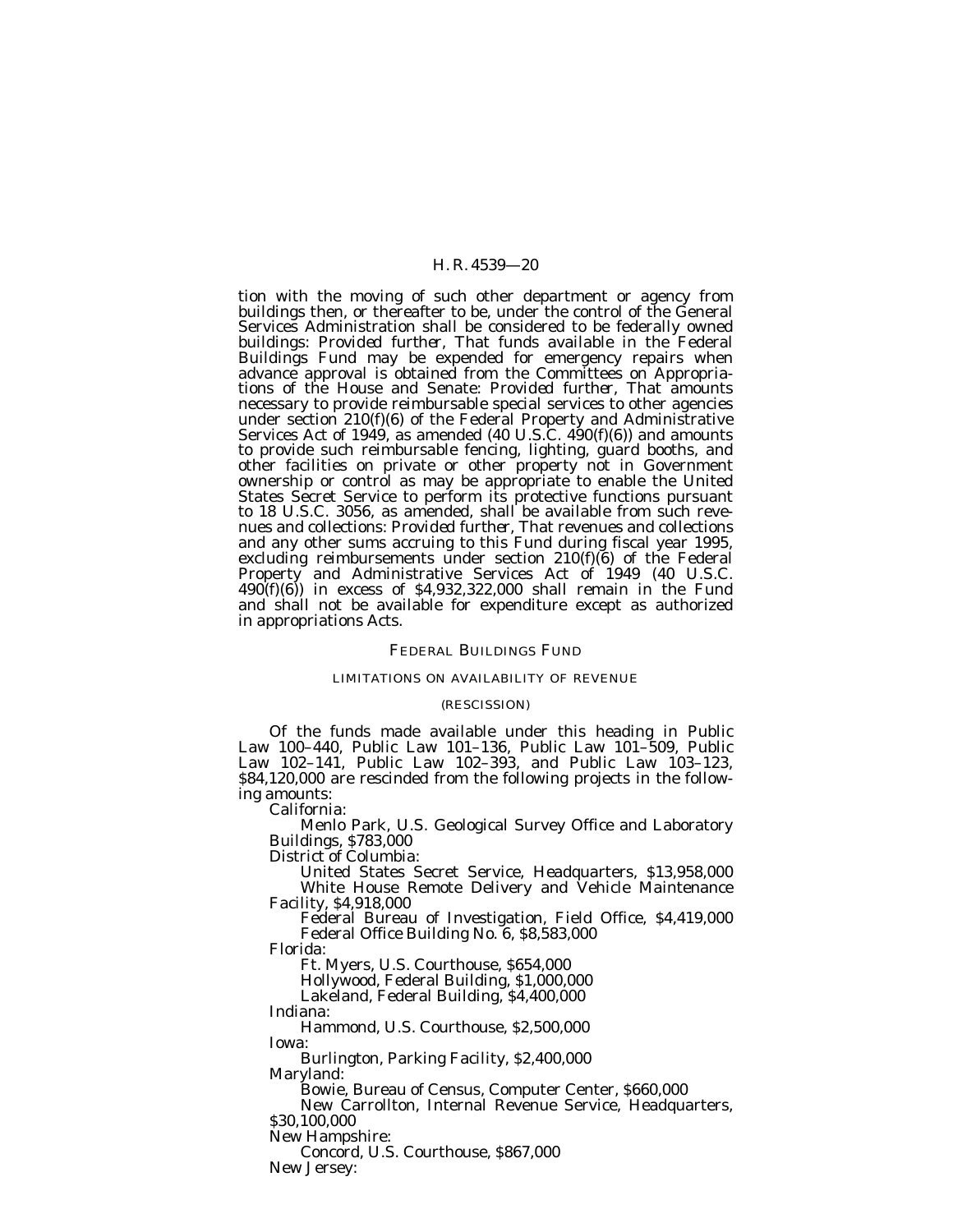Newark, Federal Building, 20 Washington Plaza, \$327,000 New Mexico:

Santa Teresa, Border Station, \$4,044,000

North Dakota:

Fargo, U.S. Courthouse, \$2,000,000 Tennessee:

Knoxville, U.S. Courthouse, \$800,000 Texas:

Del Rio, Border Station, \$1,707,000.

#### OPERATING EXPENSES

For expenses authorized by law, not otherwise provided for, necessary for asset management activities; utilization of excess and disposal of surplus personal property; transportation management activities; procurement and supply management activities; Government-wide and internal responsibilities relating to automated data management, telecommunications, information resources management, and related activities; the utilization survey, deed compliance inspection, appraisal, environmental and cultural analysis, and land use planning functions pertaining to excess and surplus real property; agency-wide policy direction; Board of Contract Appeals; accounting, records management, and other support services incident to adjudication of Indian Tribal Claims by the United States Court of Federal Claims; services as authorized by 5 U.S.C. 3109; and not to exceed \$5,000 for official reception and representation expenses; \$130,036,000: *Provided,* That of the offsetting collections credited to this account, \$172,000 are permanently canceled: *Provided further,* That no less than \$825,000 shall be available for personnel and associated costs in support of Congressional District and Senate State offices without reimbursement from these offices.

#### OFFICE OF INSPECTOR GENERAL

For necessary expenses of the Office of Inspector General and services authorized by 5 U.S.C. 3109, \$33,090,000: *Provided,* That not to exceed \$5,000 shall be available for payment for information and detection of fraud against the Government, including payment for recovery of stolen Government property: *Provided further,* That not to exceed \$2,500 shall be available for awards to employees of other Federal agencies and private citizens in recognition of efforts and initiatives resulting in enhanced Office of Inspector General effectiveness.

ALLOWANCES AND OFFICE STAFF FOR FORMER PRESIDENTS

For carrying out the provisions of the Act of August 25, 1958, as amended (3 U.S.C. 102 note), and Public Law 95–138; \$2,215,000: *Provided,* That the Administrator of General Services shall transfer to the Secretary of the Treasury such sums as may be necessary to carry out the provisions of such Acts.

#### EXPENSES OF TRANSPORTATION AUDIT CONTRACTS AND CONTRACT ADMINISTRATION

Amounts otherwise available for obligation in fiscal year 1995 are reduced by \$30,000.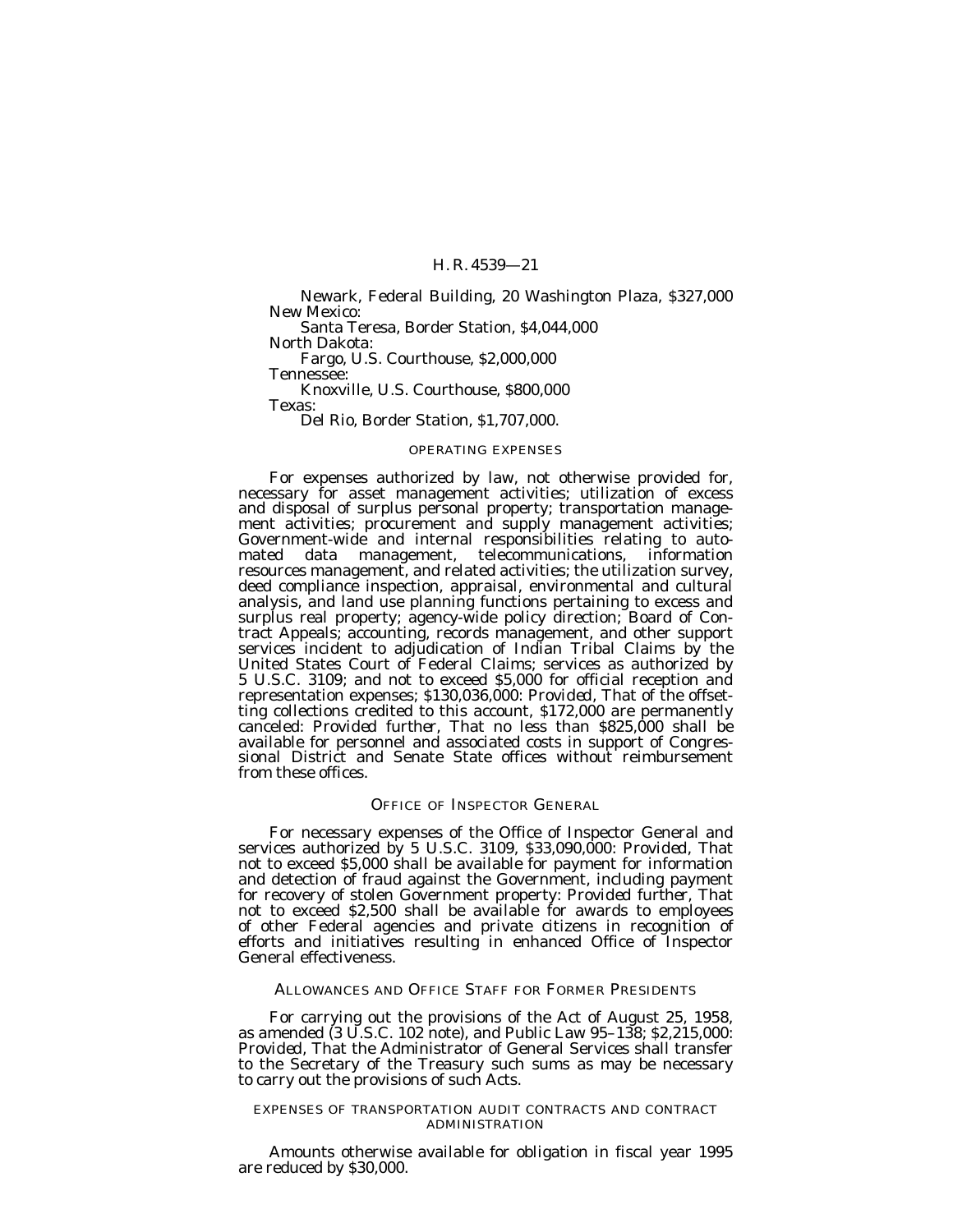## GENERAL SUPPLY FUND

Of the offsetting collections credited to this account, \$1,009,000 are permanently canceled.

## INFORMATION RESOURCES MANAGEMENT SERVICE INFORMATION TECHNOLOGY FUND

Of the offsetting collections credited to this account, \$609,000 are permanently canceled.

## WORKING CAPITAL FUND

Amounts received for administrative support services provided under this head shall be credited to and merged with the Fund, to remain available until expended, for operating costs and capital outlays of the Fund and for the necessary expenses of administrative support services including accounting, budget, personnel, legal support and other related services; and the maintenance and operation of printing and reproduction facilities in support of the functions of the General Services Administration, other Federal agencies, and other entities; and other such administrative and management services that the Administrator of GSA deems appropriate and advantageous (subject to prior notice to the Office of Management and Budget): *Provided,* That entities for which such services are performed shall be charged at rates which will return in full the cost of operations.

## GENERAL SERVICES ADMINISTRATION—GENERAL PROVISIONS

SECTION 1. The appropriate appropriation or fund available to the General Services Administration shall be credited with the cost of operation, protection, maintenance, upkeep, repair, and improvement, included as part of rentals received from Government corporations pursuant to law (40 U.S.C. 129).

SEC. 2. Funds available to the General Services Administration shall be available for the hire of passenger motor vehicles.

SEC. 3. Funds in the Federal Buildings Fund made available for fiscal year 1995 for Federal Buildings Fund activities may be transferred between such activities only to the extent necessary to meet program requirements. Any proposed transfers shall be approved in advance by the Committees on Appropriations of the House and Senate.

SEC. 4. (a) Of the budgetary resources available to the General Services Administration during fiscal year 1995, \$8,959,000 are permanently canceled. (b) The Administrator of the General Services Administration

shall allocate the amount of budgetary resources canceled among the agency's accounts available for procurement and procurementrelated expenses. Amounts available for procurement and procurement-related expenses in each such account shall be reduced by the amount allocated to such account.

(c) For the purposes of this section, the definition of ''procurement'' includes all stages of the process of acquiring property or services, beginning with the process of determining a need for a product or services and ending with contract completion and closeout, as specified in 41 U.S.C.  $403(2)$ .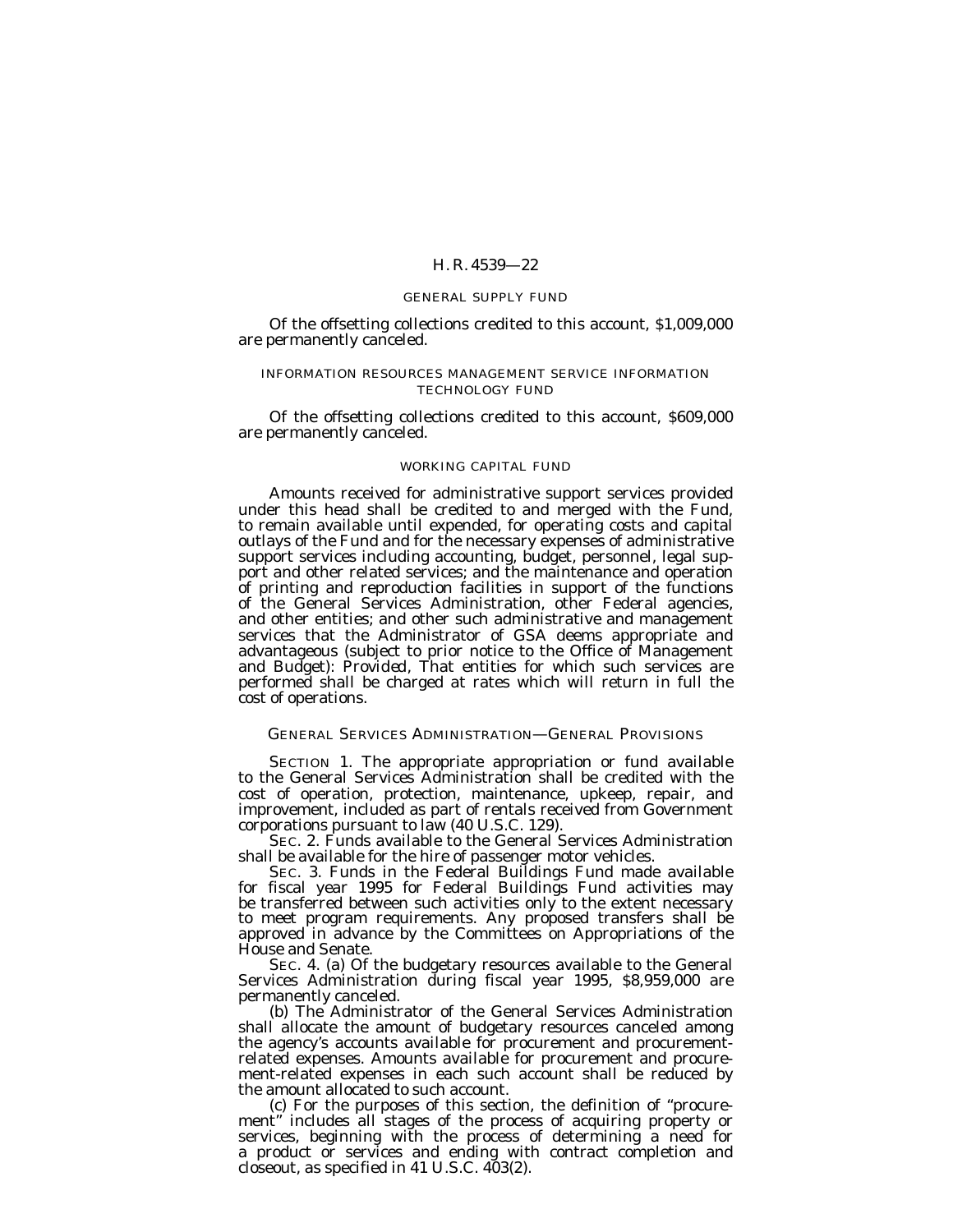SEC. 5. Rent rates charged by the General Services Administration for fiscal year 1995 shall reflect the reductions contained in the President's budget amendment dated March 16, 1994, Estimate No. 9, 103rd Congress, 2nd Session.

SEC. 6. None of the funds appropriated by this Act may be obligated or expended in any way for the purpose of the sale, excessing, surplusing, or disposal of lands in the vicinity of Norfolk Lake, Arkansas, administered by the Corps of Engineers, Department of the Army, without the specific approval of the Congress.

SEC. 7. None of the funds appropriated by this Act may be obligated or expended in any way for the purpose of the sale, excessing, surplusing, or disposal of lands in the vicinity of Bull Shoals Lake, Arkansas, administered by the Corps of Engineers, Department of the Army, without the specific approval of the Congress.

SEC. 8. No funds made available by this Act shall be used to transmit a fiscal year 1996 request for United States Courthouse construction that does not meet the standards for construction as established by the General Services Administration and the Office of Management and Budget.

SEC. 9. The Administrator of the General Services Administration is directed to obligate the funds appropriated in Public Law 103–123 for the purposes stated in section 804 of that Act.

#### MERIT SYSTEMS PROTECTION BOARD

#### SALARIES AND EXPENSES

#### (INCLUDING TRANSFER OF FUNDS)

For necessary expenses to carry out functions of the Merit Systems Protection Board pursuant to Reorganization Plan Numbered 2 of 1978 and the Civil Service Reform Act of 1978, including services as authorized by 5 U.S.C. 3109, rental of conference rooms in the District of Columbia and elsewhere, hire of passenger motor vehicles, and direct procurement of survey printing, \$24,549,000, together with not to exceed \$2,250,000 for administrative expenses to adjudicate retirement appeals to be transferred from the Civil Service Retirement and Disability Fund in amounts determined by the Merit Systems Protection Board.

## MORRIS K. UDALL SCHOLARSHIP AND EXCELLENCE IN NATIONAL ENVIRONMENTAL POLICY FOUNDATION

## FEDERAL PAYMENT TO MORRIS K. UDALL SCHOLARSHIP AND EXCELLENCE IN NATIONAL ENVIRONMENTAL POLICY FOUNDATION

For payment by the Secretary of the Treasury to the Morris K. Udall Scholarship and Excellence in National Environmental Trust Fund, to be available for purposes as authorized by the Morris K. Udall Scholarship and Excellence in National Environmental and Native American Public Policy Act of 1992 (Public Law 102–259), \$10,000,000, to remain available until expended.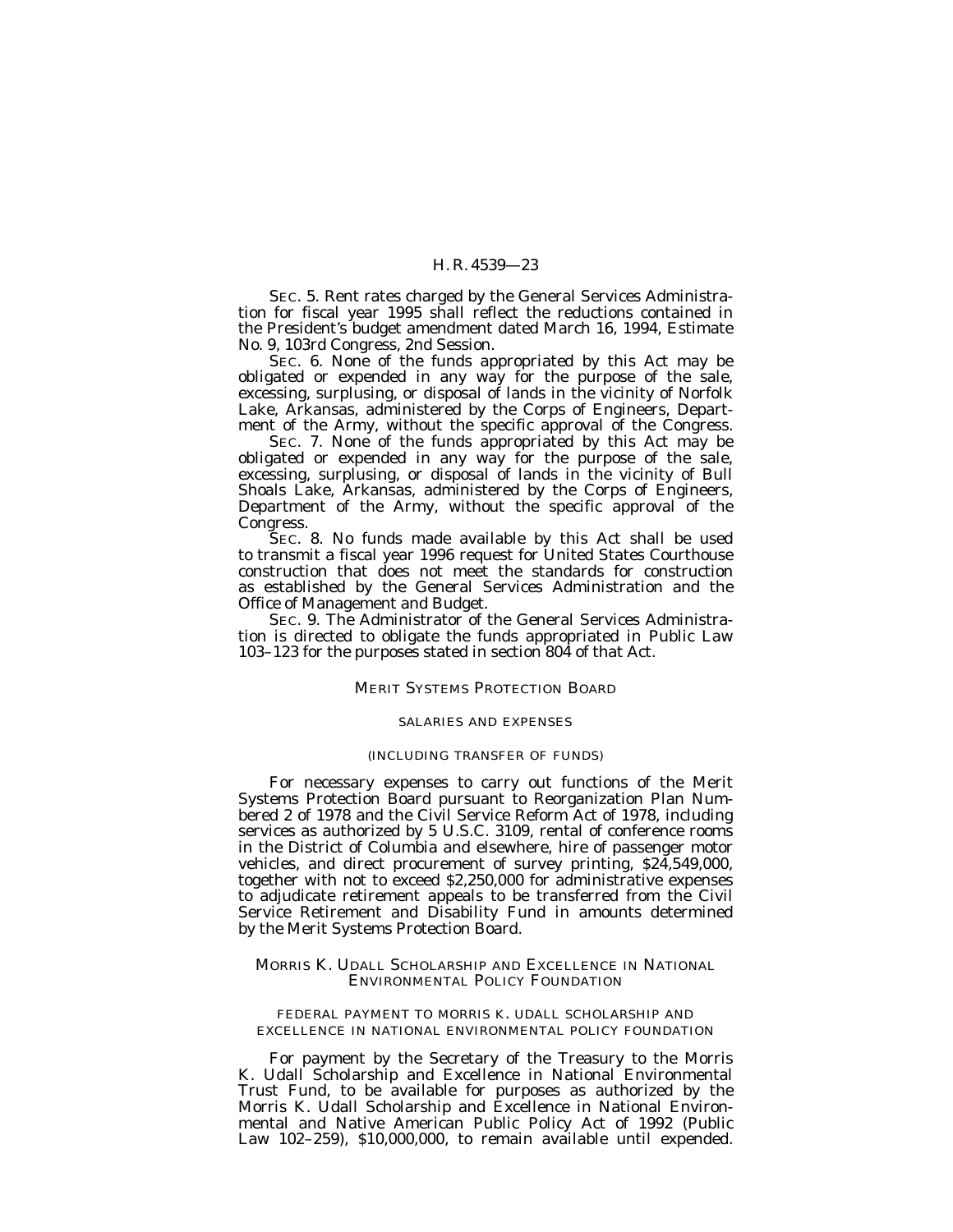## NATIONAL ARCHIVES AND RECORDS ADMINISTRATION

#### OPERATING EXPENSES

For necessary expenses in connection with National Archives and Records Administration and related activities, as provided by law, and for expenses necessary for the review and declassification of documents, and for the hire of passenger motor vehicles, \$195,238,000: *Provided,* That the Archivist of the United States is authorized to use any excess funds available from the amount borrowed for construction of the National Archives facility, for expenses necessary to move into the facility: *Provided further,* That of the budgetary resources available in fiscal year 1995 in this account, \$325,000 are permanently canceled: *Provided further,* That amounts available for procurement and procurement-related expenses in this account are reduced by such amount: *Provided further,* That as used herein, ''procurement'' includes all stages of the process of acquiring property or services, beginning with the process of determining a need for a product or services and ending with contract completion and closeout, as specified in 41 U.S.C. 403(2): *Provided further,* That of the offsetting collections credited to this account, \$441,000 are permanently canceled.

## NATIONAL HISTORICAL PUBLICATIONS AND RECORDS COMMISSION

For necessary expenses for allocations and grants for historical publications and records as authorized by 44 U.S.C. 2504, as amended, \$9,000,000 to remain available until expended: *Provided,* That \$2,000,000 shall be a grant to the Thomas P. O'Neill, Jr. Library: *Provided further,* That \$2,000,000 shall be a grant to the Robert H. and Corinne W. Michel Congressional Education Fund.

## JOHN F. KENNEDY ASSASSINATION RECORDS REVIEW BOARD

#### SALARIES AND EXPENSES

For necessary expenses to carry out the John F. Kennedy Assassination Records Collection Act of 1992, \$2,150,000, to remain available until expended.

#### NATIONAL ARCHIVES TRUST FUND

Amounts otherwise available for obligation in fiscal year 1995 are reduced by \$16,000.

## OFFICE OF GOVERNMENT ETHICS

#### SALARIES AND EXPENSES

For necessary expenses to carry out functions of the Office of Government Ethics pursuant to the Ethics in Government Act of 1978, as amended by Public Law 100–598, and the Ethics Reform Act of 1989, Public Law 101-194, including services as authorized by 5 U.S.C. 3109, rental of conference rooms in the District of Columbia and elsewhere, hire of passenger motor vehicles, and not to exceed \$1,500 for official reception and representation expenses; \$8,104,000.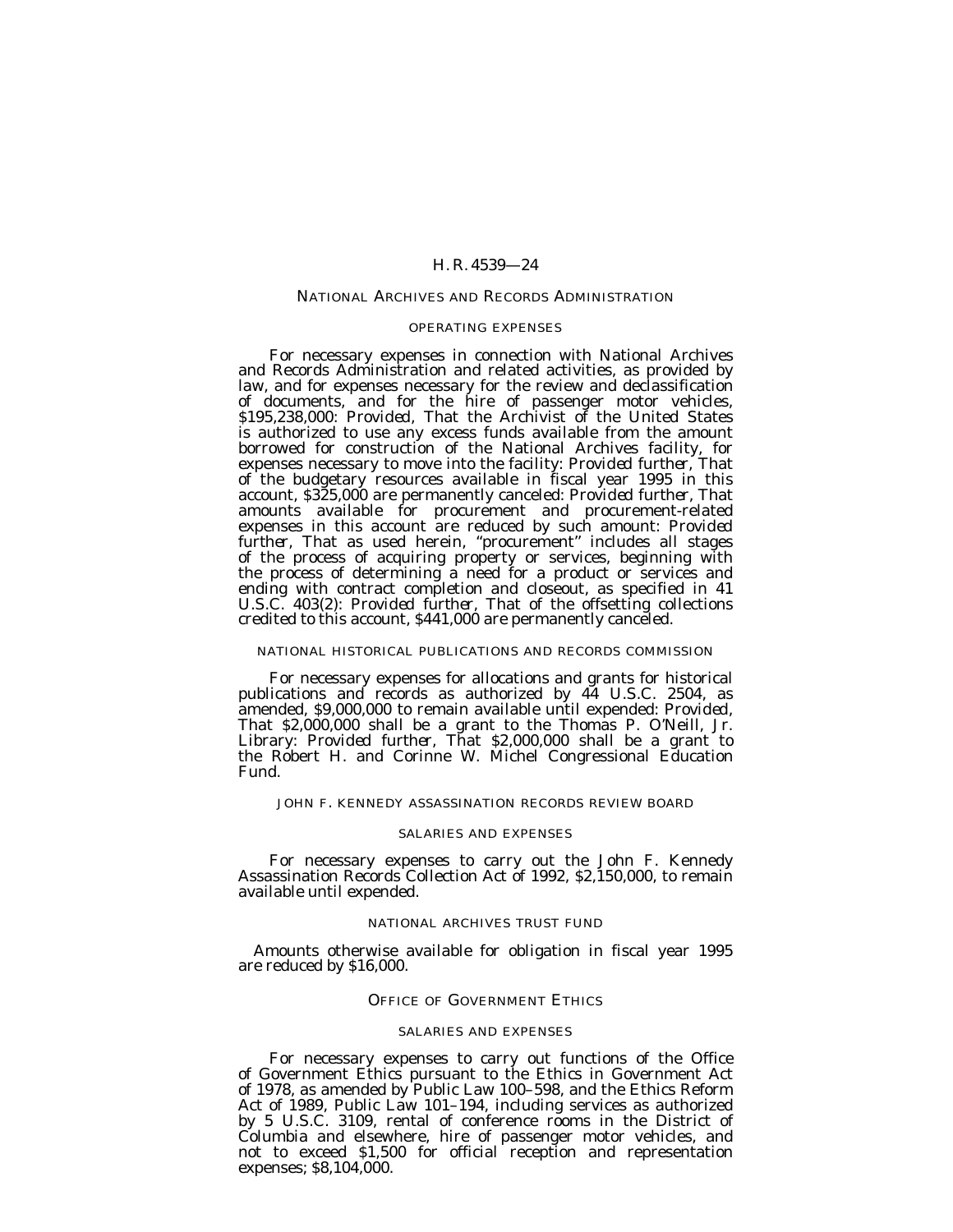## OFFICE OF PERSONNEL MANAGEMENT

#### SALARIES AND EXPENSES

## (INCLUDING TRANSFER OF TRUST FUNDS)

For necessary expenses to carry out functions of the Office of Personnel Management pursuant to Reorganization Plan Numbered 2 of 1978 and the Civil Service Reform Act of 1978, including services as authorized by 5 U.S.C. 3109, medical examinations performed for veterans by private physicians on a fee basis, rental of conference rooms in the District of Columbia and elsewhere, hire of passenger motor vehicles, not to exceed \$2,500 for official reception and representation expenses, and advances for reimbursements to applicable funds of the Office of Personnel Management and the Federal Bureau of Investigation for expenses incurred under Executive Order 10422 of January 9, 1953, as amended; \$115,139,000, of which not to exceed \$1,000,000 shall be made available for the establishment of health promotion and disease prevention programs for Federal employees, and in addition \$93,934,000 for administrative expenses, to be transferred from the appropriate trust funds of the Office of Personnel Management without regard to other statutes, including direct procurement of health benefits printing, for the retirement and insurance programs, of which \$10,956,000 shall be transferred at such times as the Office of Personnel Management deems appropriate, and shall remain available until expended for the costs of automating the retirement recordkeeping systems, together with remaining amounts authorized in previous Acts for the recordkeeping systems: *Provided*, That the provisions of this appropriation shall not affect the authority to use applicable trust funds as provided by section 8348(a)(1)(B) of title 5, United States Code: *Provided further,* That, except as may be consistent with  $5$  U.S.C. 8902a(f)(1) and (i), no payment may be made from the Employees Health Benefits Fund to any physician, hospital, or other provider of health care services or supplies who is, at the time such services or supplies are provided to an individual covered under chapter 89 of title 5, United States Code, excluded, pursuant to section 1128 or 1128A of the Social Security Act (42 U.S.C. 1320a–7–1320a–7a), from participation in any program under title XVIII of the Social Security Act (42 U.S.C. 1395 et seq.): *Provided further*, That no part of this appropriation shall be available for salaries and expenses of the Legal Examining Unit of the Office of Personnel Management established pursuant to Executive Order 9358 of July 1, 1943, or any successor unit of like purpose: *Provided further*, That the President's Commission on White House Fellows, established by Executive Order 11183 of October 3, 1964, may, during the fiscal year ending September 30, 1995, accept donations of money, property, and personal services in connection with the development of a publicity brochure to provide information about the White House Fellows, except that no such donations shall be accepted for travel or reimbursement of travel expenses, or for the salaries of employees of such Commission.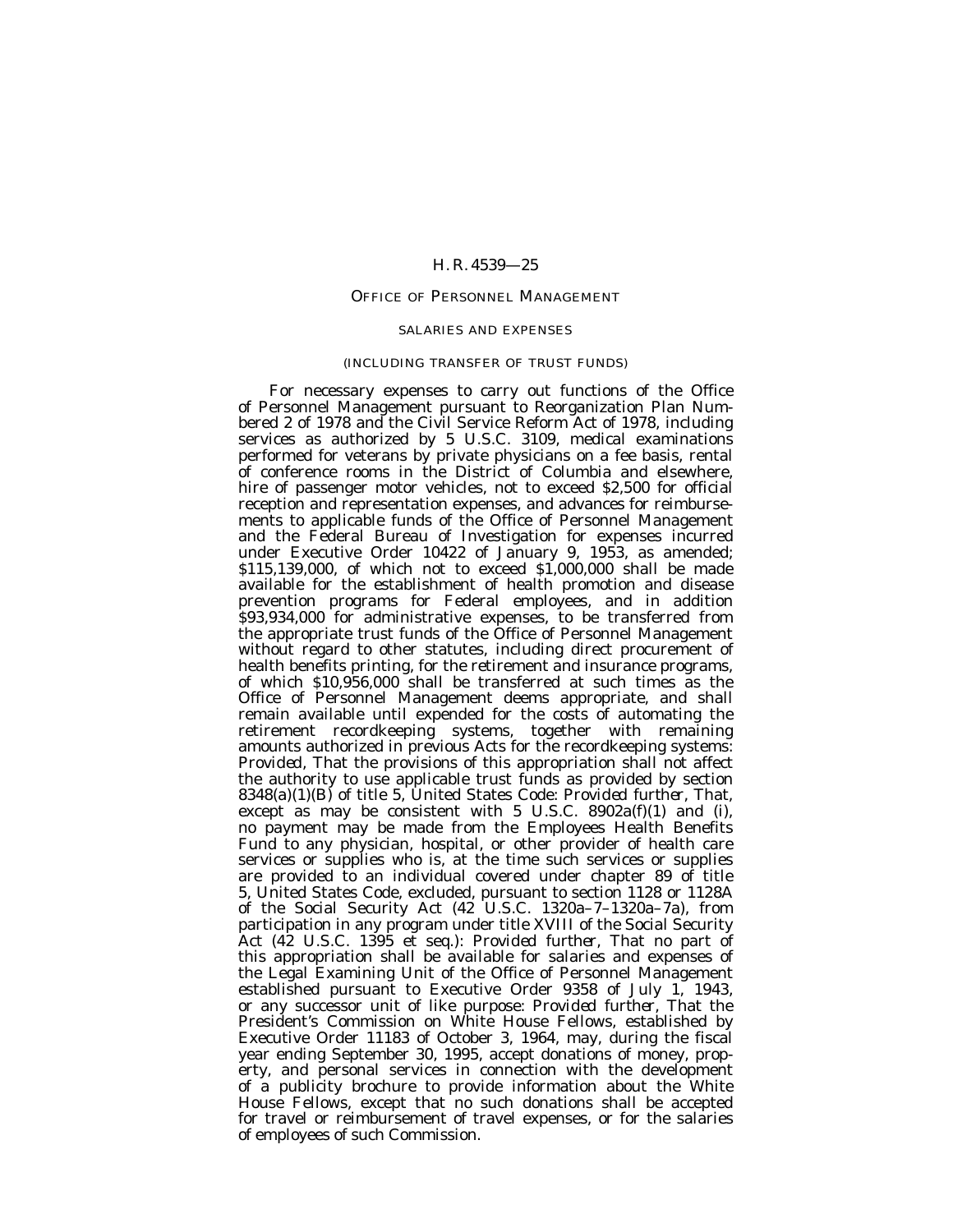## OFFICE OF INSPECTOR GENERAL

#### SALARIES AND EXPENSES

#### (INCLUDING TRANSFER OF TRUST FUNDS)

For necessary expenses of the Office of Inspector General in carrying out the provisions of the Inspector General Act, as amended, including services as authorized by 5 U.S.C. 3109, hire of passenger motor vehicles; \$4,009,000, and in addition, not to exceed \$6,156,000 for administrative expenses to audit the Office of Personnel Management's retirement and insurance programs, to be transferred from the appropriate trust funds of the Office of Personnel Management, as determined by the Inspector General: *Provided*, That the Inspector General is authorized to rent conference rooms in the District of Columbia and elsewhere.

## GOVERNMENT PAYMENT FOR ANNUITANTS, EMPLOYEES HEALTH **BENEFITS**

For payment of Government contributions with respect to retired employees, as authorized by chapter 89 of title 5, United States Code, and the Retired Federal Employees Health Benefits Act (74 Stat. 849), as amended, \$4,210,560,000 to remain available until expended.

## GOVERNMENT PAYMENT FOR ANNUITANTS, EMPLOYEE LIFE INSURANCE

For payment of Government contributions with respect to employees retiring after December 31, 1989, as required by chapter 87 of title 5, United States Code, \$19,159,000, to remain available until expended.

## PAYMENT TO CIVIL SERVICE RETIREMENT AND DISABILITY FUND

For financing the unfunded liability of new and increased annuity benefits becoming effective on or after October 20, 1969, as authorized by 5 U.S.C. 8348, and annuities under special Acts to be credited to the Civil Service Retirement and Disability Fund, such sums as may be necessary: *Provided,* That annuities authorized by the Act of May 29, 1944, as amended, and the Act of August 19, 1950, as amended (33 U.S.C. 771–75), may hereafter be paid out of the Civil Service Retirement and Disability Fund.

## REVOLVING FUND

Of the offsetting collections credited to this account, \$649,000 are permanently canceled.

#### OFFICE OF PERSONNEL MANAGEMENT

#### GENERAL PROVISIONS

SECTION 1. (a) Of the budgetary resources available to the Office of Personnel Management during fiscal year 1995, \$1,256,000 are permanently canceled.

(b) The Director of the Office of Personnel Management shall allocate the amount of budgetary resources canceled among the agency's accounts available for procurement and procurement-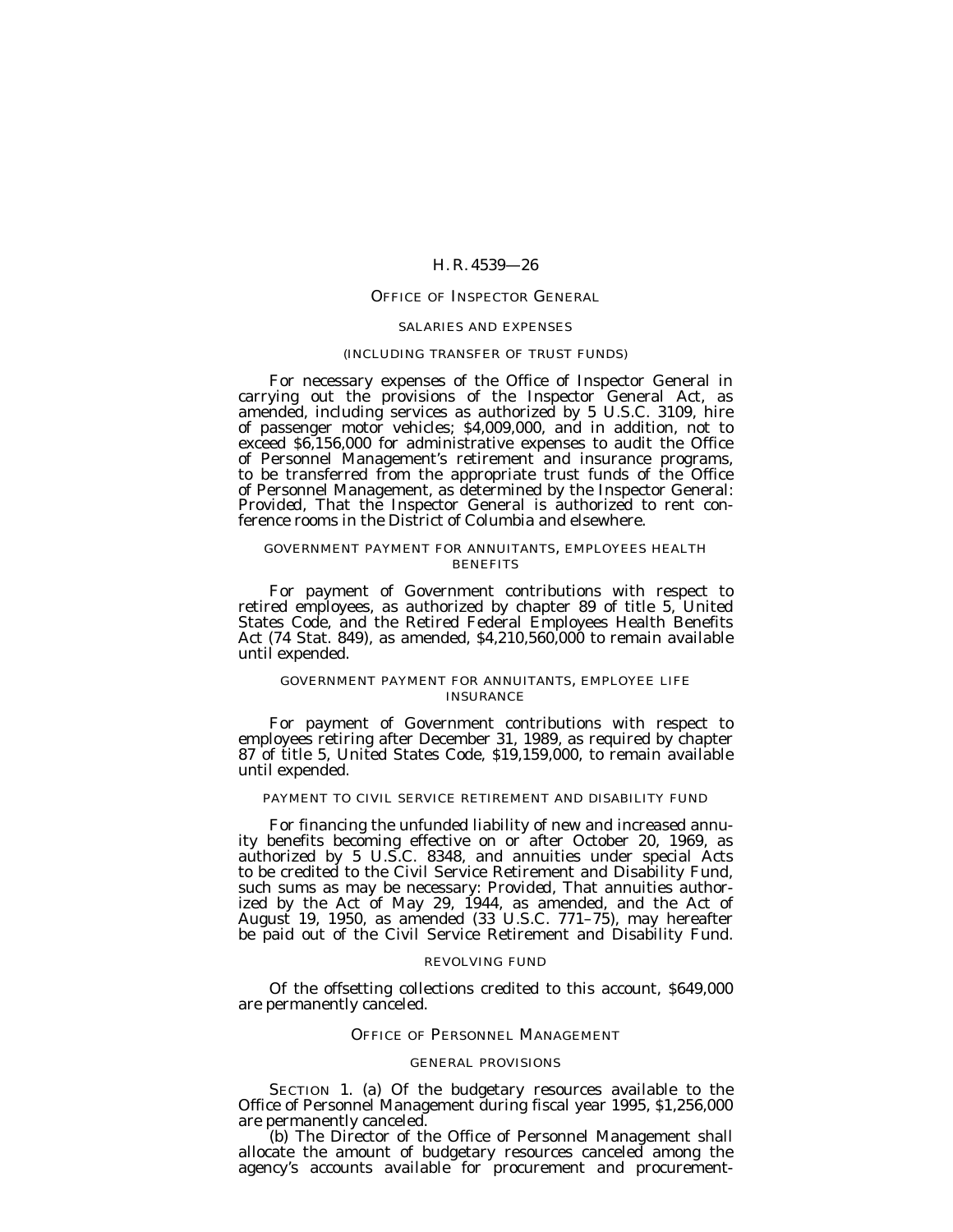related expenses. Amounts available for procurement and procurement-related expenses in each such account shall be reduced by the amount allocated to such account.

(c) For the purposes of this section, the definition of ''procurement" includes all stages of the process of acquiring property or services, beginning with the process of determining a need for a product or services and ending with contract completion and closeout, as specified in 41 U.S.C. 403(2).

## OFFICE OF SPECIAL COUNSEL

## SALARIES AND EXPENSES

For necessary expenses to carry out functions of the Office of Special Counsel pursuant to Reorganization Plan Numbered 2 of 1978, the Civil Service Reform Act of 1978 (Public Law 95– 454), and the Whistleblower Protection Act of 1989 (Public Law 101–12), including services as authorized by 5 U.S.C. 3109, payment of fees and expenses for witnesses, rental of conference rooms in the District of Columbia and elsewhere, and hire of passenger motor vehicles; \$7,955,000.

## UNITED STATES TAX COURT

#### SALARIES AND EXPENSES

For necessary expenses, including contract reporting and other services as authorized by 5 U.S.C. 3109; \$34,039,000: *Provided,* That travel expenses of the judges shall be paid upon the written certificate of the judge.

This title may be cited as the ''Independent Agencies Appropriations Act, 1995''.

## TITLE V—GENERAL PROVISIONS

## THIS ACT

SECTION 501. No part of any appropriation made available in this Act shall be used for the purchase or sale of real estate or for the purpose of establishing new offices inside or outside the District of Columbia: *Provided,* That this limitation shall not apply to programs which have been approved by the Congress and appropriations made therefor.

SEC. 502. No part of any appropriation contained in this Act shall remain available for obligation beyond the current fiscal year unless expressly so provided herein.

SEC. 503. The expenditure of any appropriation under this Act for any consulting service through procurement contract, pursuant to 5 U.S.C. 3109, shall be limited to those contracts where such expenditures are a matter of public record and available for public inspection, except where otherwise provided under existing law, or under existing Executive order issued pursuant to existing law.

SEC. 504. No part of any appropriation contained in this Act shall be available for the procurement of, or for the payment of, the salary of any person engaged in the procurement of any hand or measuring tool(s) not produced in the United States or its possessions except to the extent that the Administrator of General Services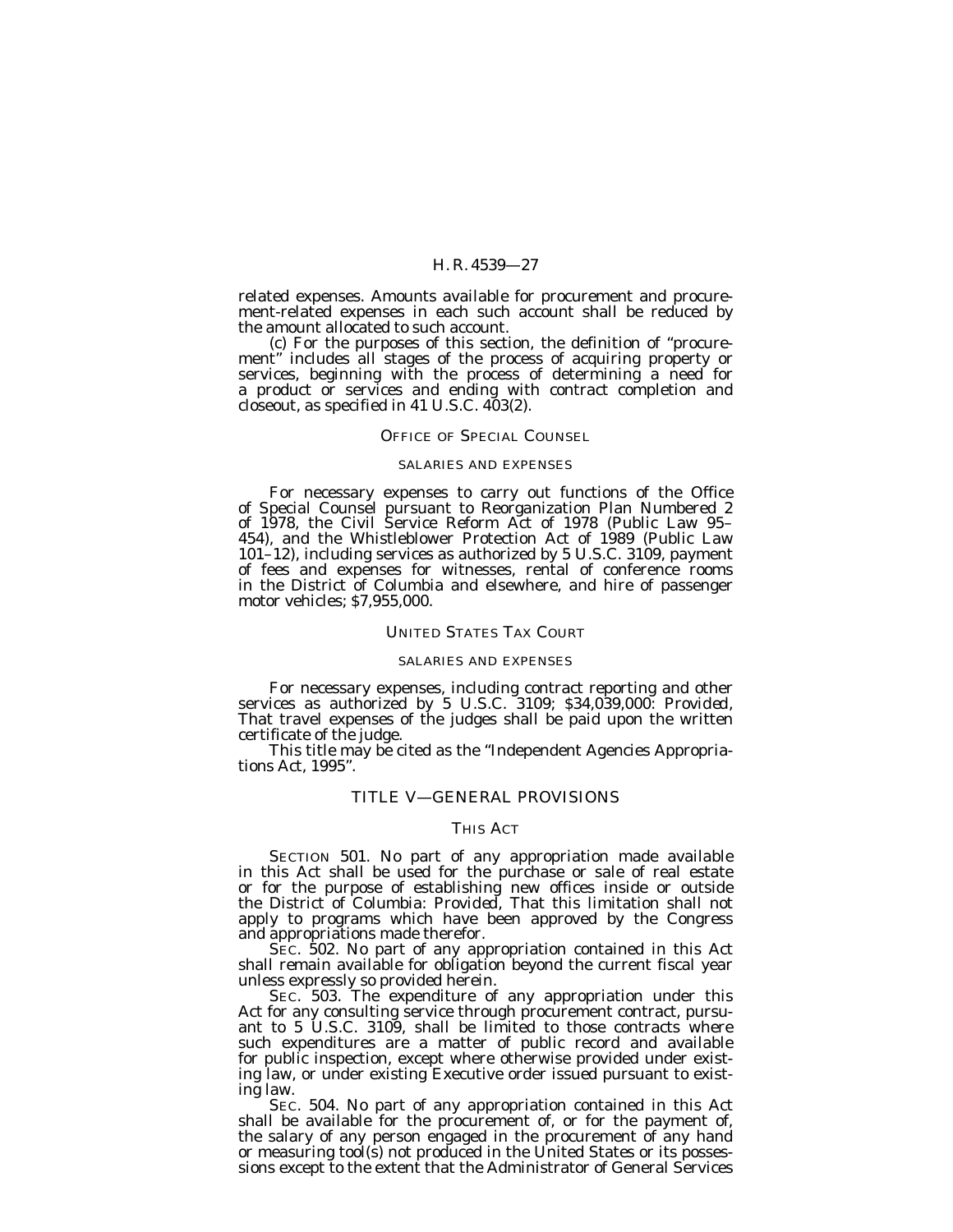or his designee shall determine that a satisfactory quality and sufficient quantity of hand or measuring tools produced in the United States or its possessions cannot be procured as and when needed from sources in the United States and its possessions, or except in accordance with procedures prescribed by section 6– 104.4(b) of Armed Services Procurement Regulation dated January 1, 1969, as such regulation existed on June 15, 1970: *Provided,* That a factor of 75 per centum in lieu of 50 per centum shall be used for evaluating foreign source end products against a domestic source end product. This section shall be applicable to all solicitations for bids opened after its enactment.

SEC. 505. None of the funds made available to the General Services Administration pursuant to section 210(f) of the Federal Property and Administrative Services Act of 1949 shall be obligated or expended after the date of enactment of this Act for the procurement by contract of any guard, elevator operator, messenger or custodial services if any permanent veterans preference employee of the General Services Administration at said date, would be terminated as a result of the procurement of such services, except that such funds may be obligated or expended for the procurement by contract of the covered services with sheltered workshops employing the severely handicapped under Public Law 92–28. Only if such workshops decline to contract for the provision of the covered services may the General Services Administration procure the services by competitive contract, for a period not to exceed 5 years. At such time as such competitive contract expires or is terminated for any reason, the General Services Administration shall again offer to contract for the services from a sheltered workshop prior to offering such services for competitive procurement.

SEC. 506. None of the funds made available by this Act shall be available for any activity or for paying the salary of any Government employee where funding an activity or paying a salary to a Government employee would result in a decision, determination, rule, regulation, or policy that would prohibit the enforcement of section 307 of the Tariff Act of 1930.

SEC. 507. None of the funds made available by this Act shall be available for the purpose of transferring control over the Federal Law Enforcement Training Center located at Glynco, Georgia, Tucson, Arizona, and Artesia, New Mexico, out of the Treasury Department.

SEC. 508. No part of any appropriation contained in this Act shall be used for publicity or propaganda purposes within the United States not heretofore authorized by the Congress.

SEC. 509. No part of any appropriation contained in this Act shall be available for the payment of the salary of any officer or employee of the United States Postal Service, who—

(1) prohibits or prevents, or attempts or threatens to prohibit or prevent, any officer or employee of the United States Postal Service from having any direct oral or written communication or contact with any Member or committee of Congress in connection with any matter pertaining to the employment of such officer or employee or pertaining to the United States Postal Service in any way, irrespective of whether such communication or contact is at the initiative of such officer or employee or in response to the request or inquiry of such Member or committee; or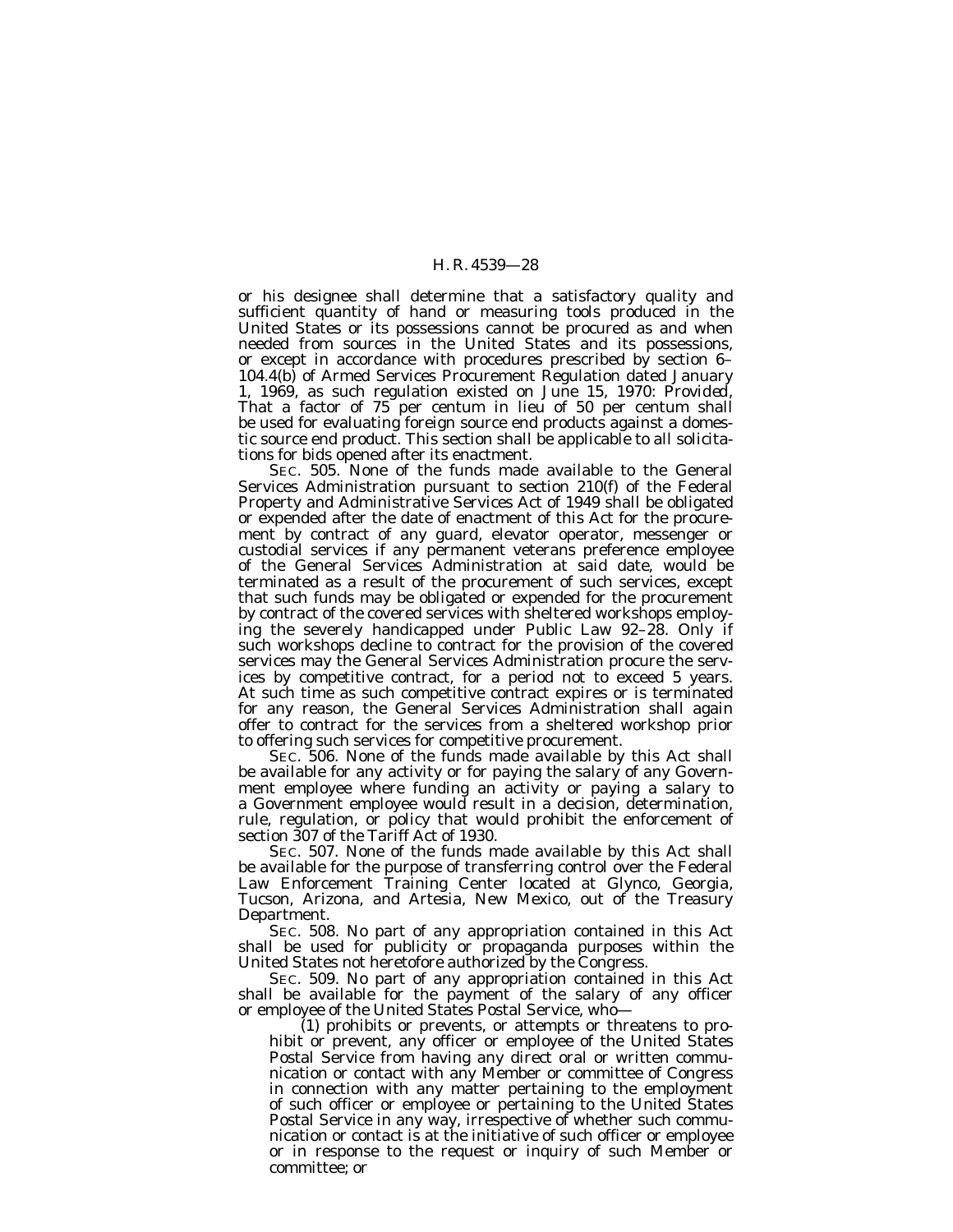(2) removes, suspends from duty without pay, demotes, reduces in rank, seniority, status, pay, or performance of efficiency rating, denies promotion to, relocates, reassigns, transfers, disciplines, or discriminates in regard to any employment right, entitlement, or benefit, or any term or condition of employment of, any officer or employee of the United States Postal Service, or attempts or threatens to commit any of the foregoing actions with respect to such officer or employee, by reason of any communication or contact of such officer or employee with any Member or committee of Congress as described in paragraph (1) of this subsection.

SEC. 510. Funds under this Act shall be available as authorized by sections 4501–4506 of title 5, United States Code, when the achievement involved is certified, or when an award for such achievement is otherwise payable, in accordance with such sections. Such funds may not be used for any purpose with respect to which the preceding sentence relates beyond fiscal year 1995.

SEC. 511. None of the funds appropriated or otherwise made available to the Department of the Treasury by this or any other Act shall be obligated or expended to contract out positions in, or downgrade the position classifications of, members of the United States Mint Police Force and the Bureau of Engraving and Printing Police Force, or for studying the feasibility of contracting out such positions.

SEC. 512. The Office of Personnel Management may, during the fiscal year ending September 30, 1995, accept donations of supplies, services, land and equipment for the Federal Executive Institute, the Federal Quality Institute, and Management Development Centers to assist in enhancing the quality of Federal management.

SEC. 513. No part of any appropriation contained in this Act shall be available for the procurement of, or for the payment of, the salary of any person engaged in the procurement of stainless steel flatware not produced in the United States or its possessions, except to the extent that the Administrator of General Services or his designee shall determine that a satisfactory quality and sufficient quantity of stainless steel flatware produced in the United States or its possessions, cannot be procured as and when needed from sources in the United States or its possessions or except in accordance with procedures provided by section 6–104.4(b) of Armed Services Procurement Regulations, dated January 1, 1969. This section shall be applicable to all solicitations for bids issued after its enactment.

SEC. 514. The United States Secret Service may, during the fiscal year ending September 30, 1995, accept donations of money to off-set costs incurred while protecting former Presidents and spouses of former Presidents when the former President or spouse travels for the purpose of making an appearance or speech for a payment of money or any thing of value.

SEC. 515. None of the funds made available by this Act for "Allowances and Office Staff for Former Presidents" may be used for partisan political activities.

SEC. 516. None of the funds made available by this Act may be used to withdraw the designation of the Virginia Inland Port at Front Royal, Virginia, as a United States Customs Service port of entry.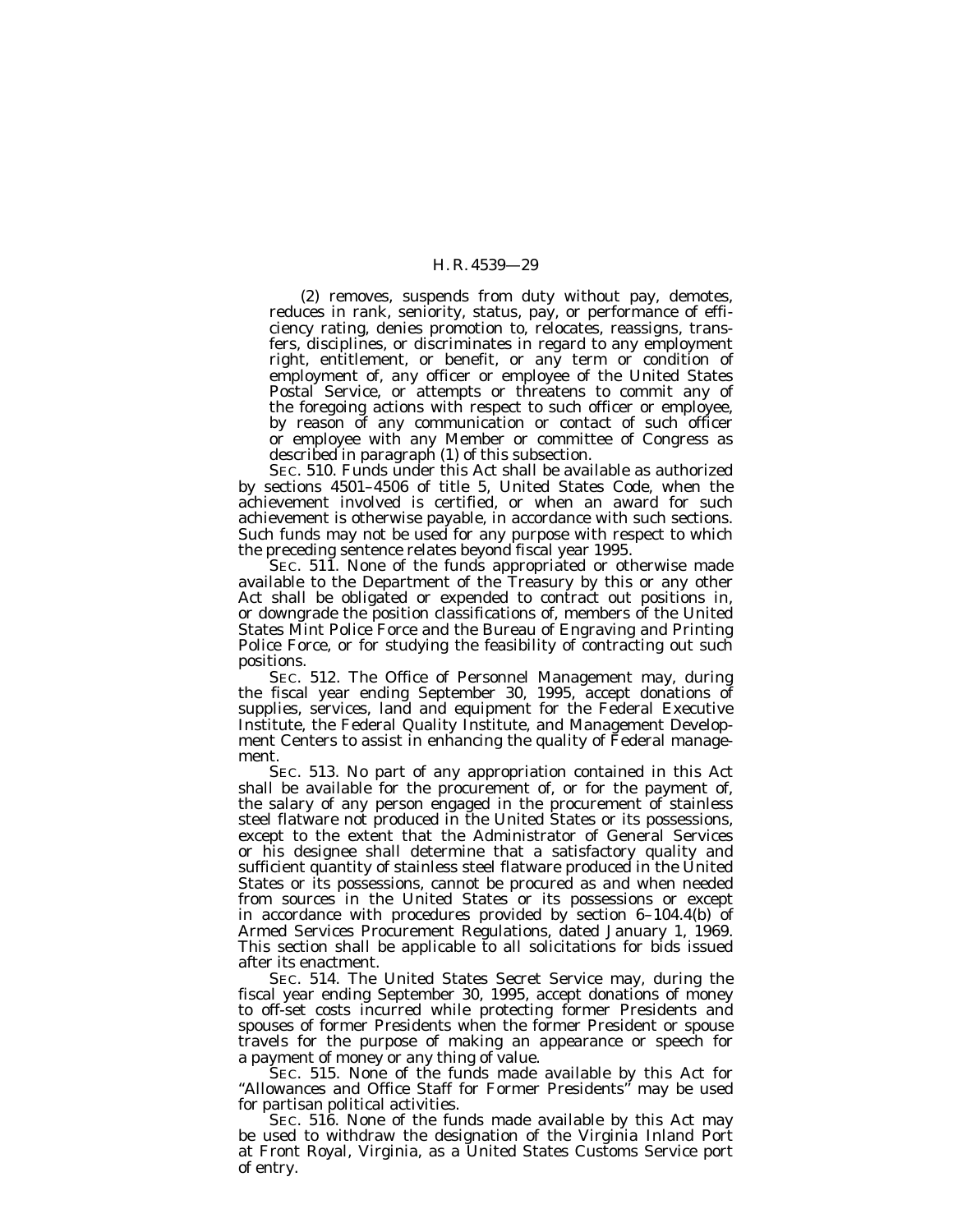SEC. 517. Such sums as may be necessary for fiscal year 1995 pay raises for programs funded by this Act shall be absorbed within the levels appropriated by this Act.

SEC. 518. None of the funds made available to the Postal Service by this Act shall be used to transfer mail processing capabilities from the Las Cruces, New Mexico postal facility, and that every effort will be made by the Postal Service to recognize the rapid rate of population growth in Las Cruces and to automate the Las Cruces, New Mexico postal facility in order that mail processing can be expedited and handled in Las Cruces.

SEC. 519. None of the funds in this Act may be used to reduce the rank or rate of pay of a career appointee in the SES upon reassignment or transfer.

SEC. 520. No part of any appropriation contained in this Act shall be available to pay the salary for any person filling a position, other than a temporary position, formerly held by an employee who has left to enter the Armed Forces of the United States and has satisfactorily completed his period of active military or naval service and has within ninety days after his release from such service or from hospitalization continuing after discharge for a period of not more than one year made application for restoration to his former position and has been certified by the Office of Personnel Management as still qualified to perform the duties of his former position and has not been restored thereto.

SEC. 521. (a) None of the funds appropriated by this Act may, with respect to an individual employed by the Bureau of the Public Debt in the Washington Metropolitan Region on April 10, 1991, be used to separate, reduce the grade or pay of, or carry out any other adverse personnel action against such individual for declining to accept a directed reassignment to a position outside such region, pursuant to a transfer of any such Bureau's operations or functions to Parkersburg, West Virginia. (b) Subsection (a) shall not apply with respect to any individual

who, on or after the date of enactment of this Act, declines an offer of another position in the Department of the Treasury which is of at least equal pay and which is within the Washington Metropolitan Region.

SEC. 522. None of the funds made available in this Act may be used to provide any non-public information such as mailing or telephone lists to any person or any organization outside of the Federal Government without the approval of the House and Senate Committees on Appropriations.

SEC. 523. COMPLIANCE WITH BUY AMERICAN ACT.-No funds appropriated pursuant to this Act may be expended by an entity unless the entity agrees that in expending the assistance the entity will comply with sections 2 through 4 of the Act of March 3, 1933 (41 U.S.C. 10a-10c, popularly known as the "Buy American Act'').

SEC. 524. SENSE OF CONGRESS; REQUIREMENT REGARDING NOTICE.—(a) PURCHASE OF AMERICAN-MADE EQUIPMENT AND PROD-UCTS.—In the case of any equipment or products that may be authorized to be purchased with financial assistance provided under this Act, it is the sense of the Congress that entities receiving such assistance should, in expending the assistance, purchase only American-made equipment and products.

(b) NOTICE TO RECIPIENTS OF ASSISTANCE.—In providing financial assistance under this Act, the Secretary of the Treasury shall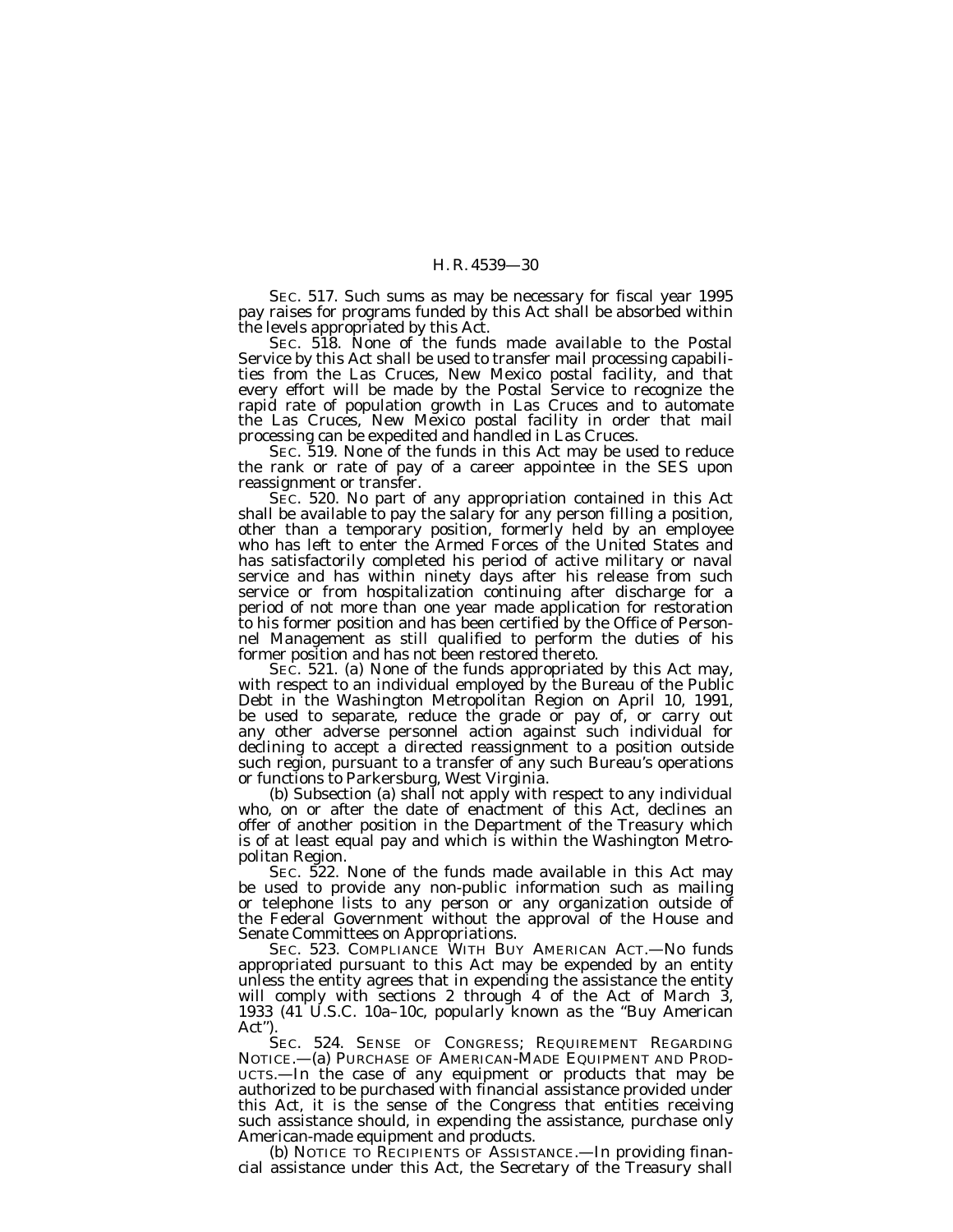provide to each recipient of the assistance a notice describing the statement made in subsection (a) by the Congress.

SEC. 525. PROHIBITION OF CONTRACTS.—If it has been finally determined by a court or Federal agency that any person intentionally affixed a label bearing a ''Made in America'' inscription, or any inscription with the same meaning, to any product sold in or shipped to the United States that is not made in the United States, such person shall be ineligible to receive any contract or subcontract made with funds provided pursuant to this Act, pursuant to the debarment, suspension, and ineligibility procedures described in section 9.400 through 9.409 of title 48, Code of Federal Regulations.

SEC. 526. No funds appropriated by this Act may be used to relocate any Federal agency, bureau, office or other entity funded in this Act if the sole reason for the relocation is that locality pay was increased.

SEC. 527. Except as otherwise specifically provided by law, not to exceed 50 percent of unobligated balances remaining available at the end of fiscal year 1995 from appropriations made available for salaries and expenses for fiscal year 1995 in this Act, shall remain available through September 30, 1996 for each such account for the purposes authorized: *Provided,* That a request shall be submitted to the House and Senate Committees on Appropriations for approval prior to the expenditure of such funds.

SEC. 528. Where appropriations in this Act are expendable for travel expenses of employees and no specific limitation has been placed thereon, the expenditures for such travel expenses may not exceed the amount set forth therefor in the budget estimates submitted for appropriations without the advance approval of the House and Senate Committees on Appropriations: *Provided,* That this section shall not apply to travel performed by uncompensated officials of local boards and appeal boards in the Selective Service System; to travel performed directly in connection with care and treatment of medical beneficiaries of the Department of Veterans Affairs; to travel of the Office of Personnel Management in carrying out its observation responsibilities of the Voting Rights Act; or to payments to interagency motor pools separately set forth in the budget schedules.

SEC. 529. LAW ENFORCEMENT EXCLUSION FROM WORKFORCE RESTRUCTURING.—(a) For the fiscal year beginning on October 1, 1994, no reductions pursuant to section 5(b) of the Federal Workforce Restructuring Act of 1994 (Public Law 103–226) may be made in the number of full-time equivalent employees classified as law enforcement and law enforcement support personnel in the Department of the Treasury.

(b) During the period specified in subsection (a), no law, regulation, Executive order, guidance, or other directive imposing a restriction on hiring by executive agencies for the purpose of achieving workforce reductions shall apply to employees classified as law enforcement and law enforcement support personnel in the Department of the Treasury.

(c) Section 5(f) paragraph (3) of the Federal Workforce Restructuring Act shall not apply with respect to any instances of voluntary separation incentive payments made to Treasury law enforcement personnel.

SEC. 530. (a) Section 3056 paragraph (a), subparagraph (3) of title 18, United States Code, is amended by adding to subpara-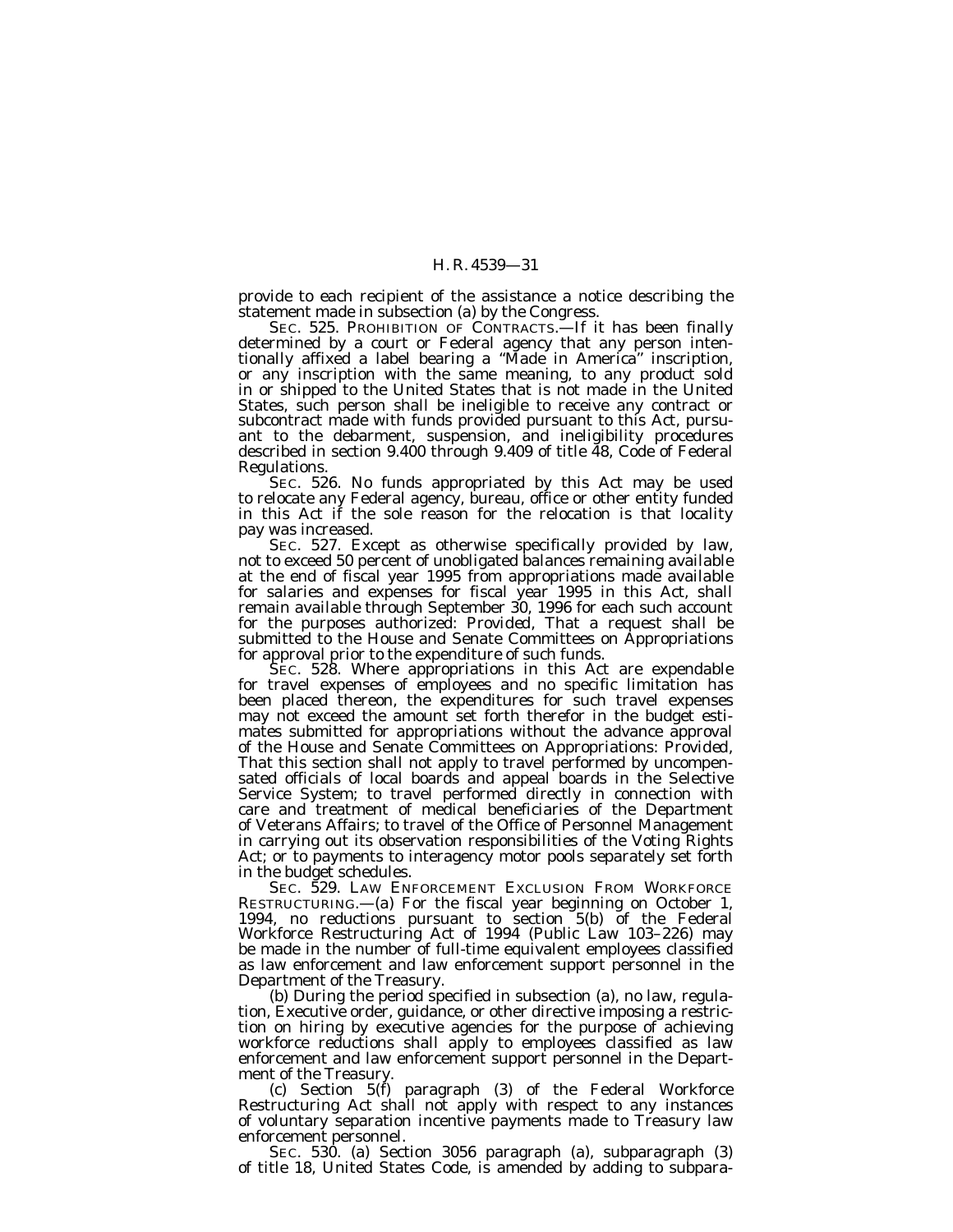graph (3) following the word ''remarriage'', ''unless the former President did not serve as President prior to January 1, 1997, in which case, former Presidents and their spouses for a period of not more than ten years from the date a former President leaves office, except that—

''(1) protection of a spouse shall terminate in the event of remarriage or the divorce from, or death of a former President; and

'(2) should the death of a President occur while in office or within one year after leaving office, the spouse shall receive protection for one year from the time of such death:

*Provided,* That the Secretary of the Treasury shall have the authority to direct the Secret Service to provide temporary protection for any of these individuals at any time if the Secretary of the Treasury or designee determines that information or conditions warrant such protection''.

(b) Section 3056, paragraph (a) subparagraph (4) of title 18, United States Code, is amended by inserting to the text of paragraph (4), following the word ''age'' the following, ''for a period not to exceed ten years or upon the child becoming 16 years of age, whichever comes first''.

SEC. 531. The Act entitled ''An Act to provide retirement, clerical assistants, and free mailing privileges to former Presidents of the United States, and for other purposes'', approved August 25, 1958 (Public Law 85–745; 72 Stat. 838; 3 United States Code 102 note), is amended by adding at the end thereof the following new subsection:

''(g) There are authorized to be appropriated to the Administrator of General Services up to \$1,000,000 for each former President and up to \$500,000 for the spouse of each former President each fiscal year for security and travel related expenses: *Provided,* That under the provisions set forth in section 3056, paragraph (a), subparagraph (3) of title 18, United States Code, the former President and/or spouse was not receiving protection for a lifetime provided by the United States Secret Service under section 3056 paragraph (a) subparagraph (3) of title 18, United States Code; the protection provided by the United States Secret Service expired at its designated time; or the protection provided by the United States Secret Service was declined prior to authorized expiration in lieu of these funds.''.

SEC. 532. Section 1 under the subheading ''General Provision'' under the heading ''Office of Personnel Management'' under title IV of the Treasury, Postal Service and General Government Appropriations Act, 1992 (Public Law 102–141; 105 Stat. 861; 5 U.S.C. 5941 note), is amended—

(1) by striking ''1995'' both places it appears and inserting in lieu thereof ''1996''; and

(2) by striking ''adjustments'' and the remainder of the sentence and inserting in lieu thereof "appropriate changes in the method of fixing compensation for affected employees, including any necessary legislative changes. Such study shall include—

''(1) an examination of the pay practices of other employers in the affected areas;

"(2) a consideration of alternative approaches to dealing with the unusual and unique circumstances of the affected areas, including modifications to the current methodology for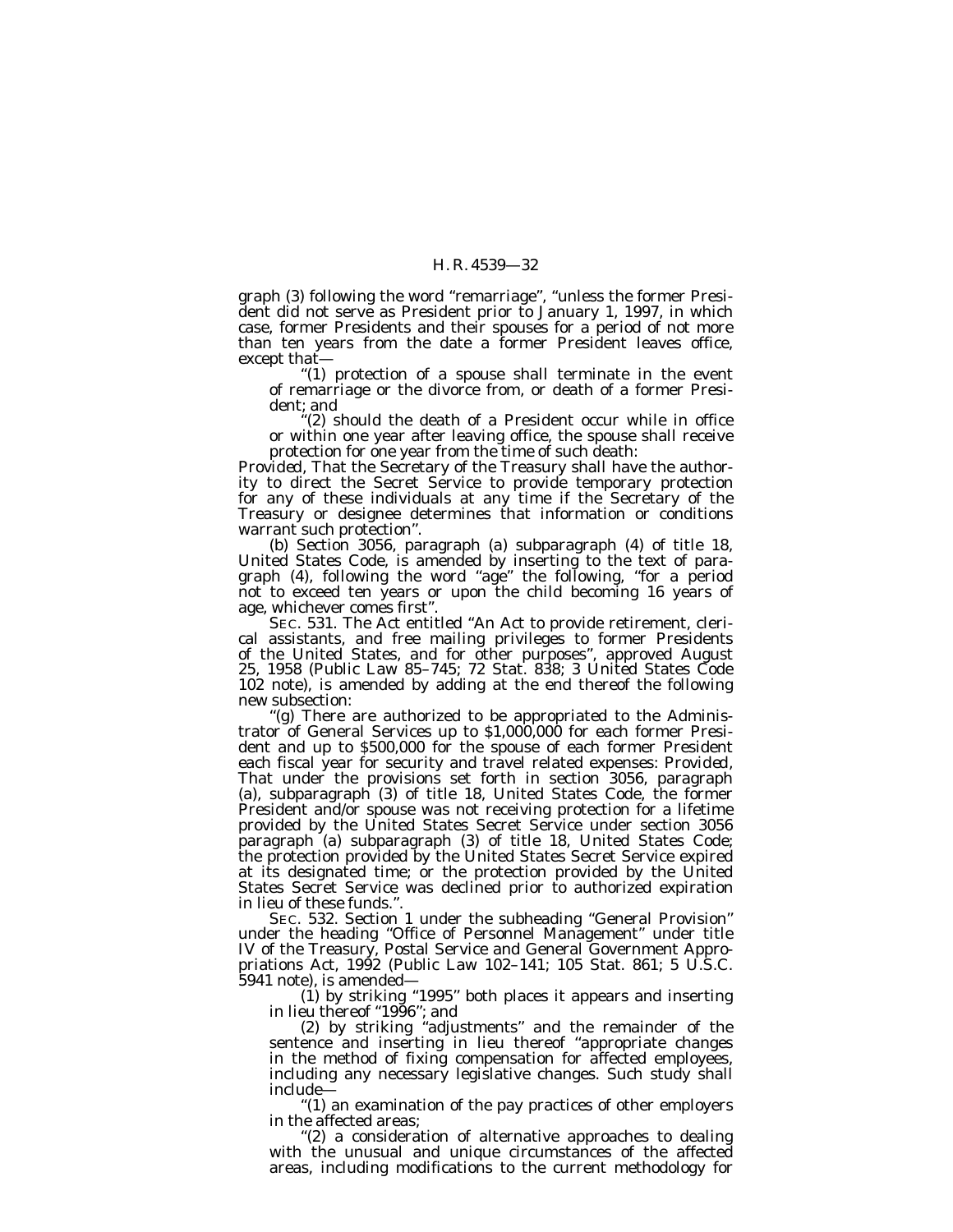calculating allowances to take into account all cost of living in the geographic areas of the affected employee; and

''(3) an evaluation of the likely impact of the different approaches on the Government's ability to recruit and retain a well-qualified workforce.

For the purpose of conducting such study and preparing such report, the Office may accept and utilize (without regard to any restriction on unanticipated travel expenses imposed in an Appropriations Act) funds made available to the Office pursuant to court approval.''.

SEC. 533. (a) Facilities or buildings located at Safford, Graham County, Arizona and constructed with Federal funds made available to the General Services Administration for the United States Forest Service Administrative Offices and Cultural Center, shall be designated in honor of ''Ora Webster DeConcini''. Any reference to such facilities or buildings in a law, map, regulation, document, record, or other paper of the United States shall be a reference to the ''Ora Webster DeConcini building(s) or facilities''.

(b) The Federal Building and United States Courthouse to be located in Tucson, Arizona is hereby designated as the ''Evo A. DeConcini Federal Building and United States Courthouse''. Any reference to such building in a law, map, regulation, document, record, or other paper of the United States shall be a reference to the ''Evo A. DeConcini Federal Building and United States Courthouse''.

SEC. 534. Notwithstanding any other provision of law, the Administrator of General Services is authorized to execute a lease, of no less than twenty years, with the city of Tucson, Arizona, or a subdivision thereof, for space to house the United States Department of Agriculture's Forest Service and other Federal tenants in an office complex to be developed by the city of Tucson on a site or sites owned by the city of Tucson and located near the intersection of Interstate Highway 10 and Congress Street in the city of Tucson, county of Pima, State of Arizona. The Administrator shall negotiate an operating lease that he deems to be in the best interests of the United States and necessary for the

accommodation of Federal agencies. tion: (1) The authority of the special police officers of the Bureau of Engraving and Printing, in the Washington, DC Metropolitan area, extends to buildings and land under the custody and control of the Bureau; to buildings and land acquired by or for the Bureau through lease, unless otherwise provided by the acquisition agency; to the streets, sidewalks and open areas immediately adjacent to the Bureau along Wallenberg Place (15th Street) and 14th Street between Independence and Maine Avenues and C and D Streets between 12th and 14th Streets; to areas which include surrounding parking facilities used by Bureau employees, including the lots at 12th and C Streets, SW., Maine Avenue and Water Streets, SW., Maiden Lane, the Tidal Basin and East Potomac Park; to the protection in transit of United States securities, plates and dies used in the production of United States securities, or other products or implements of the Bureau of Engraving and Printing which the Director of that agency so designates; (2) The exercise of police authority by Bureau officers, with the exception of the exercise of authority upon property under the custody and control of the Bureau, shall be deemed supplementary to the Federal police force with primary jurisdictional responsibility. This authority shall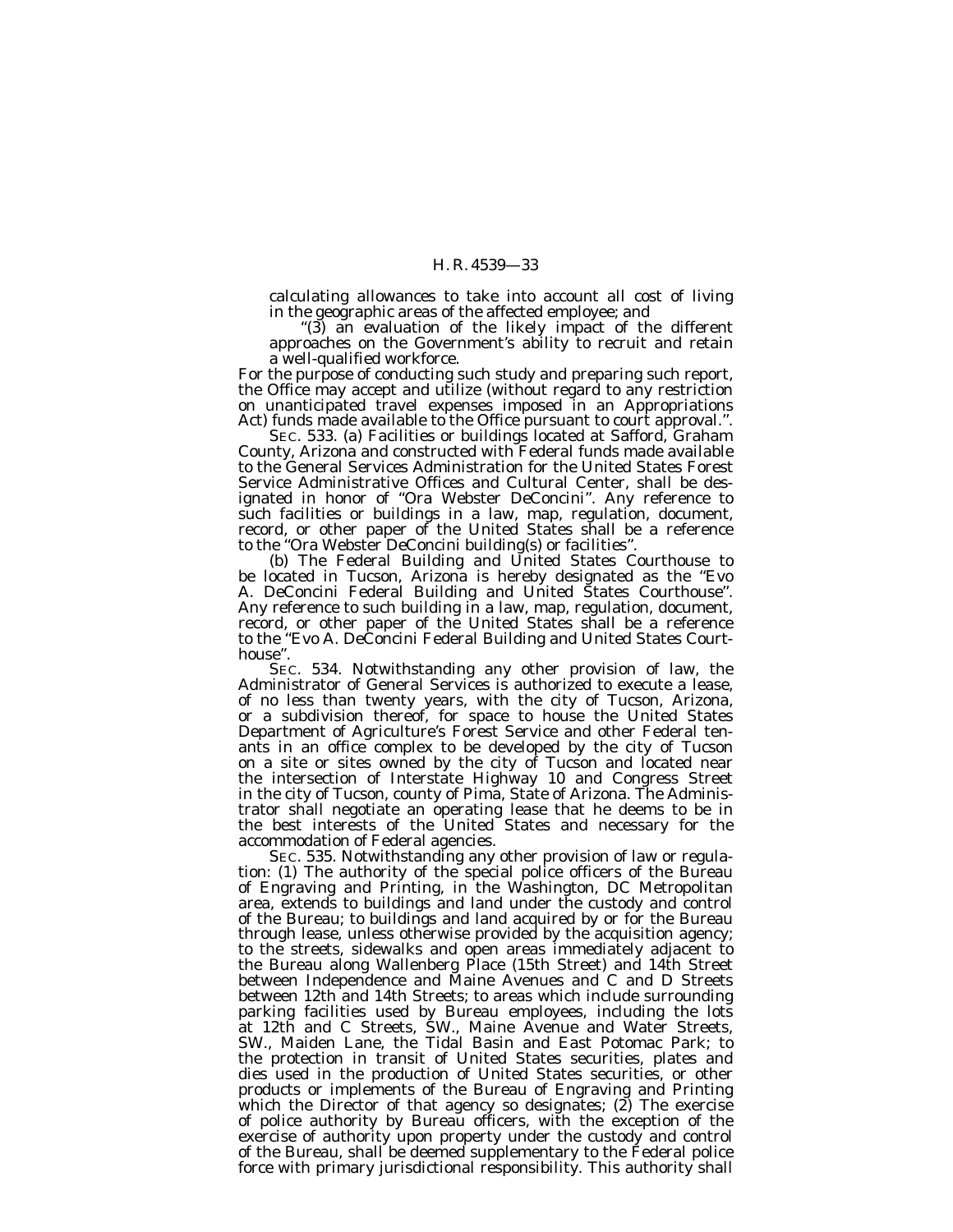be in addition to any other law enforcement authority which has been provided to these officers under other provisions of law or regulations.<br>SEC. 536. Of the unobligated balance of funds made available

until expended to the United States Mint in Public Law 103– 123 and in prior Appropriations Acts, not to exceed \$2,066,000 shall also be available in the fiscal year ending September 30, 1994 for all purposes for which funds are appropriated under the heading ''United States Mint, Salaries and expenses''.

SEC. 537. Of the funds appropriated to the Office of Policy Development in title III of this Act, not to exceed \$800,000 may be transferred to the ''Council on Environmental Quality and Office of Environmental Quality''.

SEC. 538. Notwithstanding any other provision of this Act, the Internal Revenue Service is authorized to replace no more than 850 vehicles for the criminal investigation division in fiscal year 1995.

SEC. 539. The activity referenced in section 5 of GSA's General Provisions in Public Law 103–123 (107 Stat. 1246) ''Major equipment acquisitions and development activity'' of the Salaries and expenses, General Management and Administration appropriation account for transfer of prior year unobligated balances of operating expenses and salaries and expenses appropriation accounts may be separately accounted for under the new Working Capital Fund enacted in this Act.

SEC. 540. Notwithstanding any other provision of law, the review being conducted by the Secretary of the Treasury regarding the September 12, 1994, air incursion into the White House complex shall be exempt from the Federal Advisory Committee Act, Public Law 92–463 (codified at title 5, United States Code, appendix 2) as amended.

SEC. 541. Section 1(a)(1) of Public Law 101–509 is amended by deleting subsection (a)(1) and inserting in lieu thereof the following:

''(a)(1) The Director of the Center for Legislative Archives within the National Archives and Records Administration shall be established without regard to chapter 51 of title 5 and shall be paid at a rate determined without regard to the provisions of chapter 51 and subchapter III of chapter 53 of title 5 governing General Schedule classification and pay rates: *Provided,* That such pay shall be no less than 120 percent of the rate of pay for GS– 15, step 1 of the General Schedule nor more than the rate of pay in effect for level one of the Senior Executive Schedule.''.

## TITLE VI—GOVERNMENTWIDE GENERAL PROVISIONS

#### DEPARTMENTS, AGENCIES, AND CORPORATIONS

SECTION 601. Funds appropriated in this or any other Act may be used to pay travel to the United States for the immediate family of employees serving abroad in cases of death or life threatening illness of said employee.

SEC. 602. No department, agency, or instrumentality of the United States receiving appropriated funds under this or any other Act for fiscal year 1995 shall obligate or expend any such funds, unless such department, agency, or instrumentality has in place, and will continue to administer in good faith, a written policy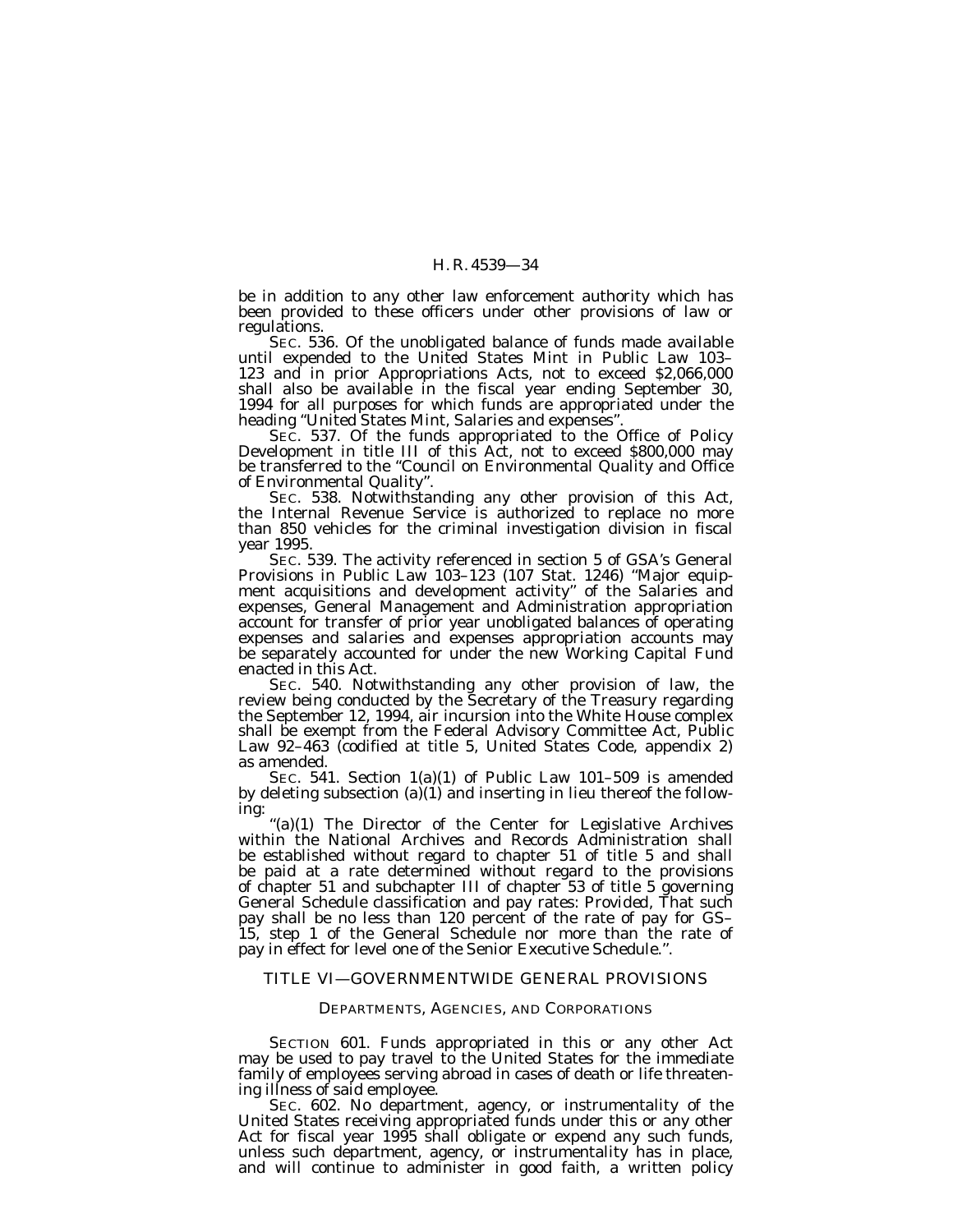designed to ensure that all of its workplaces are free from the illegal use, possession, or distribution of controlled substances (as defined in the Controlled Substances Act) by the officers and employees of such department, agency, or instrumentality.

SEC. 603. Notwithstanding 31 U.S.C. 1345, any agency, department or instrumentality of the United States which provides or proposes to provide child care services for Federal employees may reimburse any Federal employee or any person employed to provide such services for travel, transportation, and subsistence expenses incurred for training classes, conferences or other meetings in connection with the provision of such services: *Provided,* That any per diem allowance made pursuant to this section shall not exceed the rate specified in regulations prescribed pursuant to section 5707 of title 5, United States Code.

SEC. 604. Unless otherwise specifically provided, the maximum amount allowable during the current fiscal year in accordance with section 16 of the Act of August 2, 1946 (60 Stat. 810), for the purchase of any passenger motor vehicle (exclusive of buses, ambulances, law enforcement, and undercover surveillance vehicles), is hereby fixed at \$8,100 except station wagons for which the maximum shall be \$9,100: *Provided,* That these limits may be exceeded by not to exceed \$3,700 for police-type vehicles, and by not to exceed \$4,000 for special heavy-duty vehicles: *Provided further,* That the limits set forth in this section may not be exceeded by more than five percent for electric or hybrid vehicles purchased for demonstration under the provisions of the Electric and Hybrid Vehicle Research, Development, and Demonstration Act of 1976: *Provided further,* That the limits set forth in this section may be exceeded by the incremental cost of clean alternative fuels vehicles acquired pursuant to Public Law 101–549 over the cost of comparable conventionally fueled vehicles.

SEC. 605. Appropriations of the executive departments and independent establishments for the current fiscal year available for expenses of travel or for the expenses of the activity concerned, are hereby made available for quarters allowances and cost-ofliving allowances, in accordance with 5 U.S.C. 5922–24.

SEC. 606. Unless otherwise specified during the current fiscal year no part of any appropriation contained in this or any other Act shall be used to pay the compensation of any officer or employee of the Government of the United States (including any agency the majority of the stock of which is owned by the Government of the United States) whose post of duty is in the continental United States unless such person (1) is a citizen of the United States, (2) is a person in the service of the United States on the date of enactment of this Act who, being eligible for citizenship, has filed a declaration of intention to become a citizen of the United States prior to such date and is actually residing in the United States, (3) is a person who owes allegiance to the United States, (4) is an alien from Cuba, Poland, South Vietnam, the countries of the former Soviet Union, or the Baltic countries lawfully admitted to the United States for permanent residence, or (5) South Vietnamese, Cambodian, and Laotian refugees paroled in the United States after January 1, 1975, or (6) nationals of the People's Republic of China that qualify for adjustment of status pursuant to the Chinese Student Protection Act of 1992: *Provided,* That for the purpose of this section, an affidavit signed by any such person shall be considered prima facie evidence that the requirements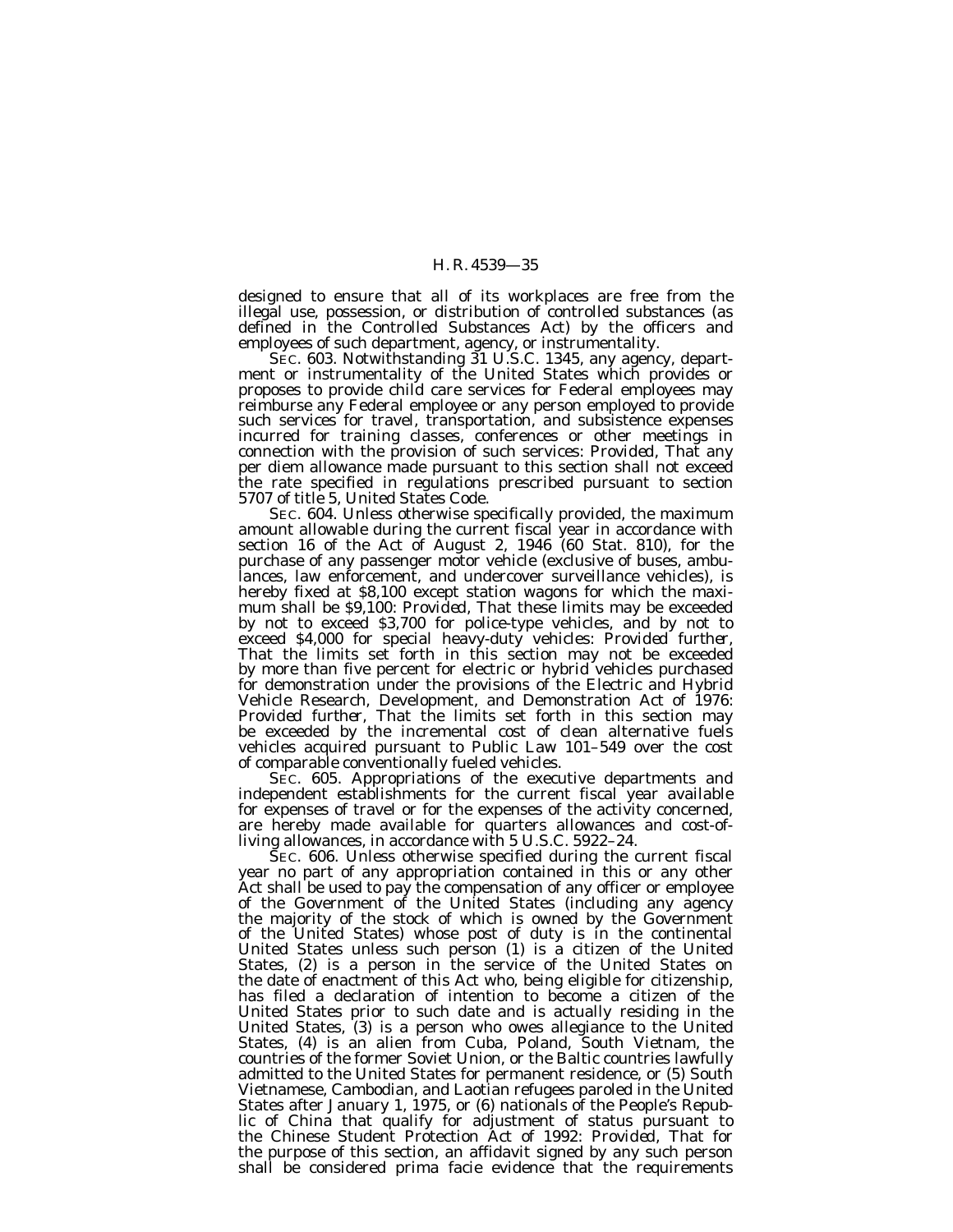of this section with respect to his or her status have been complied with: *Provided further,* That any person making a false affidavit shall be guilty of a felony, and, upon conviction, shall be fined no more than \$4,000 or imprisoned for not more than one year, or both: *Provided further,* That the above penal clause shall be in addition to, and not in substitution for, any other provisions of existing law: *Provided further,* That any payment made to any officer or employee contrary to the provisions of this section shall be recoverable in action by the Federal Government. This section shall not apply to citizens of Ireland, Israel, the Republic of the Philippines or to nationals of those countries allied with the United States in the current defense effort, or to international broadcasters employed by the United States Information Agency, or to temporary employment of translators, or to temporary employment in the field service (not to exceed sixty days) as a result of emergencies.

SEC. 607. Appropriations available to any department or agency during the current fiscal year for necessary expenses, including maintenance or operating expenses, shall also be available for payment to the General Services Administration for charges for space and services and those expenses of renovation and alteration of buildings and facilities which constitute public improvements performed in accordance with the Public Buildings Act of 1959 (73 Stat. 749), the Public Buildings Amendments of 1972 (87 Stat. 216), or other applicable law.

SEC. 608. In addition to funds provided in this or any other Act, all Federal agencies are authorized to receive and use funds resulting from the sale of materials recovered through recycling or waste prevention programs. Such funds shall be available until expended for the following purposes:

expended for the following purposes: (1) Acquisition, waste reduction and prevention and recycling programs as described in Executive Order 12873 (October 20, 1993), including any such programs adopted prior to the effective date of the Executive Order.

(2) Other Federal agency environmental management programs, including but not limited to, the development and implementation of hazardous waste management and pollution

prevention programs. (3) Other employee programs as authorized by law or as deemed appropriate by the head of the Federal agency.

The Administrator of General Services or his designee is authorized to transfer funds received into the Federal Buildings Fund pursuant to section 11 of GSA—General Provisions, Public Law 102–141, October 28, 1991, 105 Stat. 856, 40 U.S.C., sec. 490(f) (7) and (8), or sec. 490g, prior to the effective date of this legislation, to other Federal agencies for use by those agencies for the purposes set forth in those statutes. Such funds shall be available until expended and shall be in addition to any amounts appropriated for such purposes.

SEC. 609. Funds made available by this or any other Act for administrative expenses in the current fiscal year of the corporations and agencies subject to chapter 91 of title 31, United States Code, shall be available, in addition to objects for which such funds are otherwise available, for rent in the District of Columbia; services in accordance with 5 U.S.C. 3109; and the objects specified under this head, all the provisions of which shall be applicable to the expenditure of such funds unless otherwise specified in the Act by which they are made available: *Provided,* That in the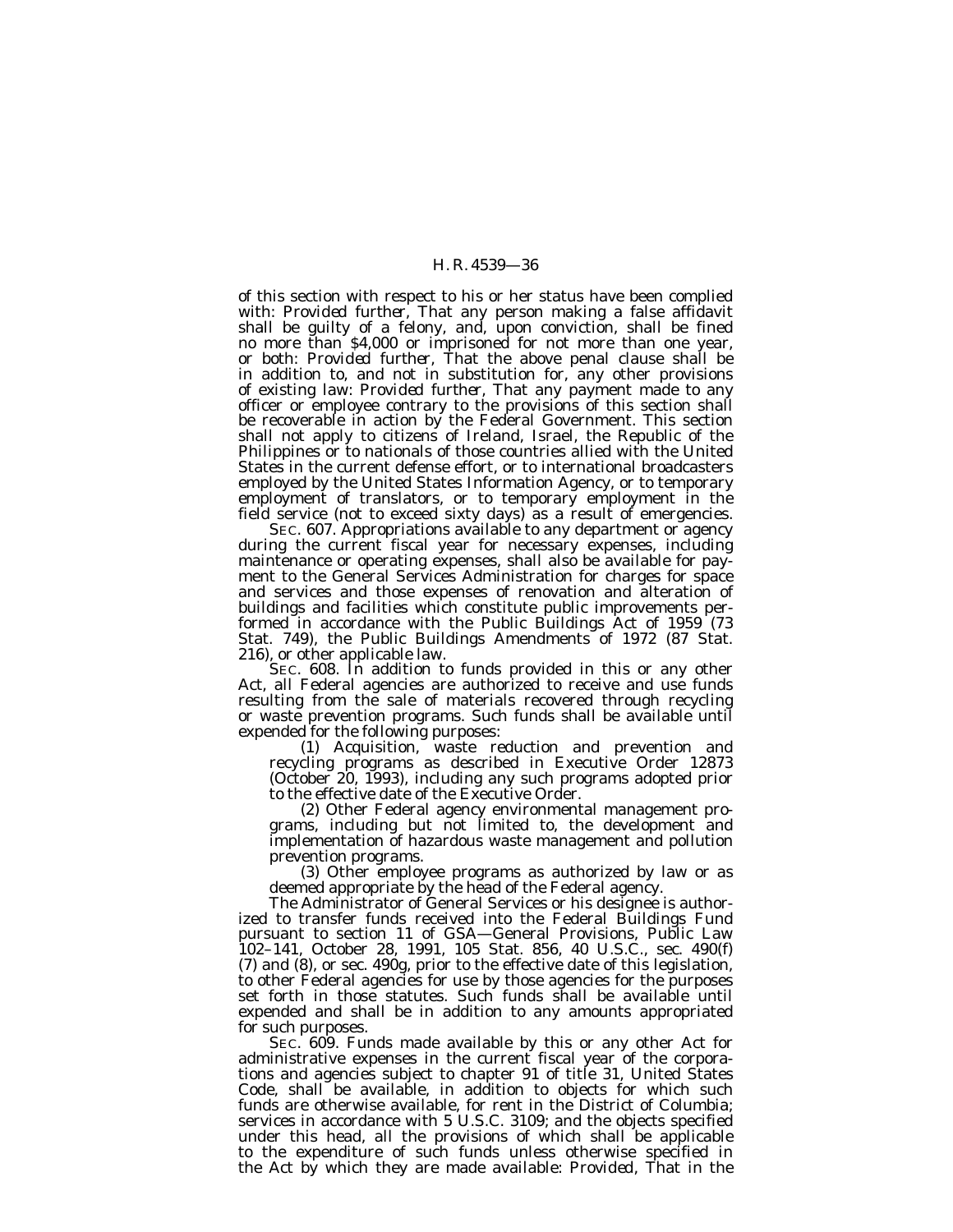event any functions budgeted as administrative expenses are subsequently transferred to or paid from other funds, the limitations on administrative expenses shall be correspondingly reduced.

SEC. 610. No part of any appropriation for the current fiscal year contained in this or any other Act shall be paid to any person for the filling of any position for which he or she has been nominated after the Senate has voted not to approve the nomination of said person.

SEC. 611. Any department or agency to which the Administrator of General Services has delegated the authority to operate, maintain or repair any building or facility pursuant to section 205(d) of the Federal Property and Administrative Services Act of 1949, as amended, shall retain that portion of the GSA rental payment available for operation, maintenance or repair of the building or facility, as determined by the Administrator, and expend such funds directly for the operation, maintenance or repair of the building or facility. Any funds retained under this section shall remain available until expended for such purposes.

SEC. 612. Pursuant to section 1415 of the Act of July 15, 1952 (66 Stat. 662), foreign credits (including currencies) owed to or owned by the United States may be used by Federal agencies for any purpose for which appropriations are made for the current fiscal year (including the carrying out of Acts requiring or authorizing the use of such credits), only when reimbursement therefor is made to the Treasury from applicable appropriations of the agency concerned: *Provided,* That such credits received as exchanged allowances or proceeds of sales of personal property may be used in whole or part payment for acquisition of similar items, to the extent and in the manner authorized by law, without reimbursement to the Treasury.

SEC. 613. No part of any appropriation contained in this or any other Act shall be available for interagency financing of boards, commissions, councils, committees, or similar groups (whether or not they are interagency entities) which do not have a prior and specific statutory approval to receive financial support from more than one agency or instrumentality.

SEC. 614. Funds made available by this or any other Act to the ''Postal Service Fund'' (39 U.S.C. 2003) shall be available for employment of guards for all buildings and areas owned or occupied by the Postal Service and under the charge and control of the Postal Service, and such guards shall have, with respect to such property, the powers of special policemen provided by the first section of the Act of June 1, 1948, as amended (62 Stat. 281; 40 U.S.C. 318), and, as to property owned or occupied by the Postal Service, the Postmaster General may take the same actions as the Administrator of General Services may take under the provisions of sections 2 and 3 of the Act of June 1, 1948, as amended (62 Stat. 281; 40 U.S.C. 318a, 318b), attaching thereto penal consequences under the authority and within the limits provided in section 4 of the Act of June 1, 1948, as amended (62 Stat. 281; 40 U.S.C. 318c).

SEC. 615. None of the funds made available pursuant to the provisions of this Act shall be used to implement, administer, or enforce any regulation which has been disapproved pursuant to a resolution of disapproval duly adopted in accordance with the applicable law of the United States.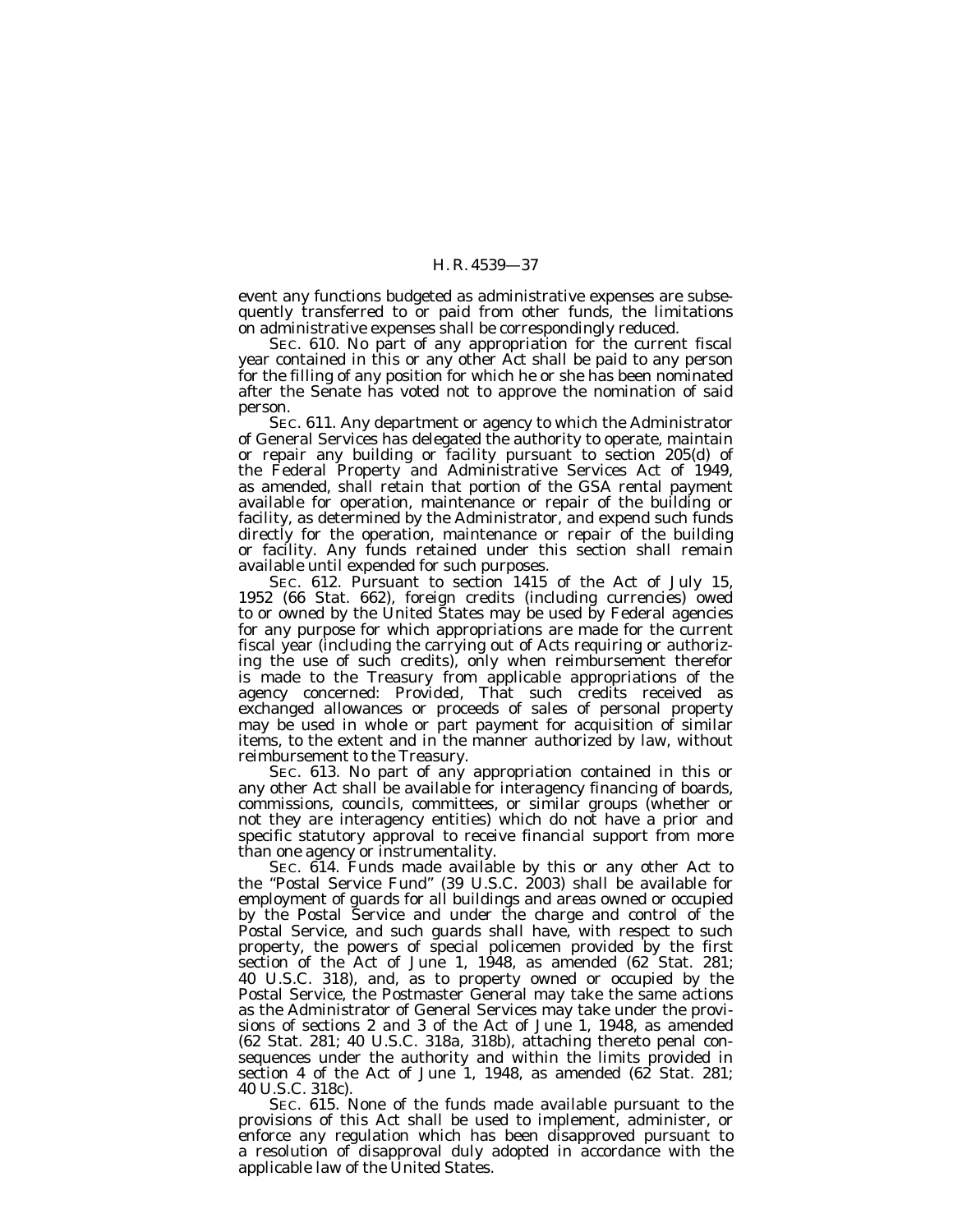SEC. 616. No part of any appropriation contained in, or funds made available by, this or any other Act, shall be available for any agency to pay to the Administrator of the General Services Administration a higher rate per square foot for rental of space and services (established pursuant to section 210(j) of the Federal Property and Administrative Services Act of 1949, as amended) than the rate per square foot established for the space and services by the General Services Administration for the fiscal year for which appropriations were granted.

SEC. 617. (a) Notwithstanding any other provision of law, and except as otherwise provided in this section, no part of any of the funds appropriated for the fiscal year ending on September 30, 1995, by this or any other Act, may be used to pay any prevailing rate employee described in section  $5342(a)(2)(A)$  of title 5, United States Code—

(1) during the period from the date of expiration of the limitation imposed by section 615 of the Treasury, Postal Service and General Government Appropriations Act, 1994, until the normal effective date of the applicable wage survey adjustment that is to take effect in fiscal year 1995, in an amount that exceeds the rate payable for the applicable grade and step of the applicable wage schedule in accordance with such section 615; and

(2) during the period consisting of the remainder of fiscal year 1995, in an amount that exceeds, as a result of a wage survey adjustment, the rate payable under paragraph (1) by more than the sum of—

(A) the percentage adjustment taking effect in fiscal year 1995 under section 5303 of title 5, United States Code, in the rates of pay under the General Schedule; and

(B) the difference between the overall average percentage of the locality-based comparability payments taking effect in fiscal year 1995 under section 5304 of such title (whether by adjustment or otherwise), and the overall average percentage of such payments which was effective in fiscal year 1994 under such section.

(b) Notwithstanding any other provision of law, no prevailing rate employee described in subparagraph (B) or (C) of section  $5342(a)(\overline{2})$  of title 5, United States Code, and no employee covered by section 5348 of such title, may be paid during the periods for which subsection (a) is in effect at a rate that exceeds the rates that would be payable under subsection (a) were subsection (a) applicable to such employee.

(c) For the purposes of this section, the rates payable to an employee who is covered by this section and who is paid from a schedule not in existence on September 30, 1994, shall be determined under regulations prescribed by the Office of Personnel Management.

(d) Notwithstanding any other provision of law, rates of premium pay for employees subject to this section may not be changed from the rates in effect on September 30, 1994, except to the extent determined by the Office of Personnel Management to be consistent with the purpose of this section.

(e) This section shall apply with respect to pay for service performed after September 30, 1994.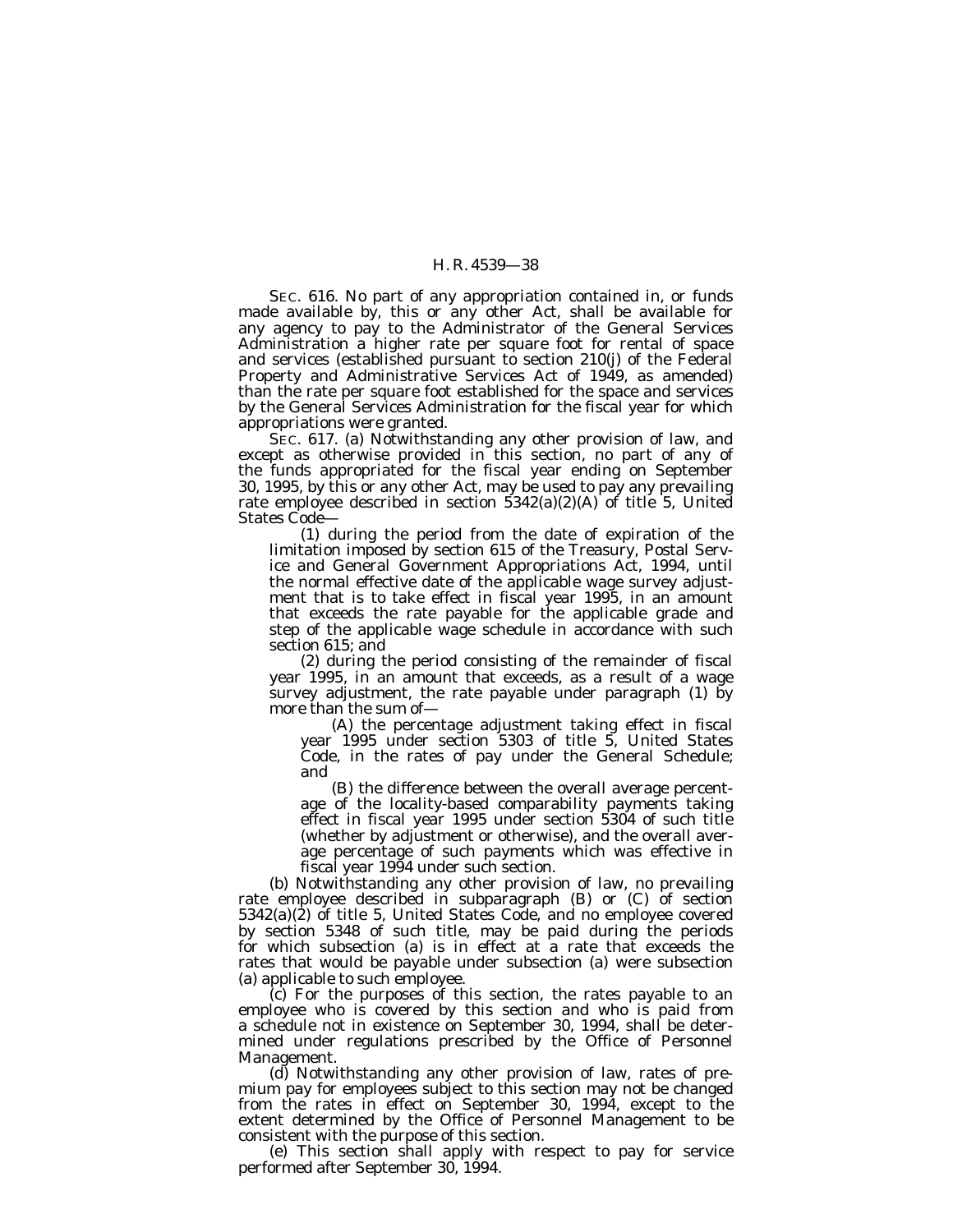(f) For the purpose of administering any provision of law (including section 8431 of title 5, United States Code, and any rule or regulation that provides premium pay, retirement, life insurance, or any other employee benefit) that requires any deduction or contribution, or that imposes any requirement or limitation on the basis of a rate of salary or basic pay, the rate of salary or basic pay payable after the application of this section shall be treated as the rate of salary or basic pay.

(g) Nothing in this section shall be considered to permit or require the payment to any employee covered by this section at a rate in excess of the rate that would be payable were this section not in effect.

(h) The Office of Personnel Management may provide for exceptions to the limitations imposed by this section if the Office determines that such exceptions are necessary to ensure the recruitment or retention of qualified employees.

SEC. 618. During the period in which the head of any department or agency, or any other officer or civilian employee of the Government appointed by the President of the United States, holds office, no funds may be obligated or expended in excess of \$5,000 to furnish or redecorate the office of such department head, agency head, officer or employee, or to purchase furniture or make improvements for any such office, unless advance notice of such furnishing or redecoration is expressly approved by the Committees on Appropriations of the House and Senate. For the purposes of this section the word ''office'' shall include the entire suite of offices assigned to the individual, as well as any other space used primarily by the individual or the use of which is directly controlled by the individual.

SEC. 619. (a) Notwithstanding the provisions of sections 112 and 113 of title 3, United States Code, each Executive agency detailing any personnel shall submit a report on an annual basis in each fiscal year to the Senate and House Committees on Appropriations on all employees or members of the armed services detailed to Executive agencies, listing the grade, position, and offices of each person detailed and the agency to which each such person is detailed.

(b) The provisions of this section shall not apply to Federal employees or members of the armed services detailed to or from—<br>(1) the Central Intelligence Agency;

(2) the National Security Agency;

(3) the Defense Intelligence Agency;

(4) the offices within the Department of Defense for the collection of specialized national foreign intelligence through reconnaissance programs;

(5) the Bureau of Intelligence and Research of the Department of State;

(6) any agency, office, or unit of the Army, Navy, Air Force, and Marine Corps, the Federal Bureau of Investigation and the Drug Enforcement Administration of the Department of Justice, the Department of the Treasury, the Department of Transportation, and the Department of Energy performing intelligence functions; and

(7) the Director of Central Intelligence.

(c) The exemptions in part (b) of this section are not intended to apply to information on the use of personnel detailed to or from the intelligence agencies which is currently being supplied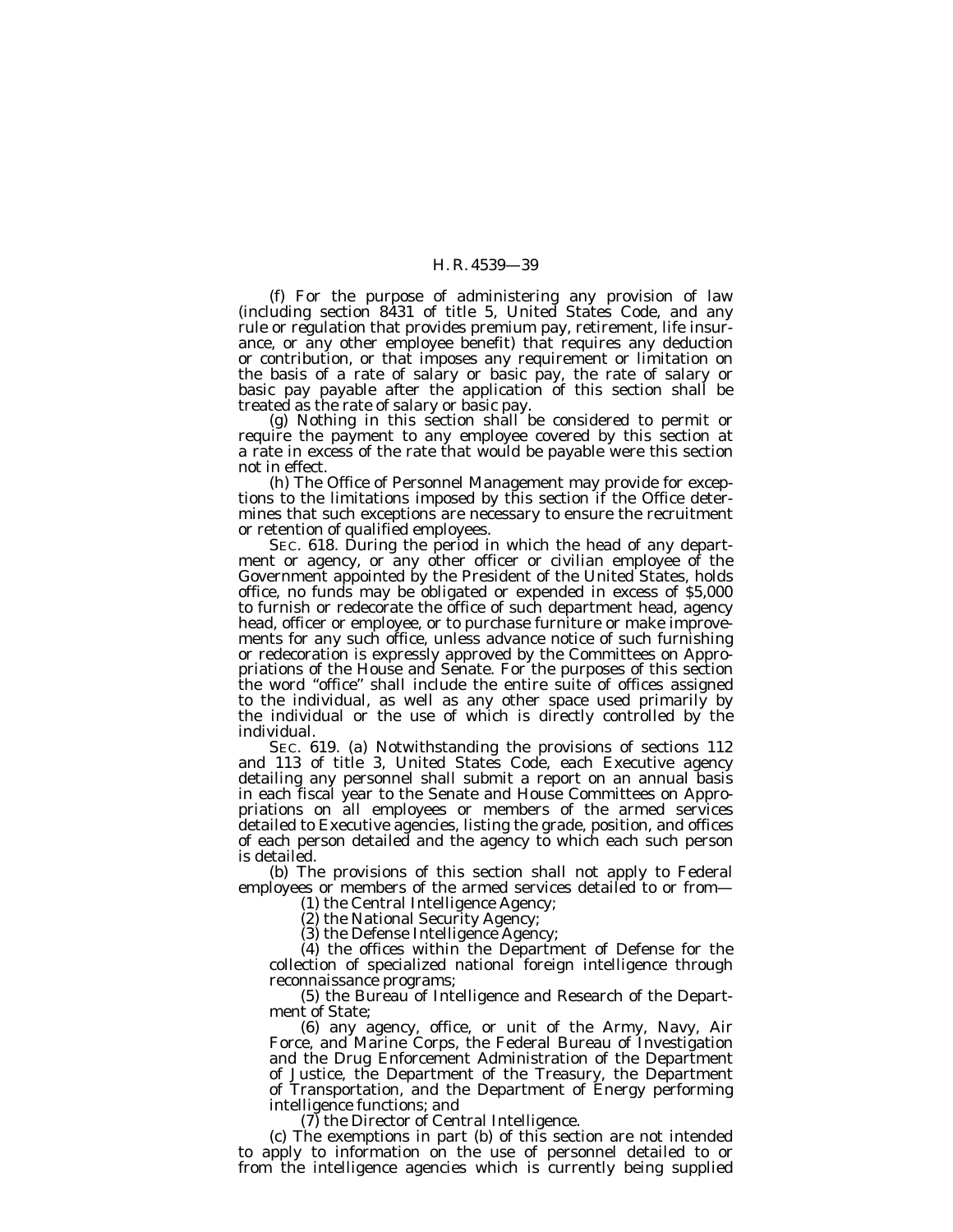to the Senate and House Intelligence and Appropriations Committees by the executive branch through budget justification materials and other reports.

(d) For the purposes of this section, the term ''Executive agency'' has the same meaning as defined under section 105 of title 5, United States Code (except that the provisions of section 104(2) of title 5, United States Code, shall not apply), and includes the White House Office, the Executive Residence, and any office, council, or organizational unit of the Executive Office of the President.

SEC. 620. No funds appropriated in this or any other Act for fiscal year 1995 may be used to implement or enforce the agreements in Standard Forms 312 and 4355 of the Government or any other nondisclosure policy, form or agreement if such policy, form or agreement does not contain the following provisions:

"These restrictions are consistent with and do not supersede, conflict with or otherwise alter the employee obligations, rights or liabilities created by Executive Order 12356; section 7211 of title 5, United States Code (governing disclosures to Congress); section 1034 of title 10, United States Code, as amended by the Military Whistleblower Protection Act (governing disclosure to Congress by members of the military); section 2302(b)(8) of title 5, United States Code, as amended by the Whistleblower Protection Act (governing disclosures of illegality, waste, fraud, abuse or public health or safety threats); the Intelligence Identities Protection Act of 1982 (50 U.S.C. 421 et seq.) (governing disclosures that could expose confidential Government agents), and the statutes which protect against disclosure that may compromise the national security, including sections 641, 793, 794, 798, and 952 of title 18, United States Code, and section 4(b) of the Subversive Activities Act of 1950 (50 U.S.C. section 783(b)). The definitions, requirements, obligations, rights, sanctions and liabilities created by said Executive Order and listed statutes are incorporated into this Agreement and are controlling.''.

SEC. 621. Notwithstanding any other provision of law, no executive branch agency shall purchase, construct, and/or lease any additional facilities, except within or contiguous to existing locations, to be used for the purpose of conducting Federal law enforcement training without the advance approval of the House and Senate Committees on Appropriations.

SEC. 622. (a) None of the funds appropriated by this or any other Act may be expended by any Federal agency to procure any product or service that is subject to the provisions of Public Law 89-306 and that will be available under the procurement by the Administrator of General Services known as ''FTS2000'' unless—

(1) such product or service is procured by the Administrator of General Services as part of the procurement known as ''FTS2000''; or

(2) that agency establishes to the satisfaction of the Administrator of General Services that—

(A) the agency's requirements for such procurement are unique and cannot be satisfied by property and service procured by the Administrator of General Services as part of the procurement known as ''FTS2000''; and

(B) the agency procurement, pursuant to such delegation, would be cost-effective and would not adversely affect the cost-effectiveness of the FTS2000 procurement.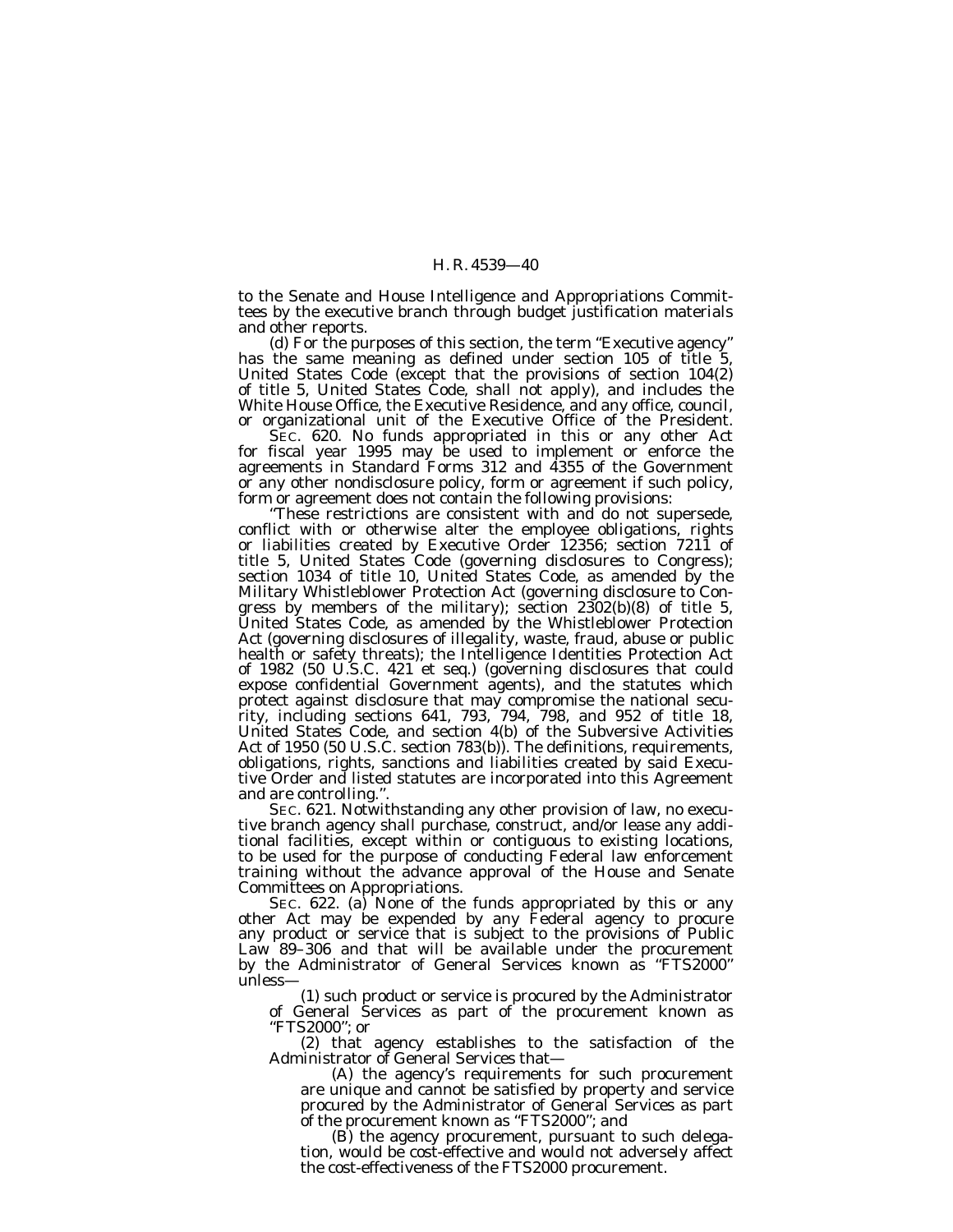(b) After July 31, 1995, subsection (a) shall apply only if the Administrator of General Services has reported that the FTS2000 procurement is producing prices that allow the Government to satisfy its requirements for such procurement in the most costeffective manner.

SEC. 623. (a) No amount of any grant made by a Federal agency shall be used to finance the acquisition of goods or services (including construction services) unless the recipient of the grant agrees, as a condition for the receipt of such grant, to—

(1) specify in any announcement of the awarding of the contract for the procurement of the goods and services involved (including construction services) the amount of Federal funds that will be used to finance the acquisition; and

(2) express the amount announced pursuant to paragraph

(1) as a percentage of the total costs of the planned acquisition.

(b) The requirements of subsection (a) shall not apply to a procurement for goods or services (including construction services) that has an aggregate value of less than \$500,000.

SEC. 624. Notwithstanding section 1346 of title 31, United States Code, funds made available for fiscal year 1995 by this or any other Act shall be available for the interagency funding of national security and emergency preparedness telecommunications initiatives which benefit multiple Federal departments, agencies, or entities, as provided by Executive Order Numbered 12472 (April 3, 1984).

SEC. 625. Notwithstanding any provisions of this or any other Act, during the fiscal year ending September 30, 1995, any department, division, bureau, or office may use funds appropriated by this or any other Act to install telephone lines, and necessary equipment, and to pay monthly charges, in any private residence or private apartment of an employee who has been authorized to work at home in accordance with guidelines issued by the Office of Personnel Management: *Provided,* That the head of the department, division, bureau, or office certifies that adequate safeguards against private misuse exist, and that the service is necessary for direct support of the agency's mission.

SEC. 626. (a) None of the funds appropriated by this or any other Act may be obligated or expended by any Federal department, agency, or other instrumentality for the salaries or expenses of any employee appointed to a position of a confidential or policydetermining character excepted from the competitive service pursuant to section 3302 of title 5, United States Code, without a certification to the Office of Personnel Management from the head of the Federal department, agency, or other instrumentality employing the Schedule C appointee that the Schedule C position was not created solely or primarily in order to detail the employee to the White House.

(b) The provisions of this section shall not apply to Federal employees or members of the armed services detailed to or from-

(1) the Central Intelligence Agency;

(2) the National Security Agency;

(3) the Defense Intelligence Agency;

(4) the offices within the Department of Defense for the collection of specialized national foreign intelligence through reconnaissance programs;

(5) the Bureau of Intelligence and Research of the Department of State;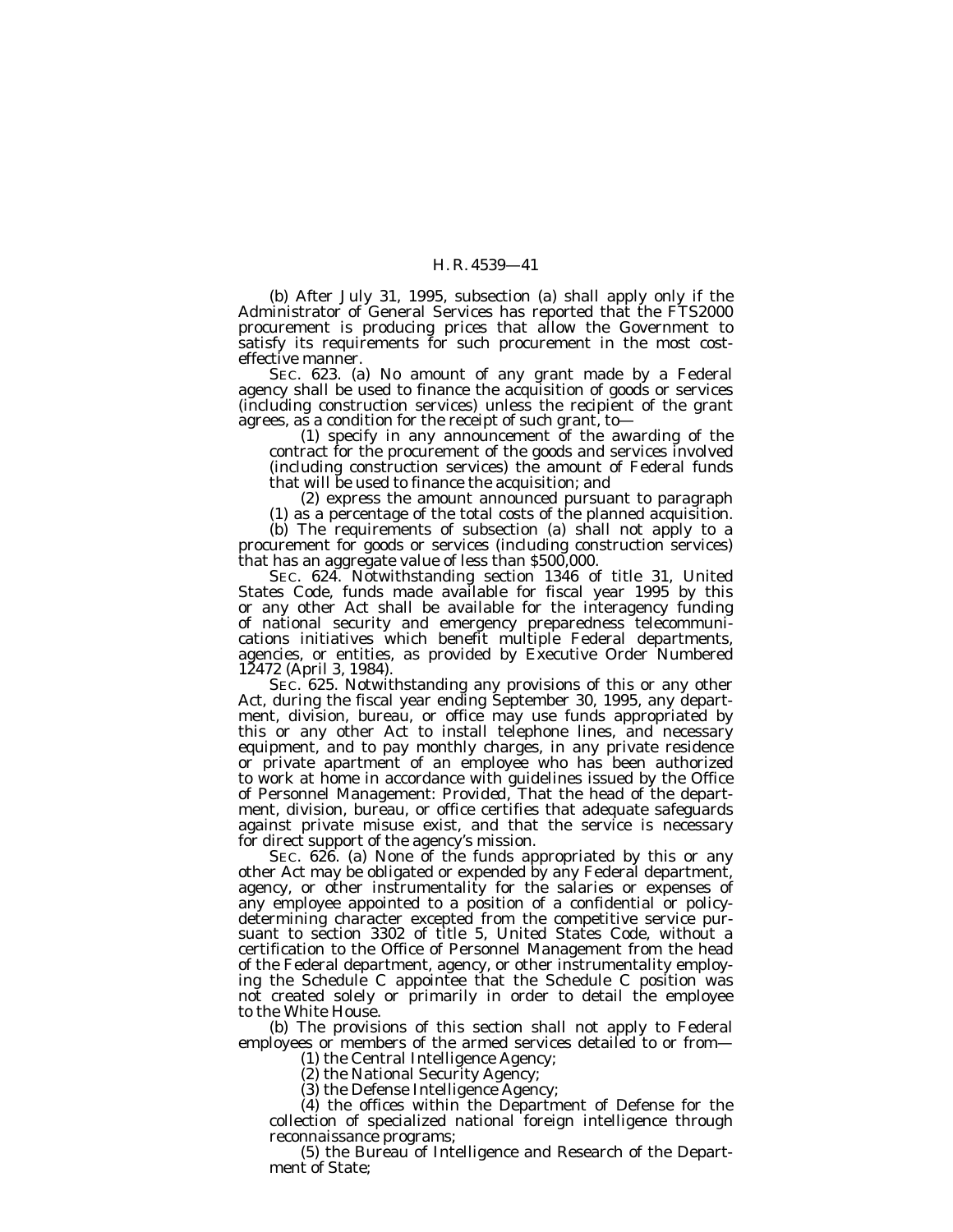(6) any agency, office, or unit of the Army, Navy, Air Force, and Marine Corps, the Federal Bureau of Investigation and the Drug Enforcement Administration of the Department of Justice, the Department of Transportation, the Department of the Treasury, and the Department of Energy performing<br>intelligence functions; and

 $(7)$  the Director of Central Intelligence.<br>SEC. 627. None of the funds appropriated by this or any other Act may be used to relocate the Department of Justice Immigration Judges from offices located in Phoenix, Arizona to new quarters in Florence, Arizona without the prior approval of the House and Senate Committees on Appropriations.<br>SEC. 628. No department, agency, or instrumentality of the

United States receiving appropriated funds under this or any other Act for fiscal year 1995 shall obligate or expend any such funds, unless such department, agency or instrumentality has in place, and will continue to administer in good faith, a written policy designed to ensure that all of its workplaces are free from discrimination and sexual harassment and that all of its workplaces are not in violation of title VII of the Civil Rights Act of 1964, as amended, the Age Discrimination in Employment Act of 1967, and the Rehabilitation Act of 1973.

SEC. 629. (a)(1) Subchapter II of chapter 63 of title 5, United States Code, is amended by adding at the end the following:

## **''§ 6327. Absence in connection with serving as a bone-marrow or organ donor**

"(a) An employee in or under an Executive agency is entitled to leave without loss of or reduction in pay, leave to which otherwise entitled, credit for time or service, or performance or efficiency rating, for the time necessary to permit such employee to serve as a bone-marrow or organ donor.

''(b) Not to exceed 7 days of leave may be used under this section by an employee in a calendar year.

''(c) The Office of Personnel Management may prescribe regulations for the administration of this section.'

(2)(A) Section 6129 of title 5, United States Code, is amended by inserting "6327," after "6326,"

(B) The table of sections for chapter 63 of title 5, United States Code, is amended by adding after the item relating to section 6326 the following:

"6327. Absence in connection with serving as a bone-marrow or organ donor.".

(b)(1) Section 6307 of title 5, United States Code, is amended—

(A) by redesignating subsection (c) as subsection (d);

(B) by inserting after subsection (b) the following:<br>"(c) Sick leave provided by this section may be used for purposes<br>relating to the adoption of a child."; and

relating to the adoption of a child."; and<br>(C) in subsection (d) (as so redesignated by subparagraph<br>(A)) by inserting "or for purposes relating to the adoption of a child,'' after ''ailment,''.

(2) Section 6129 of title 5, United States Code, is amended by striking "6307 (a) and (c)," and inserting "6307 (a) and (d),".<br>(3)(A) The Office of Personnel Management shall prescribe regu-

lations under which any employee who used or uses annual leave for an adoption-related purpose, after September 30, 1991, and before the date as of which sick leave first becomes available for such purpose as a result of the enactment of this subsection may,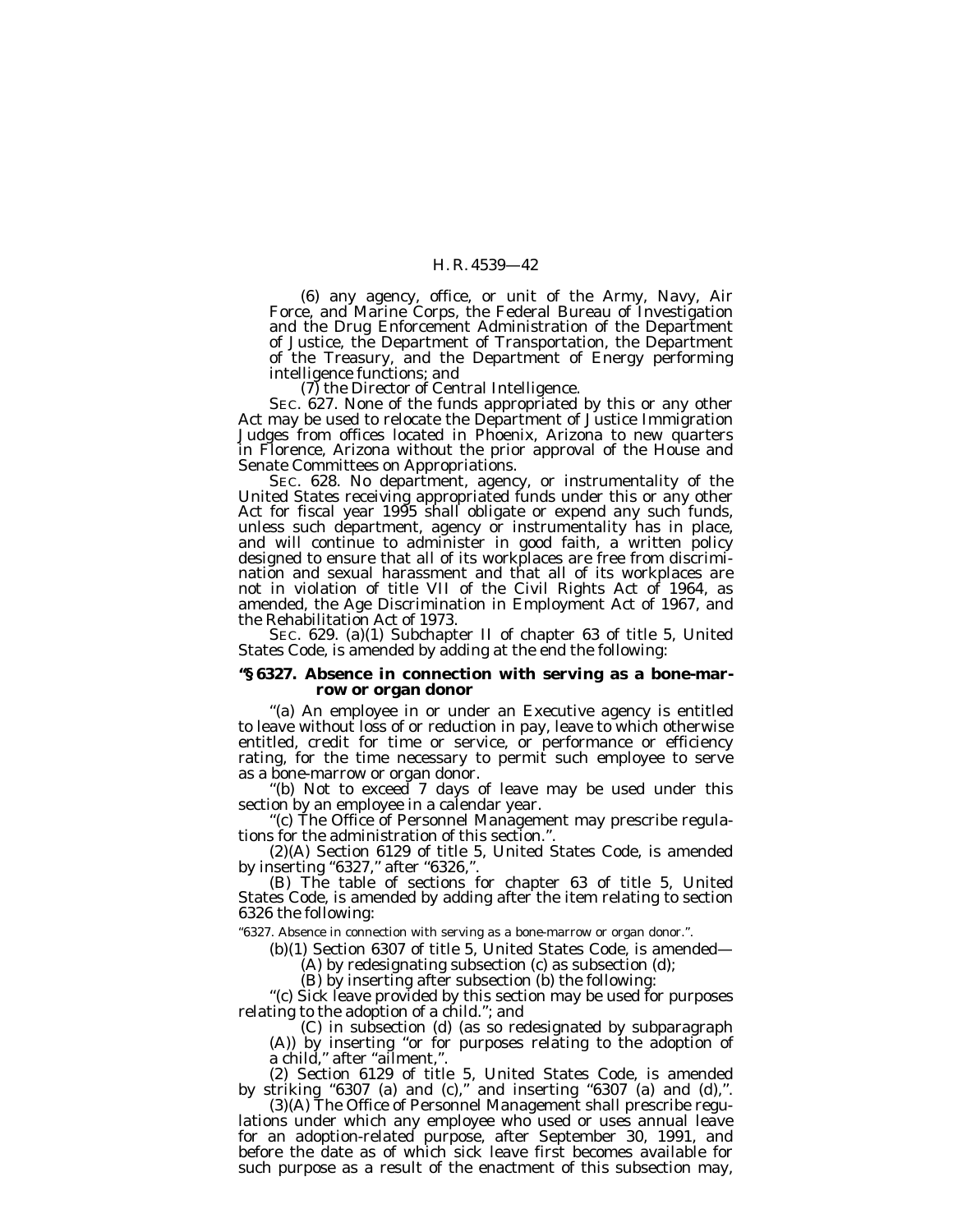upon appropriate written application, elect to have such employee's leave accounts adjusted to reflect the amount of annual leave and sick leave, respectively, which would remain had sick leave been used instead of all or any portion of the annual leave actually used, as designated by the employee.

(B) An application under this paragraph may not be approved unless it is submitted—

(i) within 1 year after the date of the enactment of this Act or such later date as the Office may prescribe;

(ii) in such form and manner as the Office shall require; and

(iii) by an individual who is an employee as of the time of application.

(C) For the purpose of this paragraph, the term ''employee'' has the meaning given such term by section 6301(2) of title 5, United States Code.

SEC. 630. (a)(1) The adjustment in rates of basic pay for the statutory pay systems that takes effect in fiscal year 1995 under section 5303 of title 5, United States Code, shall be an increase of 2 percent.

(2) For purposes of each provision of law amended by section 704(a)(2) of the Ethics Reform Act of 1989 (5 U.S.C. 5318 note), no adjustment under section 5303 of title 5, United States Code, shall be considered to have taken effect in fiscal year 1995 in the rates of basic pay for the statutory pay systems.

(3) For purposes of this subsection, the term ''statutory pay system" shall have the meaning given such term by section  $5302(1)$ of title 5, United States Code.

(b) For purposes of any locality-based comparability payments taking effect in fiscal year 1995 under subchapter I of chapter 53 of title 5, United States Code (whether by adjustment or otherwise), section 5304(a) of such title shall be deemed to be without force or effect.

(c) Notwithstanding section 5304(a)(3)(B) of title 5, United States Code, the annualized cost of pay adjustments made under section 5304 of such title in calendar year 1995 shall be equal to 0.6 percent of the estimated aggregate fiscal year 1995 executive

(1) as determined by the pay agent (within the meaning of section 5302 of such title); and

(2) determined as if the rates of pay and comparability payments payable on September 30, 1994, had remained in effect.<br>SEC. 631. Section 5(f) of the Federal Workforce Restructuring

Act of 1994 (Public Law 103–226) is amended by adding at the end the following new paragraph:

''(3) APPLICABILITY OF BACKFILL PREVENTION PROVISIONS TO AGENCIES OTHERWISE EXEMPTED FROM FTE REDUCTION.—

''(A) IN GENERAL.—If any agency is otherwise exempted by any law from the limitations on full-time equivalent positions or the restrictions on hiring established by this section—

''(i) paragraph (1) shall apply to vacancies created in such agency; and

''(ii) the reductions required pursuant to clause (i) shall be made in the number of funded employee positions in such agency.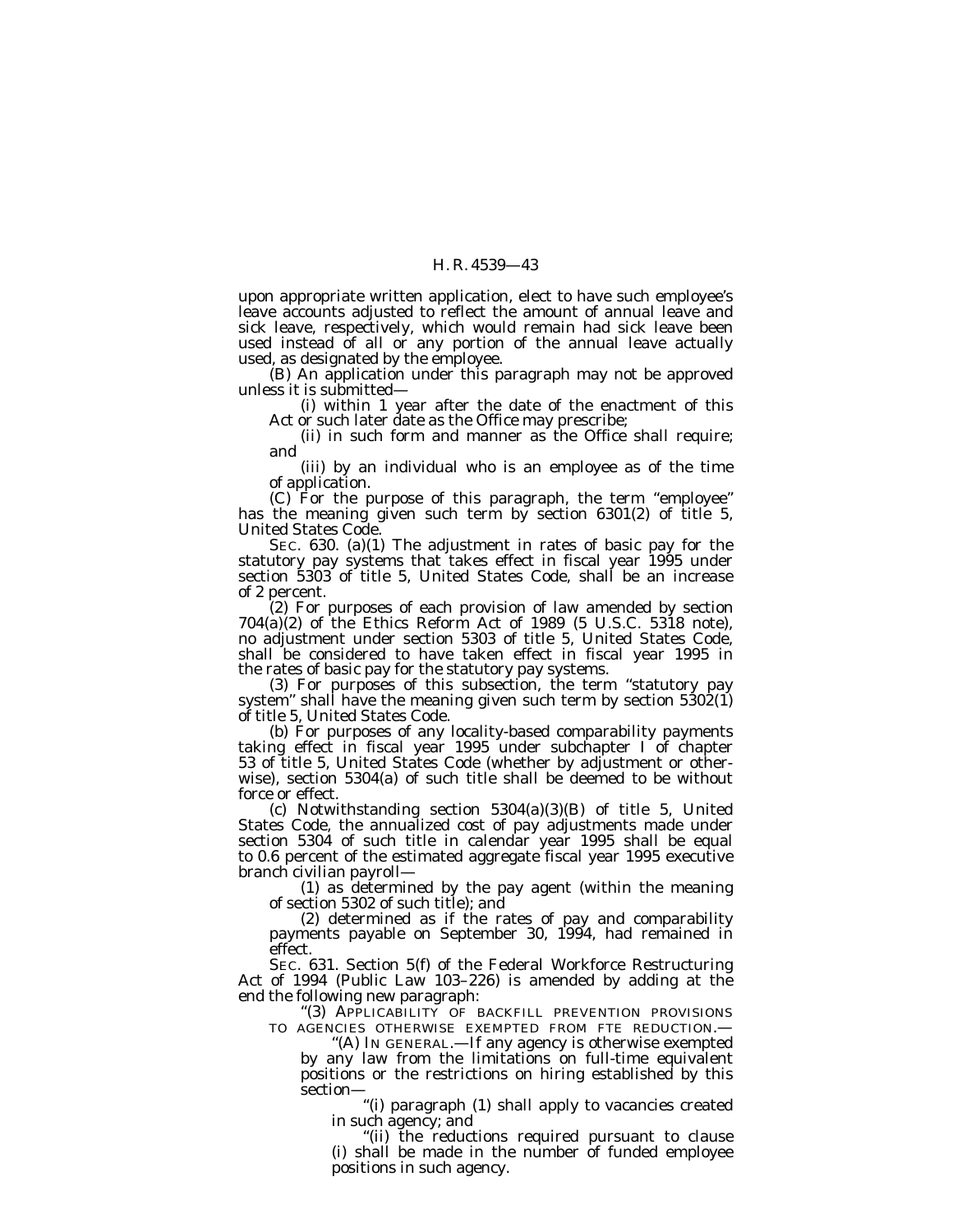''(B) WAIVER AUTHORITY.—In the case of a particular position in an agency, subparagraph (A) may be waived upon a determination by the head of the agency that the performance of a critical agency mission requires the waiver.

''(C) RELATION TO OTHER LAW.—No law may be construed as suspending or modifying this paragraph unless such law specifically amends this paragraph.''.

SEC. 632. (a) IN GENERAL.—Hereafter, the employment of any individual within the Executive Office of the President shall be placed on leave without pay status if the individual—

(1) has not, within 30 days of commencing such employment or by October 31, 1994 (whichever occurs later), submitted a completed questionnaire for sensitive positions (SF–86) or equivalent form; or

(2) has not, within 6 months of commencing such employment or by October 31, 1994 (whichever occurs later), had his or her background investigation, if completed, forwarded by the counsel to the President to the United States Secret Service for issuance of the appropriate access pass.

(b) EXEMPTION.—Subsection (a) shall not apply to any individual specifically exempted from such subsection by the President or his designee.

## **SEC. 633. LAW ENFORCEMENT AVAILABILITY PAY.**

(a) SHORT TITLE.—This section may be cited as the ''Law Enforcement Availability Pay Act of 1994''.

(b) LAW ENFORCEMENT AVAILABILITY PAY.-

(1) IN GENERAL.—Chapter 55 of title 5, United States Code, is amended by inserting after section 5545 the following new section:

## **''§ 5545a. Availability pay for criminal investigators**

''(a) For purposes of this section—

"(1) the term 'available' refers to the availability of a criminal investigator and means that an investigator shall be considered generally and reasonably accessible by the agency employing such investigator to perform unscheduled duty based<br>on the needs of an agency;

"(2) the term 'criminal investigator' means a law enforce- ment officer as defined under section  $5541(3)$  (other than an officer occupying a position under title II of Public Law 99– 399) is required to—

''(A) possess a knowledge of investigative techniques, laws of evidence, rules of criminal procedure, and precedent court decisions concerning admissibility of evidence, constitutional rights, search and seizure, and related issues;

''(B) recognize, develop, and present evidence that reconstructs events, sequences and time elements for presentation in various legal hearings and court proceedings;

''(C) demonstrate skills in applying surveillance techniques, undercover work, and advising and assisting the United States Attorney in and out of court;

''(D) demonstrate the ability to apply the full range of knowledge, skills, and abilities necessary for cases which are complex and unfold over a long period of time (as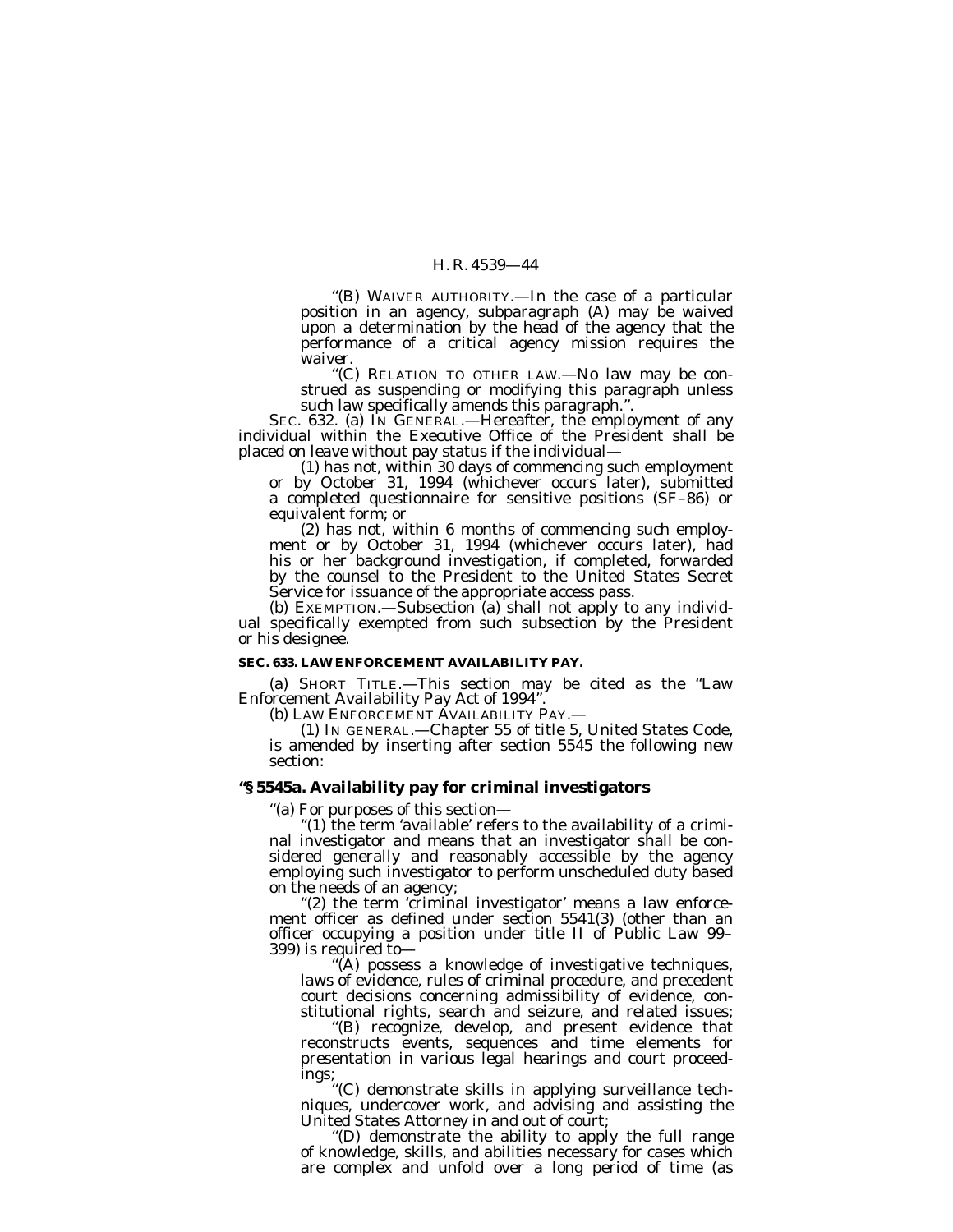distinguished from certain other occupations that require the use of some investigative techniques in short-term situations that may end in arrest or detention);

''(E) possess knowledge of criminal laws and Federal rules of procedure which apply to cases involving crimes against the United States, including—

''(i) knowledge of the elements of a crime;

''(ii) evidence required to prove the crime;

"(iii) decisions involving arrest authority;

"(iv) methods of criminal operations; and

''(v) availability of detection devices;

''(F) possess the ability to follow leads that indicate a crime will be committed rather than initiate an investigation after a crime is committed;

''(3) the term 'unscheduled duty' means hours of duty a criminal investigator works, or is determined to be available for work, that are not—

 $f(A)$  part of the 40 hours in the basic work week of the investigator; or

''(B) overtime hours paid under section 5542; and

"(4) the term 'regular work day' means each day in the investigator's basic work week during which the investigator works at least 4 hours that are not overtime hours paid under section 5542 or hours considered part of section 5545a.

''(b) The purpose of this section is to provide premium pay to criminal investigators to ensure the availability of criminal investigators for unscheduled duty in excess of a 40 hour work week based on the needs of the employing agency.

''(c) Each criminal investigator shall be paid availability pay as provided under this section. Availability pay shall be paid to ensure the availability of the investigator for unscheduled duty. The investigator is generally responsible for recognizing, without supervision, circumstances which require the investigator to be on duty or be available for unscheduled duty based on the needs of the agency. Availability pay provided to a criminal investigator for such unscheduled duty shall be paid instead of premium pay provided by other provisions of this subchapter, except premium pay for regularly scheduled overtime work as provided under section 5542, night duty, Sunday duty, and holiday duty.

" $(d)$ (1) A criminal investigator shall be paid availability pay, if the average of hours described under paragraph (2) (A) and (B) is equal to or greater than 2 hours.

''(2) The hours referred to under paragraph (1) are—

''(A) the annual average of unscheduled duty hours worked by the investigator in excess of each regular work day; and

''(B) the annual average of unscheduled duty hours such investigator is available to work on each regular work day upon request of the employing agency.

"(3) Unscheduled duty hours which are worked by an investigator on days that are not regular work days shall be considered in the calculation of the annual average of unscheduled duty hours worked or available for purposes of certification.

"(4) An investigator shall be considered to be available when the investigator cannot reasonably and generally be accessible due to a status or assignment which is the result of an agency direction, order, or approval as provided under subsection  $(f)(1)$ .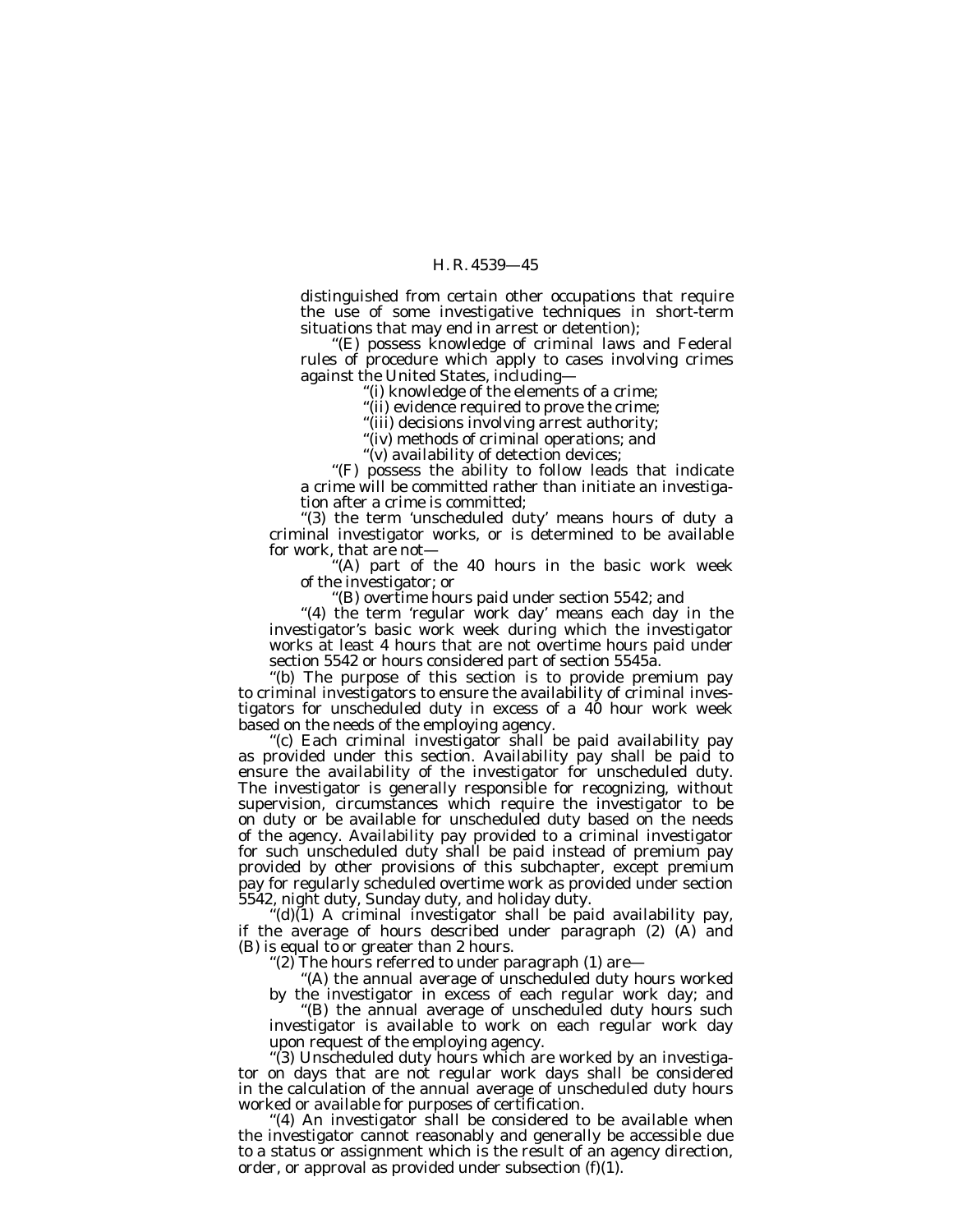''(e)(1) Each criminal investigator receiving availability pay under this section and the appropriate supervisory officer, to be designated by the head of the agency, shall make an annual certification to the head of the agency that the investigator has met, and is expected to meet, the requirements of subsection (d). The head of a law enforcement agency may prescribe regulations nec-<br>essary to administer this subsection.

"(2) Involuntary reduction in pay resulting from a denial of certification under paragraph (1) shall be a reduction in pay for purposes of section  $7512(4)$  of this title.

 $\tilde{f}$  (f)(1) A criminal investigator who is eligible for availability pay shall receive such pay during any period such investigator is—

''(A) attending agency sanctioned training;

"(B) on agency approved sick leave or annual leave;

''(C) on agency ordered travel status; or

''(D) on excused absence with pay for relocation purposes. ''(2) Notwithstanding paragraph (1)(A), agencies or departments may provide availability pay to investigators during training which is considered initial, basic training usually provided in the first year of service.

year of service. ''(3) Agencies or departments may provide availability pay to investigators when on excused absence with pay, except as provided

in paragraph  $(1)(D)$ .<br>
"(g) Section 5545(c) shall not apply to any criminal investigator<br>
who is paid availability pay under this section.<br>
"(h) Availability pay under this section shall be—<br>
"(1) 25 percent of the rate o

"(2) treated as part of the basic pay for purposes of—<br>"(A) sections  $5595(c)$ ,  $8114(e)$ ,  $8331(3)$ ,  $8431$ , and 8704(c); and

''(B) such other purposes as may be expressly provided for by law or as the Office of Personnel Management may by regulation prescribe.''.

 $(2)$  LIMITATION ON PREMIUM PAY.—Section 5547 $(a)$  of title 5, United States Code, is amended in the first sentence by inserting "5545a," after "5545 (a), (b), and (c),".

(3) TECHNICAL AND CONFORMING AMENDMENT.—The table of sections for chapter 55 of title 5, United States Code, is amended by inserting after the item relating to section 5545 the following new item:

''5545a. Availability pay for criminal investigators.''.

(c) COMPUTATION OF OVERTIME RATES.—Section 5542 of title 5, United States Code, is amended by adding at the end thereof the following new subsection:

''(d) In applying subsection (a) of this section with respect to any criminal investigator who is paid availability pay under section 5545a—

'(1) such investigator shall be compensated under such subsection (a), at the rates there provided, for overtime work which is scheduled in advance of the administrative workweek—

"(A) in excess of 10 hours on a day during such investigator's basic 40 hour workweek; or

''(B) on a day outside such investigator's basic 40 hour workweek; and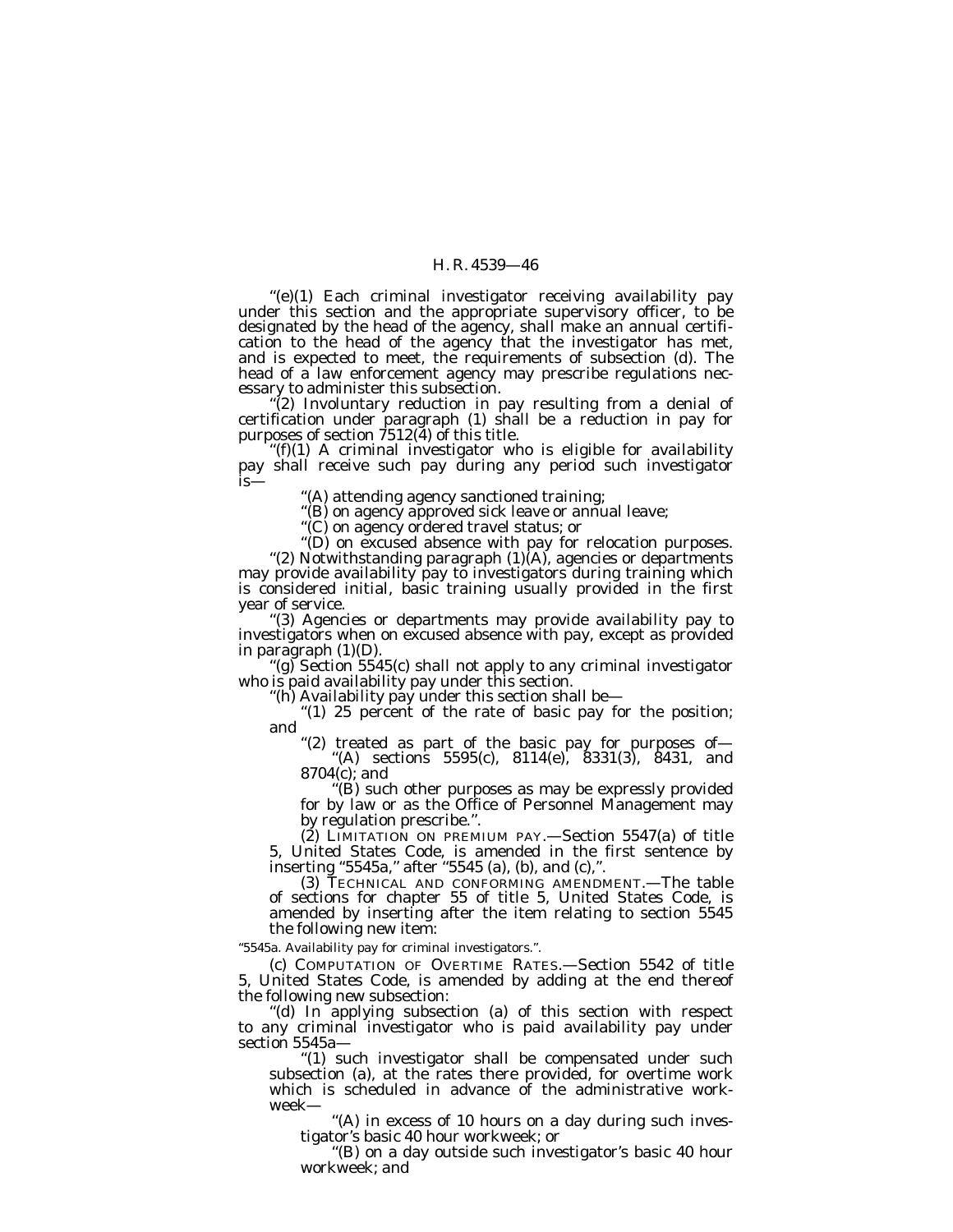"(2) such investigator shall be compensated for all other overtime work under section 5545a.''.

(d) EXEMPTIONS FROM CERTAIN FAIR LABOR STANDARDS.—Section 13 of the Fair Labor Standards Act of 1938 (29 U.S.C. 213) is amended—

(1) in subsection (a)—

(A) in paragraph (15) by striking out the period and inserting in lieu thereof a semicolon and "or"; and

(B) by adding at the end thereof the following new paragraph:

 $(16)$  a criminal investigator who is paid availability pay under section 5545a of title 5, United States Code.''; and

(2) in subsection (b)—

 $(A)$  in paragraph  $(28)$  by striking out "or" after the semicolon;

(B) in paragraph (29) by striking out the period and inserting in lieu thereof a semicolon and "or"; and

(C) by adding at the end thereof the following new paragraph:

'(30) a criminal investigator who is paid availability pay under section 5545a of title 5, United States Code.''.

(e) EFFECTIVE DATE.—The amendments made by this section shall take effect on the first day of the first applicable pay period which begins on or after the later of October 1,  $1994$ , or the 30th day following the date of enactment of this Act, except that:

(1) Criminal investigators, employed in Offices of Inspectors General, who are not receiving administratively uncontrollable overtime compensation or who are receiving such premium pay at a rate less than 25 percent prior to the date of enactment of this Act, may implement availability pay at any time prior to September 30, 1995, after which date availability pay as authorized under this section shall be provided to such criminal investigators. (2) Criminal investigators, employed by Offices of Inspec-

tors General, who are receiving administratively uncontrollable overtime at a rate less than 25 percent, shall continue to receive this compensation at the same rate or higher until availability pay compensation is provided, which shall be no later than the last pay period ending on or before September 30, 1995.

(f) Not later than the effective date of this section, each criminal investigator under section 5545a of title 5, United States Code, as added by this section, and the appropriate supervisory officer, to be designated by the head of the agency, shall make an initial certification to the head of the agency that the criminal investigator is expected to meet the requirements of subsection (d) of such section 5545a. The head of a law enforcement agency may prescribe procedures necessary to administer this paragraph.

SEC. 634. (a) Section 5704 of title 5, United States Code, is amended to read as follows:

 $'(a)(1)$  Under regulations prescribed under section 5707 of this title, an employee who is engaged on official business for the Government is entitled to a rate per mile established by the Administrator of General Services, instead of the actual expenses of transportation, for the use of a privately owned automobile when that mode of transportation is authorized or approved as more advantageous to the Government. In any year in which the Internal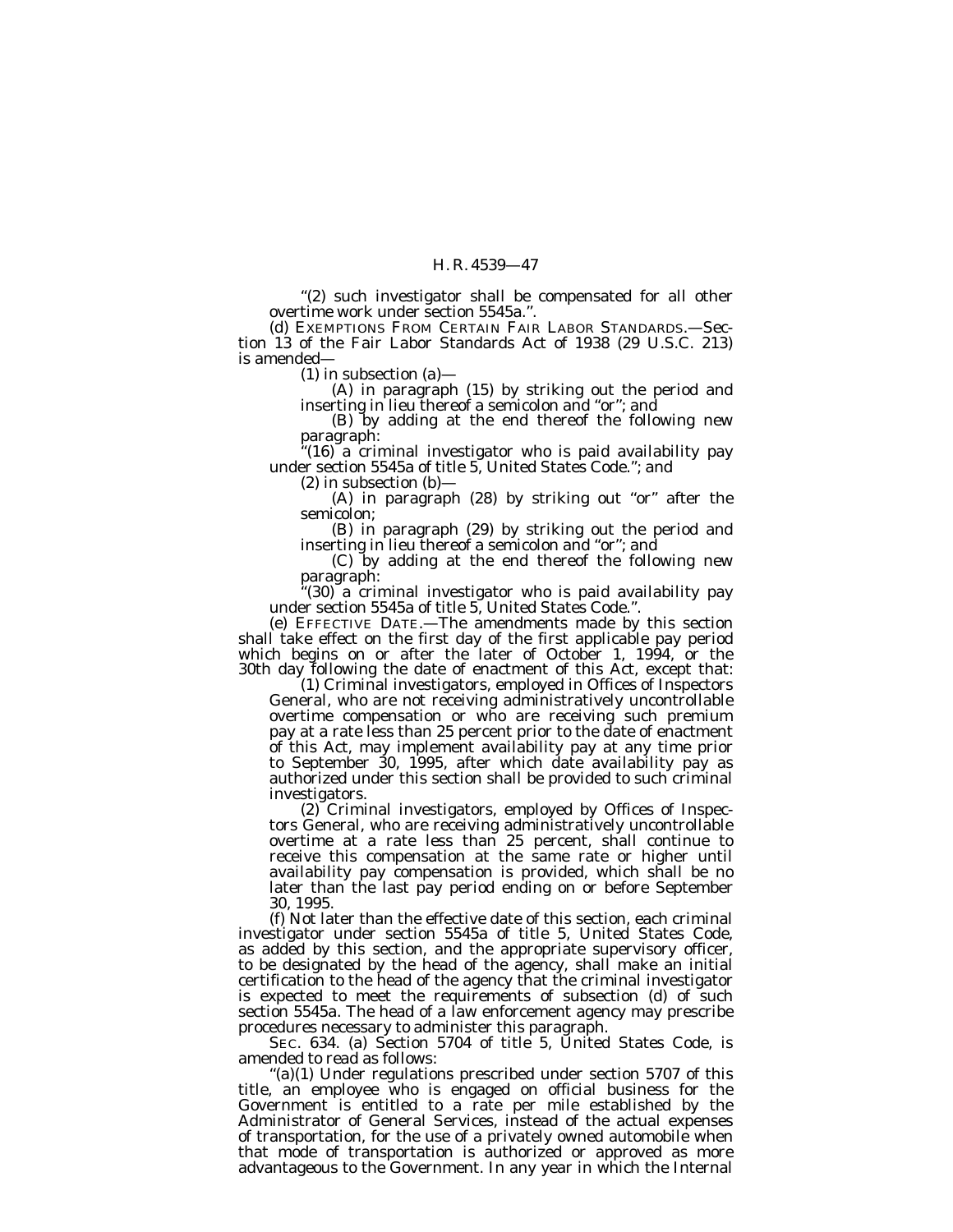Revenue Service establishes a single standard mileage rate for optional use by taxpayers in computing the deductible costs of operating their automobiles for business purposes, the rate per mile established by the Administrator shall not exceed the single standard mileage rate established by the Internal Revenue Service.

"(2) Under regulations prescribed under section 5707 of this title, an employee who is engaged on official business for the Government is entitled to a rate per mile established by the Administrator of General Services, instead of the actual expenses of transportation, for the use of a privately owned airplane or a privately owned motorcycle when that mode of transportation is authorized or approved as more advantageous to the Government.

''(b) A determination that travel by a privately owned vehicle is more advantageous to the Government is not required under subsection (a) of this section when payment on a mileage basis is limited to the cost of travel by common carrier including per diem.

''(c) Notwithstanding the provisions of subsections (a) and (b) of this section, in any case in which an employee who is engaged on official business for the Government chooses to use a privately owned vehicle in lieu of a Government vehicle, payment on a mileage basis is limited to the cost of travel by a Government vehicle.

'(d) In addition to the rate per mile authorized under subsection (a) of this section, the employee may be reimbursed for—

''(1) parking fees;

"(2) ferry fees;

''(3) bridge, road, and tunnel costs; and

(b) Section 5707(b) of title 5, United States Code, is amended to read as follows:

''(b) The Administrator of General Services shall prescribe the mileage reimbursement rates for use on official business of privately owned airplanes, privately owned automobiles, and privately owned motorcycles while engaged on official business as provided for in section 5704 of this title as follows:

''(1)(A) The Administrator of General Services, in consultation with the Comptroller General of the United States, the Secretary of Transportation, the Secretary of Defense, and representatives of organizations of employees of the Government, shall conduct periodic investigations of the cost of travel and the operation of privately owned vehicles to employees while engaged on official business, and shall report the results of such investigations to Congress at least once a year.

"(B) In conducting the periodic investigations, the Administrator shall review and analyze among other factors—

''(i) depreciation of original vehicle cost;

"(ii) gasoline and oil (excluding taxes);

"(iii) maintenance, accessories, parts, and tires;

"(iv) insurance; and

"(v) State and Federal taxes.

" $(2)(A)$  The Administrator shall issue regulations under this section which—

''(i) shall prescribe a mileage reimbursement rate which reflects the current costs as determined by the Administrator of operating privately owned automobiles, and which shall not exceed, as provided in section  $5704(a)(1)$  of this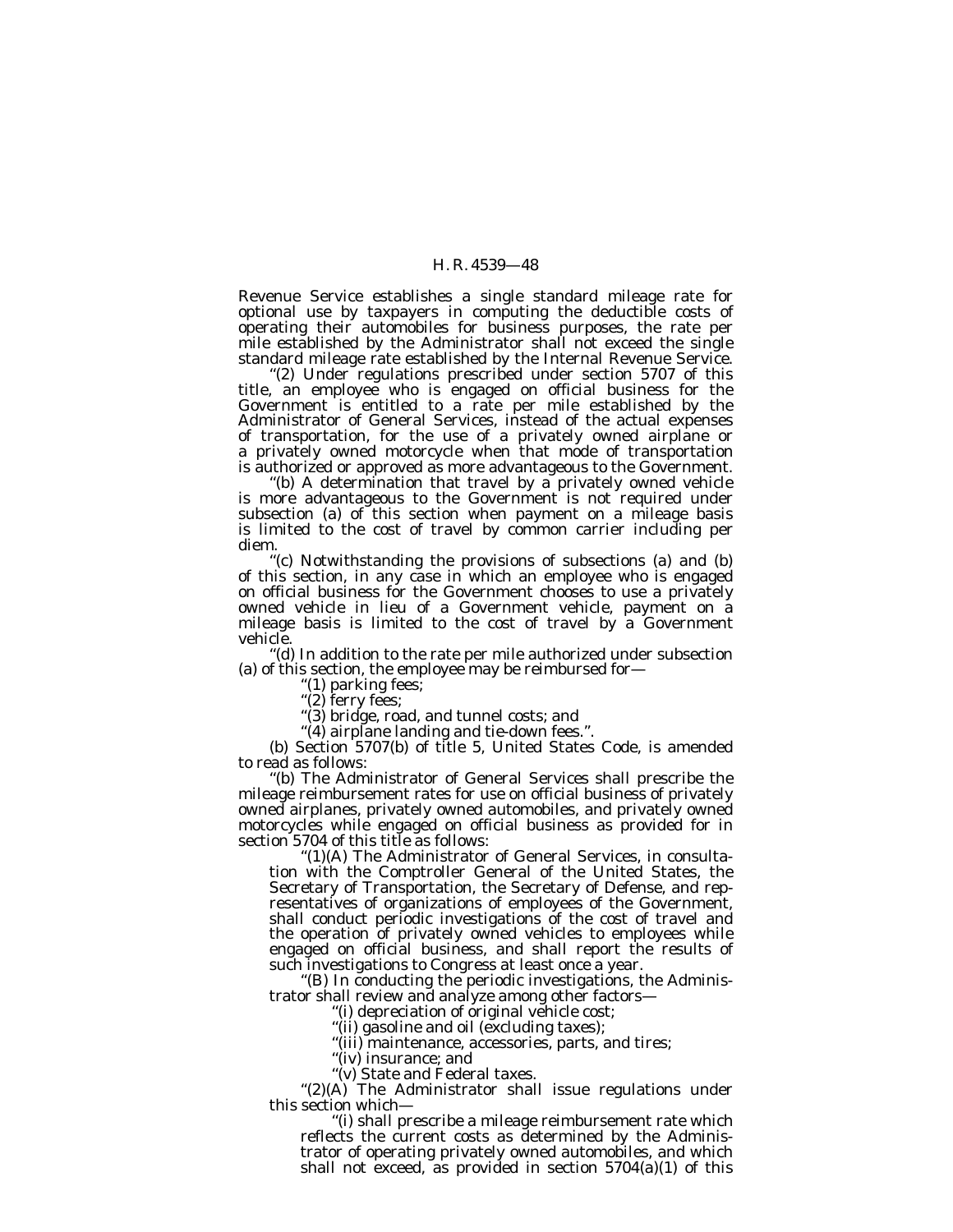title, the single standard mileage rate established by the Internal Revenue Service, and

''(ii) shall prescribe mileage reimbursement rates which reflect the current costs as determined by the Administrator of operating privately owned airplanes and motorcycles.

''(B) At least once each year after the issuance of the regulations described in subparagraph (A) of this paragraph, the Administrator shall determine, based upon the results of the cost investigation, specific figures, each rounded to the nearest half cent, of the average, actual cost per mile during the period for the use of a privately owned airplane, automobile, and motorcycle.

''(C) The Administrator shall report the specific figures to Congress not later than five working days after the Administrator makes the cost determination. Each such report shall be printed in the Federal Register.

''(D) The mileage reimbursement rates contained in the regulations prescribed under this section shall be adjusted within thirty days following the submission of the report under subparagraph (C) of this paragraph.''.

(c) Section 5707 of title 5, United States Code, is amended by striking paragraph  $(c)(2)$ , and redesignating  $(c)(1)$  as subsection (c).

## **SEC. 635. SENSE OF THE SENATE REGARDING CANADA'S RESTRIC-TIONS ON IMPORTS OF UNITED STATES CHICKENS.**

(a) FINDINGS.—The Senate makes the following findings:

(1) The United States chicken industry is a highly competitive and growing industry which employs over 200,000 people, has over 25,000 family farms, and has significant production in over 28 States.

(2) United States exports of chickens grew by 32 percent in volume in 1993 and exports are increasingly important to the continued economic vitality of the chicken industry.

(3) Canada's chicken supply management system has severely limited the importation of United States chickens to Canada since it was imposed over 15 years ago, and its elimination would lead to between \$350,000,000 and \$700,000,000 in new exports to Canada and between 7,000 and 14,000 new jobs in the United States.

(4) Canada's chicken supply management system protects Canadian chicken growers while seriously hurting both United States and Canadian food processors, retailers, and consumers.

(5) The United States and Canada have a free trade agreement which calls for the elimination of all tariffs and prohibits the imposition of new tariffs on any goods traded bilaterally.

(6) The goals of the Uruguay Round Agreement on Agriculture are to liberalize and expand trade in agriculture and to eliminate distortions to such trade.

(7) Canada refused to negotiate the issue of elimination of its severe trade restrictions on the importation of United States chickens as part of the North American Free Trade Agreement (hereafter referred to as ''NAFTA'') because the issue was part of the global trade negotiations under the Uruguay Round.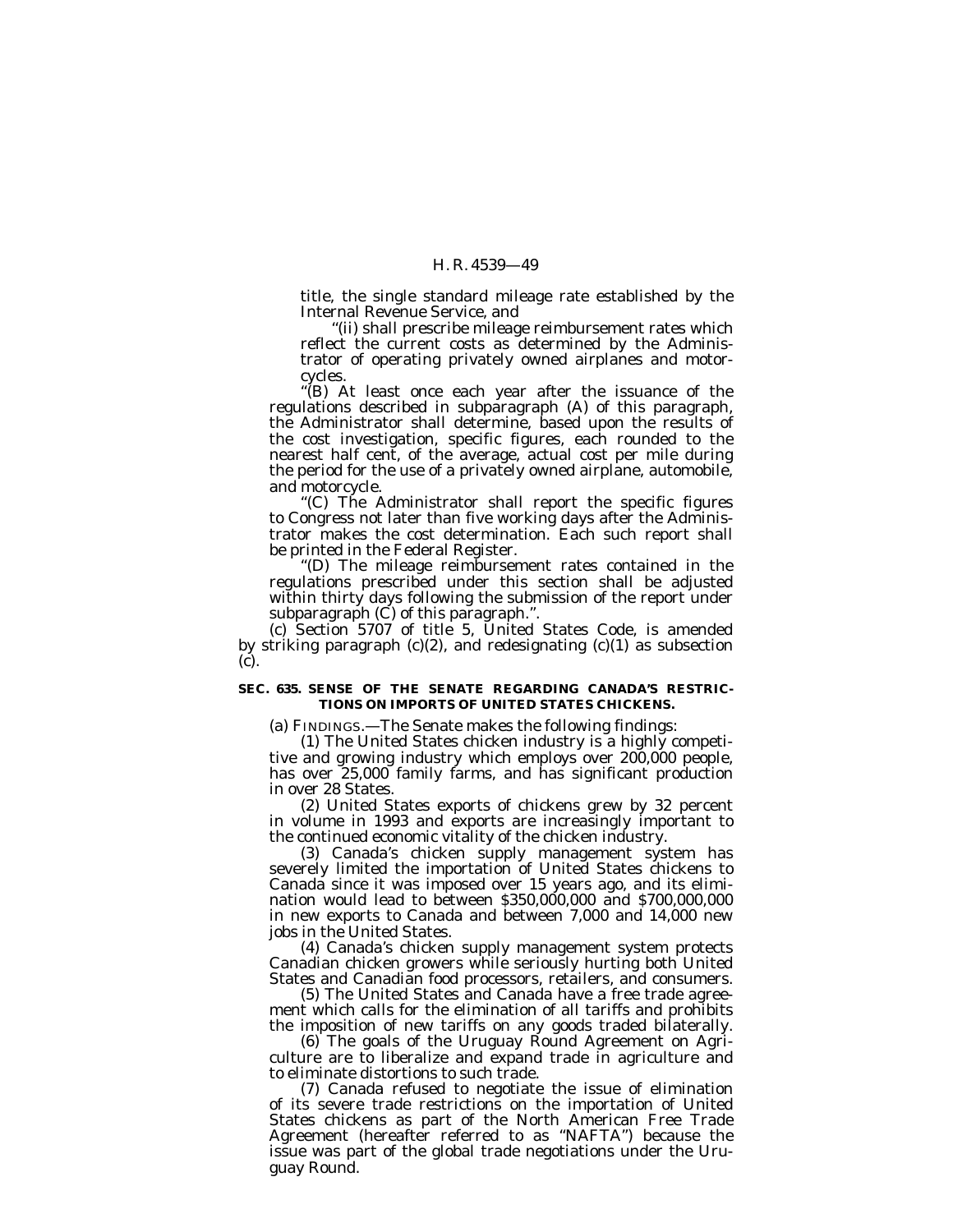(8) The Uruguay Round has now concluded and the former and current United States Trade Representative, as well as other key cabinet-level officials, have stated that Canada will be in violation of its NAFTA obligations if it does not eliminate its newly imposed tariffs on chickens.

(9) The United States chicken industry has waited patiently for access to Canadian markets, which would be the United States largest export market for chickens if it were fully open.

(10) NAFTA should lead to free and completely open trade for the chicken industry between the United States and Canada, as it will between the United States and Mexico.

(11) The United States and Canada are currently holding discussions to resolve this and other bilateral agricultural matters.

(b) SENSE OF THE SENATE.—It is the sense of the Senate that—

(1) the United States should reserve all current and future rights to bring Canada into compliance with its tariff obligations under NAFTA, including the use of bilateral or multilateral dispute settlement proceedings; and

(2) any agreement that is negotiated between the United States and Canada on chickens should lead to—

(A) substantial and immediate new market access opportunities for United States chicken exports in excess of the levels that have already been achieved; and

(B) a commitment from Canada before the effective date of the Uruguay Round Agreements which—

(i) establishes a timeframe for the elimination of all of Canada's tariffs on chickens; and

(ii) provides for growth in market access levels for United States chicken exports to Canada during the period such tariffs are being phased out.

SEC. 636. No part of any appropriation contained in this Act may be used to pay for the expenses of travel of employees, including employees of the Executive Office of the President, not directly responsible for the discharge of official governmental tasks and duties: *Provided,* That this restriction shall not apply to the family of the President, Members of Congress or their spouses, Heads of State of a foreign country or their designee(s), persons providing assistance to the President for official purposes, or other individuals so designated by the President.

SEC. 637. CONGRESSIONAL AWARD PROGRAM MEDALS.—Section 3 of the Congressional Award Act (2 U.S.C. 802) is amended—

(1) in subsection (a)—

(A) by striking ''gold, silver, and bronze''; and

(B) by striking the last sentence and inserting the following: ''Each medal shall consist of gold-plate over bronze, rhodium over bronze, or bronze and shall be struck in accordance with subsection (f).''; and

(2) by adding at the end the following new subsection: ''(f) CONGRESSIONAL AWARD PROGRAM MEDALS.—

'(1) DESIGN AND STRIKING.—The Secretary of the Treasury shall strike the medals described in subsection (a) and awarded by the Board under this Act. Subject to subsection (a), the medals shall be of such quantity, design, and specifications as the Secretary of the Treasury may determine, after consultation with the Board.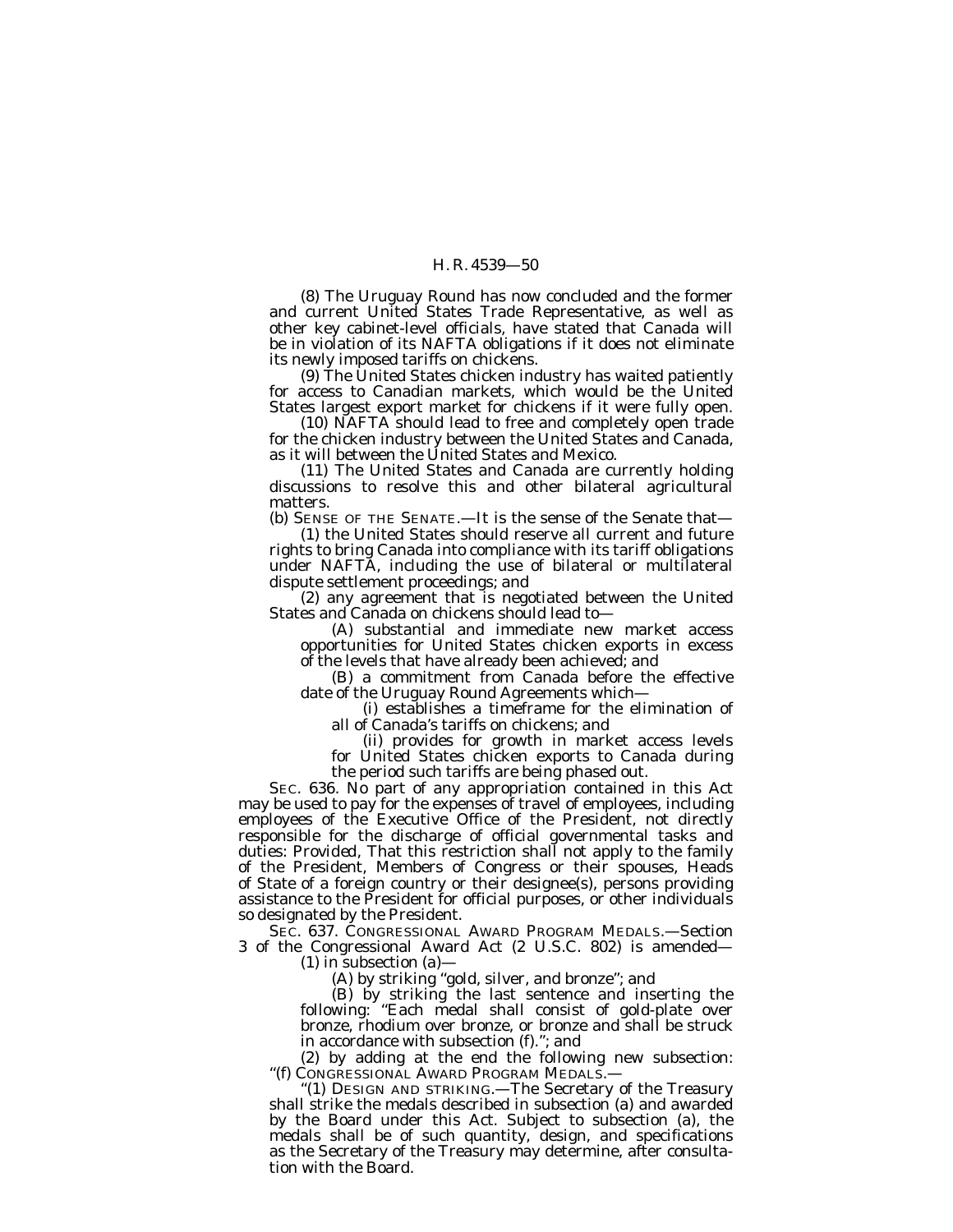''(2) NATIONAL MEDALS.—The medals struck pursuant to this Act are National medals for purposes of chapter 51 of title 31, United States Code.

''(3) AUTHORIZATION OF APPROPRIATIONS.—There are authorized to be charged against the Numismatic Public Enterprise Fund such amounts as may be necessary to pay for the cost of the medals struck pursuant to this Act.''.

SEC. 638. Notwithstanding any provision of law, the President, or his designee, must certify to Congress, annually, that no person or persons with direct or indirect responsibility for administering the Executive Office of the President's Drug-Free Workplace Plan are themselves subject to a program of individual random drug testing.

SEC. 639. Section 3626, paragraph (j)(1), subparagraph (D), of title 39, United States Code is amended by-

(a) deleting the final "." from  $(II)$  and adding "; and"; and

(b) adding ''(III) clause (i) shall not apply to space advertising in mail matter that otherwise qualifies for rates under former section 4452(b) or 4452(c) of this title, and satisfies the content requirements established by the Postal Service for periodical publications: *Provided,* That such changes in law shall take effect immediately and shall stay in effect hereafter unless the Congress enacts legislation on this matter prior to October 1, 1995.

SEC. 640. In the administration of section 3702 of title 31, United States Code, the Comptroller General of the United States shall apply a 6-year statute of limitations to any claim of a Federal employee under the Fair Labor Standards Act of 1938 (29 U.S.C. 201 et seq.) for claims filed before June 30, 1994.

SEC. 641. The Bureau of the Public Debt is authorized to pay in advance or reimburse any Treasury organization, an amount not to exceed one year of salary and benefits for each Public Debt employee hired by that organization described in section 521(a) of this Act.

SEC. 642. Chapter 63 of title 5 of the United States Code is amended by adding, following the word "Forces" in section 6326, a new section 6327 to read as follows:

## **''§ 6327. Absence in connection with funerals of fellow Federal law enforcement officers**

''A Federal law enforcement officer or a Federal firefighter may be excused from duty without loss of, or reduction in, pay or leave to which such officer is otherwise entitled, or credit for time or service, or performance or efficiency rating, to attend the funeral of a fellow Federal law enforcement officer or Federal firefighter, who was killed in the line of duty. When so excused from duty, attendance at such service shall for the purposes of section 1345(a) of title 31, be considered to be an official duty of the officer or firefighter.''.

SEC. 643. Of the amount appropriated for ''Government Payment for Annuitants, Employee Life Insurance'' under this Act, such sums as may be necessary for such payments for the period September 15 through 30, 1994 shall become available upon enactment of this Act.

SEC. 644. (a) The Office of Management and Budget shall report to the Congress no later than November 1, 1994, for each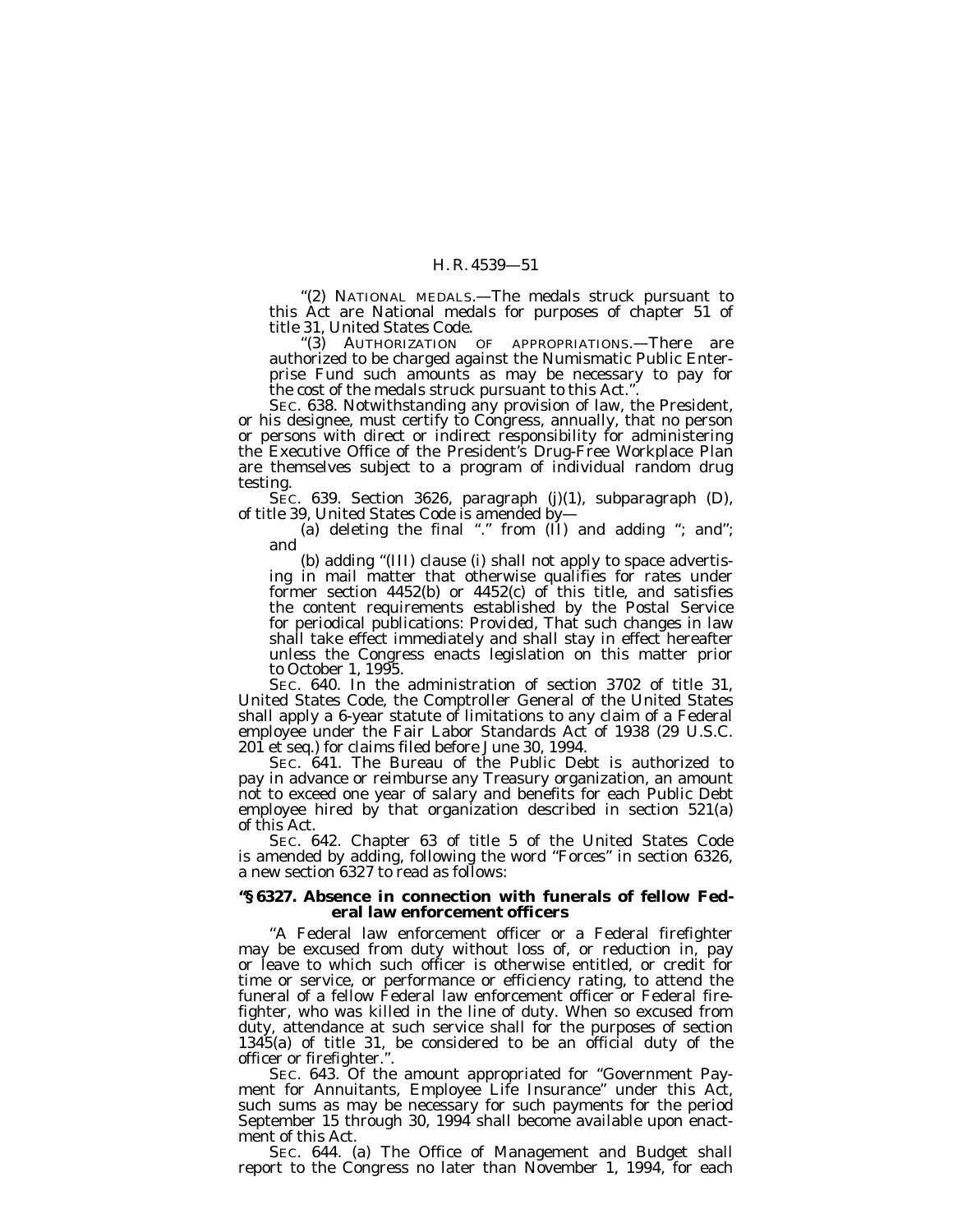agency for which the budgetary resources available to the agency in fiscal year 1995 would be canceled in an appropriations Act to achieve savings in procurement and procurement-related expenses, of the manner in which these savings are to be achieved.

(b) Notwithstanding any other provision of law, each agency for which the budgetary resources available to the agency in fiscal year 1995 would be canceled in an appropriations Act to achieve savings in procurement and procurement-related expenses, such cancellation shall occur on November 30, 1994, or 30 days after the Office of Management and Budget submits the report required by subsection (a) of this section, whichever date is earlier.

## TITLE VII

## VIOLENT CRIME CONTROL AND LAW ENFORCEMENT FUNDING

## DEPARTMENT OF THE TREASURY

#### DEPARTMENTAL OFFICES

## SALARIES AND EXPENSES

For necessary expenses of the Office of Enforcement to oversee the implementation of the Violent Crime Control and Law Enforcement Act of 1994 as it relates to the jurisdiction of the Department of the Treasury, \$2,400,000, to remain available until expended, to be derived from balances available in the Violent Crime Reduction Trust Fund, as authorized by title XXXI of the Violent Crime Control and Law Enforcement Act of 1994.

## FINANCIAL CRIMES ENFORCEMENT NETWORK

#### SALARIES AND EXPENSES

For salaries and expenses to implement the gateway network and other related financial intelligence and enforcement activities, \$2,700,000, to remain available until expended to be derived from balances available in the Violent Crime Reduction Trust Fund, as authorized by title XXXI of the Violent Crime Control and Law Enforcement Act of 1994.

#### BUREAU OF ALCOHOL, TOBACCO AND FIREARMS

## SALARIES AND EXPENSES

For salaries and expenses for enforcing Federal firearms provisions and Public Law 103–159, \$7,000,000 to be derived from balances available in the Violent Crime Reduction Trust Fund, as authorized by title XXXI of the Violent Crime Control and Law Enforcement Act of 1994.

## GANG RESISTANCE EDUCATION AND TRAINING

For grants to communities and police agencies for the establishment of gang resistance education and training programs to be designated by the Director of the Bureau of Alcohol, Tobacco and Firearms, \$9,000,000 to be derived from balances available in the